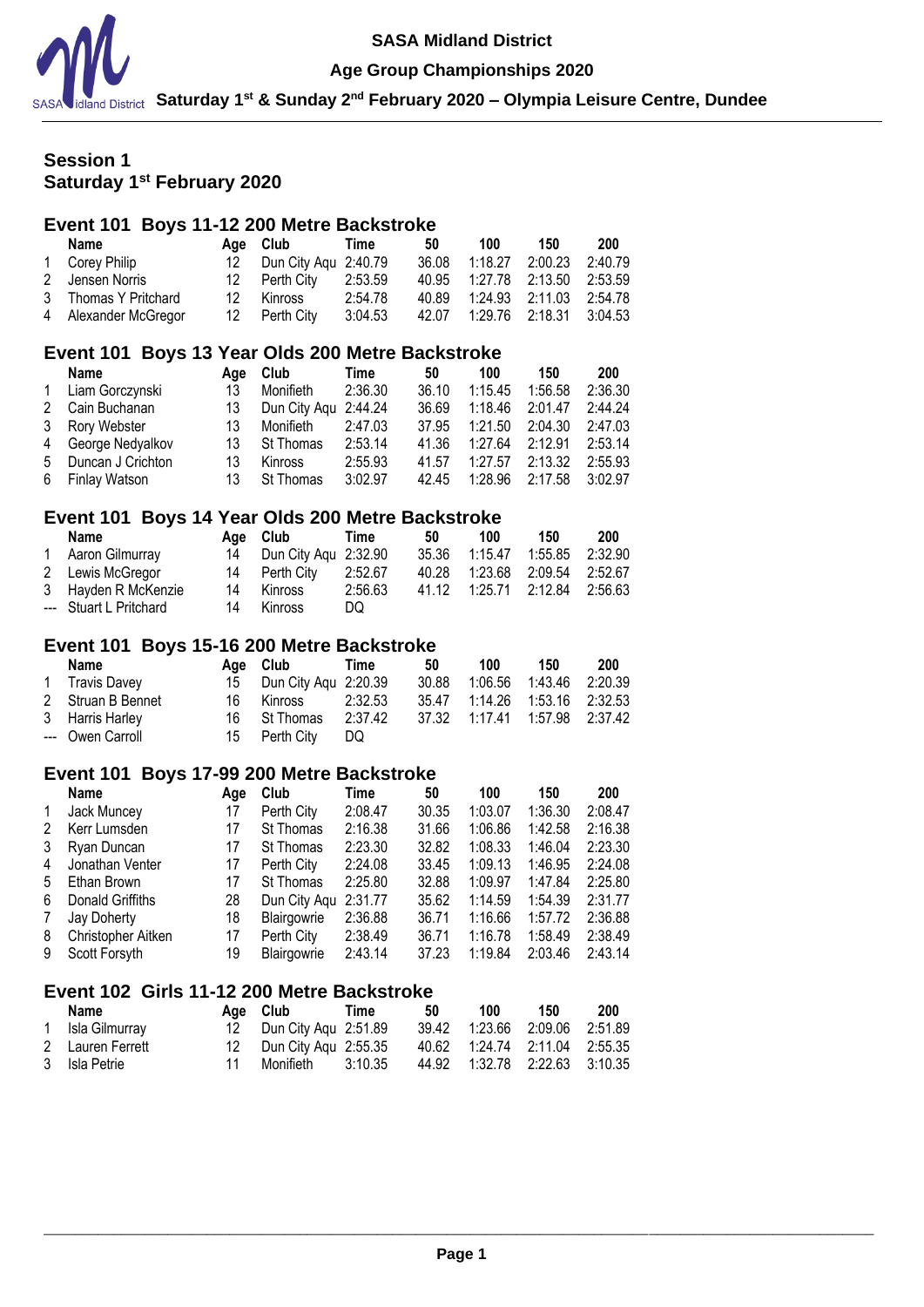

**Age Group Championships 2020**

**Saturday 1st & Sunday 2nd February 2020 – Olympia Leisure Centre, Dundee**

### \_\_\_\_\_\_\_\_\_\_\_\_\_\_\_\_\_\_\_\_\_\_\_\_\_\_\_\_\_\_\_\_\_\_\_\_\_\_\_\_\_\_\_\_\_\_\_\_\_\_\_\_\_\_\_\_\_\_\_\_\_\_\_\_\_\_\_\_\_\_\_\_\_\_\_\_\_\_\_\_\_\_\_\_\_\_\_\_\_\_\_\_\_\_\_\_\_\_\_\_\_\_\_\_\_\_\_ **Page 2 Event 102 Girls 13 Year Olds 200 Metre Backstroke Name Age Club Time 50 100 150 200** 1 Simone Finlayson 13 Dun City Aqu 2:44.15 38.66 1:20.44 2:03.78 2:44.15 2 Katherine Renfrew 13<br>3 **Anna Faston** 13 3 Anna Easton 13 Dun City Aqu 2:44.94 38.63 1:20.58 2:03.15 2:44.94 4 Taylor Smith 13 St Thomas 2:45.23 38.84 1:20.85 2:04.26 2:45.23 5 Dobrawa Tomasek 13 Carnoustie 2:54.25 40.91 1:25.61 2:10.99 2:54.25 6 Katie E Fraser 13 Kinross 3:07.00 43.30 1:30.65 2:19.27 3:07.00 **Event 102 Girls 14 Year Olds 200 Metre Backstroke Name Age Club Time 50 100 150 200** 1 Lucy Mcpartland 14 Perth City 2:38.74 37.67 1:17.94 1:59.62 2:38.74 2 Ellie Kinnaird 14 St Thomas 2:48.16 39.75 1:23.59 2:07.11 2:48.16 3 Abbie Dewar 14 Monifieth 2:49.55 39.89 1:23.03 2:07.67 2:49.55 4 Zara Denson 14 Monifieth 2:50.03 40.92 1:24.20 2:08.65 2:50.03 5 Kayla Bain 14 Menzieshill 3:01.77 42.28 1:29.38 2:16.45 3:01.77 **Event 102 Girls 15-16 200 Metre Backstroke Name Age Club Time 50 100 150 200** 1 Scarlett Ferris 16 Dun City Aqu 2:29.04 34.87 1:12.45 1:51.50 2:29.04<br>2 Fearne Crighton 15 Perth City 2:37.43 34.39 1:14.39 1:56.12 2:37.43 2 Fearne Crighton 15 Perth City 2:37.43 34.39 1:14.39 1:56.12 2:37.43 3 Rosie Robertson 15 Perth City 2:41.81 37.78 1:19.19 2:00.90 2:41.81 4 Ruby Methven 15 Dun City Aqu 2:44.21 37.40 1:18.89 2:03.19 2:44.21 5 Carolyn Rae 16 Monifieth 2:54.56 41.13 1:26.62 2:11.66 2:54.56 **Event 102 Girls 17-99 200 Metre Backstroke Name Age Club Time 50 100 150 200** 1 Ellie T Turner 17 Perth City 2:19.64 32.51 1:07.37 1:44.15 2:19.64 2 Emily Baxter 17 Dun City Aqu 2:39.02 36.63 1:16.94 1:57.66 2:39.02 3 Melissa Lumsden 17 St Thomas 2:55.94 40.33 1:25.26 2:11.78 2:55.94 **Event 103 Boys 11-12 200 Metre Breaststroke Name Age Club Time 50 100 150 200** 1 Corey Philip 12 Dun City Aqu 3:06.89 43.94 1:33.48 2:21.46 3:06.89 2 Travis Gettings 12 St Thomas 3:23.99 46.25 1:39.18 2:32.06 3:23.99 3 Alexander McGregor 12 Perth City 3:27.30 46.95 1:39.79 2:35.07 3:27.30 4 Kaleb Simpson 12 Montrose 3:29.62 47.44 1:42.48 2:40.45 3:29.62 5 Vaclav Tomasek 12 Carnoustie 3:42.71 49.63 1:46.34 2:45.33 3:42.71 **Event 103 Boys 13 Year Olds 200 Metre Breaststroke Name Age Club Time 50 100 150 200** 1 Finn Bannerman 13 Perth City 3:06.23 40.83 1:27.43 2:17.36 3:06.23 2 Lewis Brander 13 Monifieth 3:06.63 41.66 1:30.19 2:18.73 3:06.63 3 Liam Gorczynski 13 Monifieth 3:08.60 42.32 1:30.37 2:20.53 3:08.60 4 Finlay Watson 13 St Thomas 3:20.79 43.77 1:34.90 2:28.72 3:20.79 5 Aulay Norval 13 St Thomas 3:27.69 45.96 1:39.35 2:33.71 3:27.69 **Event 103 Boys 14 Year Olds 200 Metre Breaststroke Name Age Club Time 50 100 150 200** 1 Cameron Mitchell 14 St Thomas 2:48.00 36.91 1:19.49 2:04.02 2:48.00 **Event 103 Boys 15-16 200 Metre Breaststroke Name Age Club Time 50 100 150 200** 1 Sam Harrison 16 Perth City 2:39.04 37.46 1:18.54 1:59.18 2:39.04 2 Micah Van Blerk 15 Dun City Aqu 2:43.39 35.60 1:17.75 2:01.03 2:43.39 3 Murray Pritchard 16 Perth City 2:49.34 35.06 1:16.83 2:01.32 2:49.34 4 Struan B Bennet 16 Kinross 2:53.38 39.01 1:23.23 2:08.89 2:53.38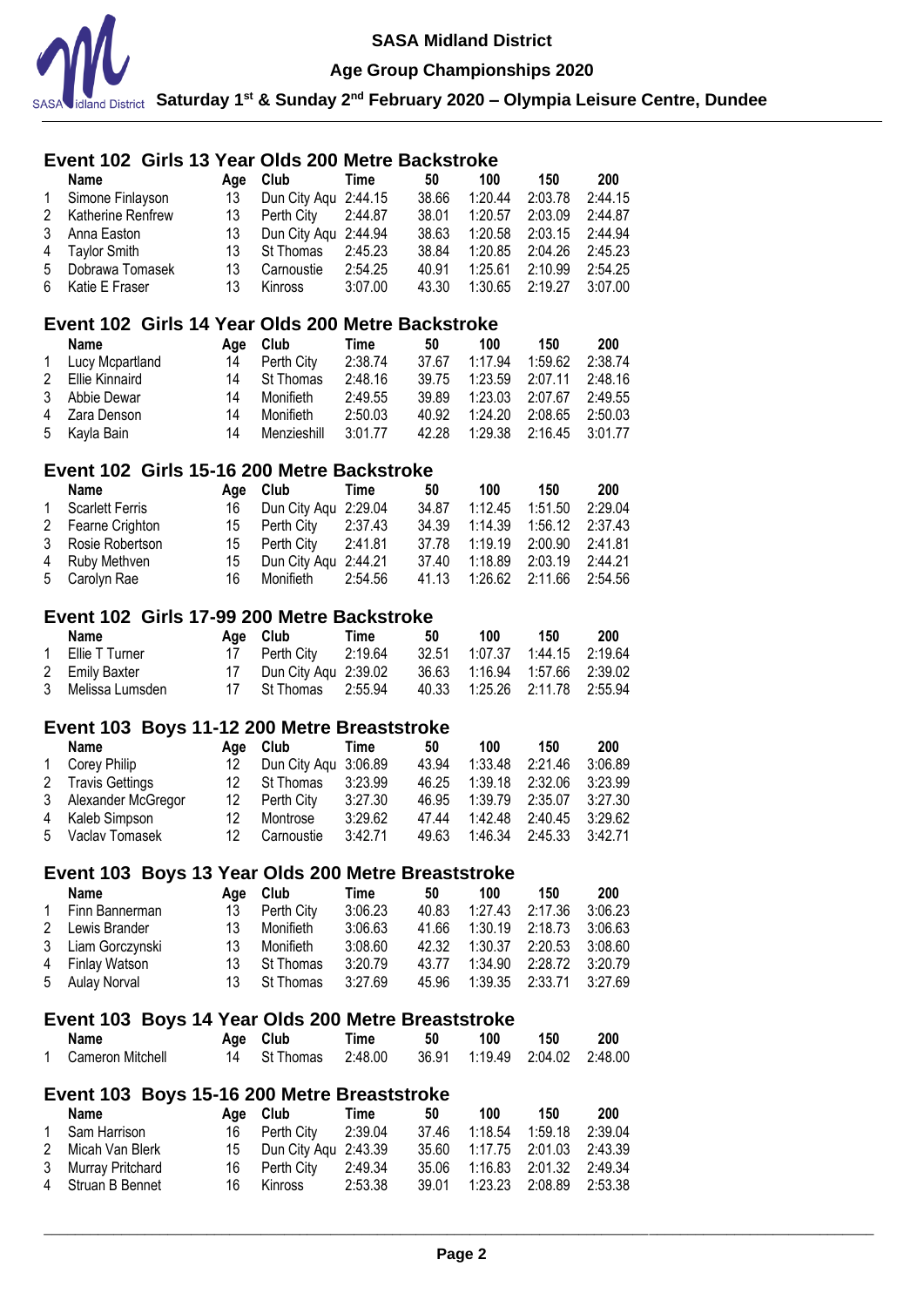

**Age Group Championships 2020**

**Saturday 1st & Sunday 2nd February 2020 – Olympia Leisure Centre, Dundee**

|   | Event 103 Boys 17-99 200 Metre Breaststroke         |     |                                      |             |       |             |                    |         |         |            |       |
|---|-----------------------------------------------------|-----|--------------------------------------|-------------|-------|-------------|--------------------|---------|---------|------------|-------|
|   | <b>Name</b>                                         |     | Age Club                             | Time        | 50    | 100         | 150                | 200     |         |            |       |
| 1 | <b>Finlay Wallace</b>                               | 17  | St Thomas                            | 2:32.21     | 34.02 | 1:12.45     | 1:52.19            | 2:32.21 |         |            |       |
| 2 | <b>Timothy Ridgley</b>                              | 23  | Dun City Aqu 2:40.02                 |             | 34.92 | 1:15.36     | 1:57.42            | 2:40.02 |         |            |       |
| 3 | Jack Milne                                          | 19  | Dun City Aqu 2:42.31                 |             | 36.54 | 1:18.24     | 2:00.39            | 2:42.31 |         |            |       |
| 4 | Euan Cromar                                         | 17  | Forfar                               | 2:54.79     | 39.03 | 1:23.71     | 2:10.35            | 2:54.79 |         |            |       |
| 5 | Joshua Marchbank                                    | 17  | Perth City                           | 3:02.12     | 37.31 | 1:22.14     | 2:11.79            | 3:02.12 |         |            |       |
|   |                                                     |     |                                      |             |       |             |                    |         |         |            |       |
|   | Event 104 Girls 11-12 200 Metre Breaststroke        |     |                                      |             |       |             |                    |         |         |            |       |
|   | <b>Name</b>                                         | Age | Club                                 | Time        | 50    | 100         | 150                | 200     |         |            |       |
| 1 | Phoebe Samson                                       | 12  | Dun City Aqu 3:21.91                 |             | 45.21 | 1:36.70     | 2:28.80            | 3:21.91 |         |            |       |
| 2 | Abigail Thomson                                     | 12  | Dun City Aqu 3:27.43                 |             | 47.53 | 1:40.41     | 2:36.36            | 3:27.43 |         |            |       |
| 3 | Julia Walker                                        | 12  | Menzieshill                          | 3:30.71     | 48.99 | 1:43.70     | 2:37.87            | 3:30.71 |         |            |       |
| 4 | Isla Gilmurray                                      | 12  | Dun City Aqu 3:34.78                 |             | 46.69 | 1:42.74     | 2:40.34            | 3:34.78 |         |            |       |
|   | Event 104 Girls 13 Year Olds 200 Metre Breaststroke |     |                                      |             |       |             |                    |         |         |            |       |
|   | <b>Name</b>                                         | Age | Club                                 | Time        | 50    | 100         | 150                | 200     |         |            |       |
| 1 | Simone Finlayson                                    | 13  | Dun City Aqu                         | 3:13.90     | 43.32 | 1:33.96     | 2:25.92            | 3:13.90 |         |            |       |
| 2 | <b>Taylor Smith</b>                                 | 13  | St Thomas                            | 3:14.00     | 43.50 | 1:32.89     | 2:24.49            | 3:14.00 |         |            |       |
| 3 | Caitlin Wigham                                      | 13  | Carnoustie                           | 3:21.97     | 45.78 | 1:39.20     | 2:31.23            | 3:21.97 |         |            |       |
|   |                                                     | 13  |                                      | 3:22.25     | 47.11 | 1:38.09     | 2:31.06            | 3:22.25 |         |            |       |
| 4 | Lana Duncan                                         | 13  | St Thomas                            |             |       | 1:40.75     | 2:34.46            |         |         |            |       |
| 5 | Freya Bayer                                         |     | Perth City                           | 3:25.46     | 48.40 |             |                    | 3:25.46 |         |            |       |
|   | Event 104 Girls 14 Year Olds 200 Metre Breaststroke |     |                                      |             |       |             |                    |         |         |            |       |
|   | Name                                                | Age | Club                                 | <b>Time</b> | 50    | 100         | 150                | 200     |         |            |       |
| 1 | Lucy Stoves                                         | 14  | Dun City Aqu 2:48.20                 |             | 38.09 | 1:20.75     | 2:05.90            | 2:48.20 |         |            |       |
| 2 | <b>Holly Blundell</b>                               | 14  | Perth City                           | 3:12.41     | 44.21 | 1:32.36     | 2:22.43            | 3:12.41 |         |            |       |
| 3 | Lucy Mcpartland                                     | 14  | Perth City                           | 3:16.01     | 43.70 | 1:33.50     | 2:24.63            | 3:16.01 |         |            |       |
| 4 | <b>Ellie Kinnaird</b>                               | 14  | St Thomas                            | 3:19.59     | 45.63 | 1:37.11     | 2:28.71            | 3:19.59 |         |            |       |
| 5 | Zara Denson                                         | 14  | Monifieth                            | 3:21.28     | 47.17 | 1:39.58     | 2:31.91            | 3:21.28 |         |            |       |
| 6 | Kayla Bain                                          | 14  | Menzieshill                          | 3:30.64     | 47.25 | 1:40.43     | 2:35.89            | 3:30.64 |         |            |       |
| 7 | Dreanna Norris                                      | 14  | Perth City                           | 3:33.14     | 48.64 | 1:42.65     | 2:39.60            | 3:33.14 |         |            |       |
|   |                                                     |     |                                      |             |       |             |                    |         |         |            |       |
|   | Event 104 Girls 15-16 200 Metre Breaststroke        |     |                                      |             |       |             |                    |         |         |            |       |
|   | <b>Name</b>                                         |     | Age Club                             | Time        | 50    | 100         | 150                | 200     |         |            |       |
| 1 | Martha Reeves                                       | 15  | Dun City Aqu 2:48.66                 |             | 38.65 | 1:21.67     | 2:06.23            | 2:48.66 |         |            |       |
| 2 | Fearne Crighton                                     | 15  | Perth City                           | 2:49.67     | 38.10 | 1:21.14     | 2:06.10            | 2:49.67 |         |            |       |
| 3 | Carolyn Rae                                         | 16  | Monifieth                            | 3:10.47     | 43.51 | 1:32.50     | 2:22.28            | 3:10.47 |         |            |       |
| 4 | Gabriella Winton                                    | 15  | St Thomas                            | 3:12.49     | 41.74 | 1:29.39     | 2:21.17            | 3:12.49 |         |            |       |
| 5 | Dianne Kelly                                        | 16  | Perth City                           | 3:23.85     | 45.53 | 1:36.04     | 2:30.44            | 3:23.85 |         |            |       |
|   |                                                     |     |                                      |             |       |             |                    |         |         |            |       |
|   | Event 104 Girls 17-99 200 Metre Breaststroke        |     |                                      |             |       |             |                    |         |         |            |       |
|   | <b>Name</b>                                         | Age | Club                                 | <b>Time</b> | 50    | 100         | 150                | 200     |         |            |       |
| 1 | Shona Graham                                        | 17  | Dun City Agu                         | 2:41.98     | 36.39 | 1:17.25     | 1:59.55            | 2:41.98 |         |            |       |
| 2 | <b>Emily McGhee</b>                                 | 17  | Carnoustie                           | 2:52.23     | 38.91 | 1:23.76     | 2:09.17            | 2:52.23 |         |            |       |
| 3 | <b>Lily Walker</b>                                  | 17  | Menzieshill                          | 3:15.17     | 42.66 | 1:32.44     | 2:23.96            | 3:15.17 |         |            |       |
|   | <b>Final of Event 105</b>                           |     | <b>Boys 11-12 50 Metre Freestyle</b> |             |       |             |                    |         |         |            |       |
|   | <b>Name</b>                                         | Age | Club                                 | Time        |       | <b>Name</b> |                    |         | Age     | Club       | Time  |
| 1 | Corey Philip                                        | 12  | Dun City Aqu                         | 29.99       |       | 4           | Thomas Y Pritchard |         | $12 \,$ | Kinross    | 32.82 |
| 2 | Jensen Norris                                       | 12  | Perth City                           | 30.81       |       | 5           | Alexander McGregor |         | 12      | Perth City | 34.5  |
| 3 | <b>Travis Gettings</b>                              | 12  | St Thomas                            | 31.44       |       | 6           | Matthew C Kenny    |         | 11      | Kinross    | 36.77 |
|   |                                                     |     |                                      |             |       |             |                    |         |         |            |       |

32.82 34.59 36.77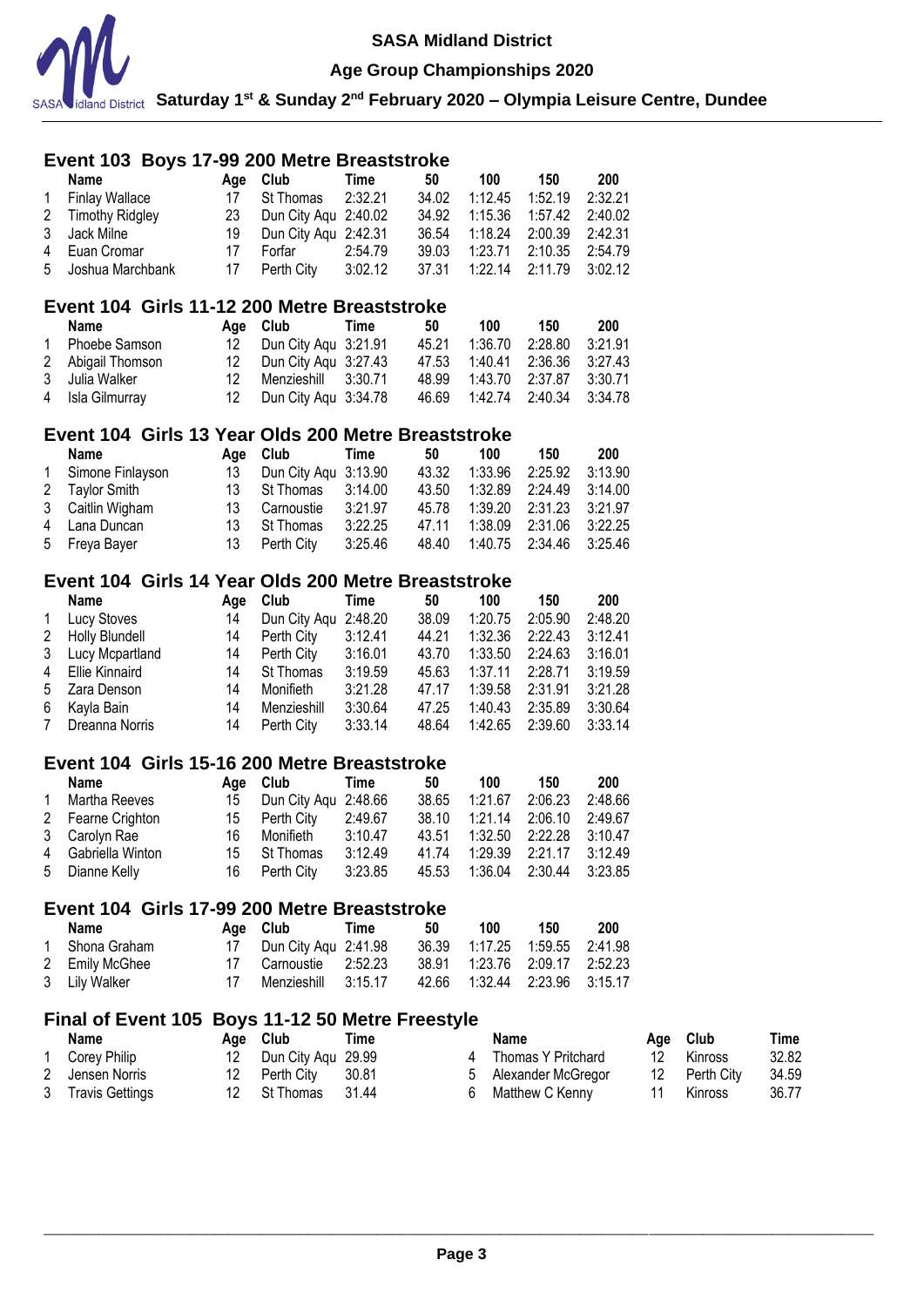

# **Age Group Championships 2020**

|        | Event 105 Boys 11-12 50 Metre Freestyle                 |           |                        |                                      |        |                      |                   |             |             |
|--------|---------------------------------------------------------|-----------|------------------------|--------------------------------------|--------|----------------------|-------------------|-------------|-------------|
|        | Name                                                    | Age       | Club                   | <b>Time</b>                          |        | <b>Name</b>          | Age               | Club        | Time        |
| 1      | Corey Philip                                            | 12        | Dun City Aqu           | 29.97                                | 4      | Thomas Y Pritchard   | $12 \overline{ }$ | Kinross     | 32.87       |
| 2      | Jensen Norris                                           | 12        | Perth City             | 30.30                                | 5      | Alexander McGregor   | 12                | Perth City  | 35.02       |
| 3      | <b>Travis Gettings</b>                                  | 12        | St Thomas              | 31.06                                | 6      | Matthew C Kenny      | 11                | Kinross     | 36.25       |
|        | Final of Event 105 Boys 13 Year Olds 50 Metre Freestyle |           |                        |                                      |        |                      |                   |             |             |
|        | <b>Name</b>                                             | Age       | Club                   | <b>Time</b>                          |        | <b>Name</b>          | Age               | Club        | Time        |
| 1      | Cain Buchanan                                           | 13        | Dun City Aqu 29.28     |                                      | 4      | George Nedyalkov     | 13                | St Thomas   | 31.44       |
| 2      | Lewis Brander                                           | 13        | Monifieth              | 30.37                                | 5      | Duncan J Crichton    | 13                | Kinross     | 32.31       |
| 3      | Rory Webster                                            | 13        | Monifieth              | 30.92                                | 6      | <b>Finlay Watson</b> | 13                | St Thomas   | 32.34       |
|        | Event 105 Boys 13 Year Olds 50 Metre Freestyle          |           |                        |                                      |        |                      |                   |             |             |
|        | <b>Name</b>                                             |           | Club                   | <b>Time</b>                          |        | <b>Name</b>          |                   | Club        | <b>Time</b> |
| 1      | Cain Buchanan                                           | Age<br>13 | Dun City Aqu 28.74     |                                      | 6      | Duncan J Crichton    | Age<br>13         | Kinross     | 32.58       |
|        |                                                         |           |                        | 30.74                                |        |                      |                   |             | 32.61       |
| 2      | Rory Webster                                            | 13        | Monifieth              |                                      | 7      | Finn Bannerman       | 13                | Perth City  |             |
| 3      | George Nedyalkov                                        | 13        | St Thomas              | 30.87                                | 8<br>9 | Liam S Johnson       | 13<br>13          | St Thomas   | 33.57       |
| 4<br>5 | Lewis Brander<br><b>Finlay Watson</b>                   | 13<br>13  | Monifieth<br>St Thomas | 31.37<br>32.14                       |        | <b>Aulay Norval</b>  |                   | St Thomas   | 34.17       |
|        |                                                         |           |                        |                                      |        |                      |                   |             |             |
|        | Final of Event 105 Boys 14 Year Olds 50 Metre Freestyle |           |                        |                                      |        |                      |                   |             |             |
|        | Name                                                    | Age       | Club                   | <b>Time</b>                          |        | <b>Name</b>          | Age               | Club        | <b>Time</b> |
| 1      | Cameron Mitchell                                        | 14        | St Thomas              | 27.43                                | *3     | Ben M Smallwood      | 14                | Kinross     | 28.37       |
| 2      | Aaron Gilmurray                                         | 14        | Dun City Aqu 28.23     |                                      | 5      | Cailean J Thomson    | 14                | Kinross     | 30.52       |
| *3     | <b>Connor Brierley</b>                                  | 14        | Dun City Aqu 28.37     |                                      | 6      | Will Shepherd        | 14                | Perth City  | 30.73       |
|        | Event 105 Boys 14 Year Olds 50 Metre Freestyle          |           |                        |                                      |        |                      |                   |             |             |
|        | <b>Name</b>                                             | Age       | Club                   | <b>Time</b>                          |        | <b>Name</b>          | Age               | Club        | <b>Time</b> |
| 1      | Cameron Mitchell                                        | 14        | St Thomas              | 27.12                                | 7      | Hayden R McKenzie    | 14                | Kinross     | 30.53       |
| 2      | Aaron Gilmurray                                         | 14        | Dun City Aqu 27.99     |                                      | 8      | Murray Hopkins       | 14                | Menzieshill | 30.74       |
| 3      | Ben M Smallwood                                         | 14        | <b>Kinross</b>         | 28.04                                | 9      | Dylan Wilson         | 14                | Forfar      | 31.40       |
| 4      | <b>Connor Brierley</b>                                  | 14        | Dun City Aqu 28.52     |                                      |        | 10 Lewis McGregor    | 14                | Perth City  | 32.80       |
| 5      | Cailean J Thomson                                       | 14        | Kinross                | 29.40                                | 11     | Stuart L Pritchard   | 14                | Kinross     | 33.11       |
| 6      | Will Shepherd                                           | 14        | Perth City             | 30.29                                |        |                      |                   |             |             |
|        | <b>Final of Event 105</b>                               |           |                        | Boys 15-16 50 Metre Freestyle        |        |                      |                   |             |             |
|        | <b>Name</b>                                             | Age       | Club                   | <b>Time</b>                          |        | Name                 | Age               | Club        | Time        |
| 1      | Murray Pritchard                                        | 16        | Perth City             | 26.01                                | 4      | Struan B Bennet      | 16                | Kinross     | 27.99       |
| 2      | <b>Travis Davey</b>                                     | 15        | Dun City Aqu 26.70     |                                      | 5      | Owen Carroll         | 15                | Perth City  | 28.16       |
| 3      | Micah Van Blerk                                         | 15        | Dun City Aqu 27.40     |                                      | 6      | Sam Currie           | 15                | Perth City  | 28.62       |
|        | Event 105 Boys 15-16 50 Metre Freestyle                 |           |                        |                                      |        |                      |                   |             |             |
|        | <b>Name</b>                                             | Age       | Club                   | <b>Time</b>                          |        | <b>Name</b>          | Age               | Club        | <b>Time</b> |
| 1      | Murray Pritchard                                        | 16        | Perth City             | 26.06                                | 5      | Owen Carroll         | 15                | Perth City  | 27.98       |
| 2      | <b>Travis Davey</b>                                     | 15        | Dun City Aqu 26.54     |                                      | 6      | Sam Currie           | 15                | Perth City  | 28.21       |
| 3      | Micah Van Blerk                                         | 15        | Dun City Aqu 27.75     |                                      | 7      | Harris Harley        | 16                | St Thomas   | 28.44       |
| 4      | Struan B Bennet                                         | 16        | Kinross                | 27.95                                | 8      | <b>Andrew Venter</b> | 16                | Perth City  | 28.79       |
|        | <b>Final of Event 105</b>                               |           |                        | <b>Boys 17-99 50 Metre Freestyle</b> |        |                      |                   |             |             |
|        | <b>Name</b>                                             |           | Club                   | Time                                 |        | <b>Name</b>          |                   | Club        | Time        |
| 1      | Christopher Aitken                                      | Age<br>17 | Perth City             | 26.10                                | 4      | Demid Taylor         | Age<br>17         | Perth City  | 26.94       |
| 2      | <b>Timothy Ridgley</b>                                  | 23        | Dun City Aqu 26.13     |                                      | 5      | John M Burke         | 19                | Menzieshill | 27.11       |
| 3      | Jonathan Venter                                         | 17        | Perth City             | 26.47                                | 6      | Ryan Duncan          | 17                | St Thomas   | 27.14       |
|        |                                                         |           |                        |                                      |        |                      |                   |             |             |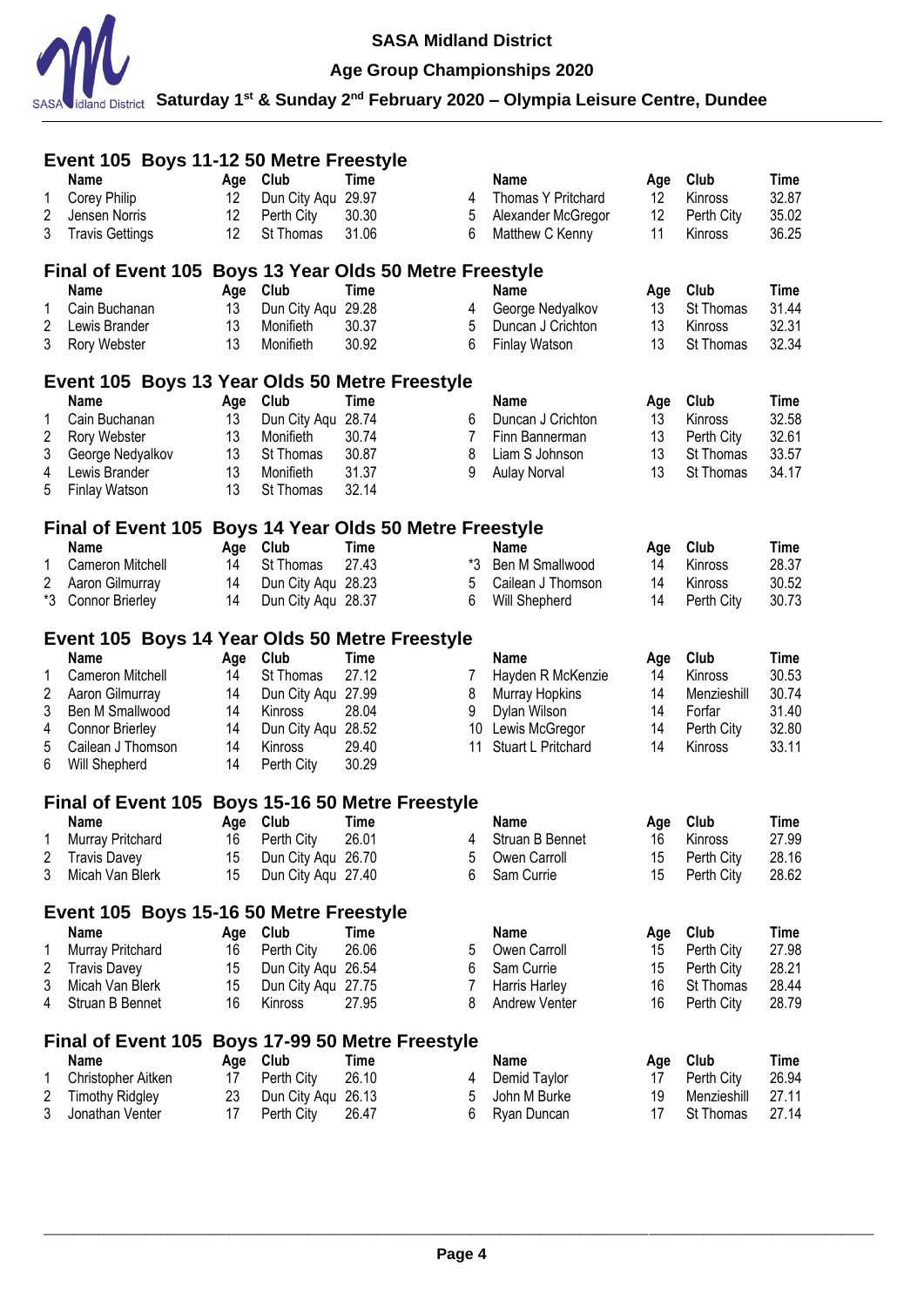

# **Age Group Championships 2020**

|   | Event 105 Boys 17-99 50 Metre Freestyle                  |     |                    |             |       |                       |     |              |             |  |  |
|---|----------------------------------------------------------|-----|--------------------|-------------|-------|-----------------------|-----|--------------|-------------|--|--|
|   | <b>Name</b>                                              | Age | Club               | <b>Time</b> |       | <b>Name</b>           | Age | Club         | <b>Time</b> |  |  |
| 1 | Jonathan Venter                                          | 17  | Perth City         | 26.41       | 7     | Cameron McMaster      | 18  | Dun City Aqu | 27.28       |  |  |
| 2 | <b>Timothy Ridgley</b>                                   | 23  | Dun City Aqu       | 26.43       | 8     | Jay Doherty           | 18  | Blairgowrie  | 27.73       |  |  |
| 3 | Demid Taylor                                             | 17  | Perth City         | 26.44       | 9     | Euan Cromar           | 17  | Forfar       | 28.74       |  |  |
| 4 | Christopher Aitken                                       | 17  | Perth City         | 26.46       |       | 10 Scott Forsyth      | 19  | Blairgowrie  | 29.09       |  |  |
| 5 | Ryan Duncan                                              | 17  | St Thomas          | 26.98       | $---$ | Joshua Marchbank      | 17  | Perth City   | DQ          |  |  |
| 6 | John M Burke                                             | 19  | Menzieshill        | 27.19       |       |                       |     |              |             |  |  |
|   | Final of Event 106 Girls 11-12 50 Metre Freestyle        |     |                    |             |       |                       |     |              |             |  |  |
|   | <b>Name</b>                                              | Age | Club               | Time        |       | Name                  | Age | Club         | Time        |  |  |
| 1 | Isla Gilmurray                                           | 12  | Dun City Aqu 32.06 |             | 4     | Jessica Steel         | 12  | Perth City   | 34.49       |  |  |
| 2 | Lauren Ferrett                                           | 12  | Dun City Aqu 32.27 |             | 5     | <b>Ellis Dewar</b>    | 11  | Monifieth    | 35.51       |  |  |
| 3 | <b>Reilly McIntosh</b>                                   | 11  | Dun City Aqu 33.65 |             |       |                       |     |              |             |  |  |
|   | Event 106 Girls 11-12 50 Metre Freestyle                 |     |                    |             |       |                       |     |              |             |  |  |
|   | <b>Name</b>                                              | Age | Club               | <b>Time</b> |       | <b>Name</b>           | Age | Club         | Time        |  |  |
| 1 | Isla Gilmurray                                           | 12  | Dun City Aqu 32.31 |             | 4     | Jessica Steel         | 12  | Perth City   | 34.68       |  |  |
| 2 | Lauren Ferrett                                           | 12  | Dun City Aqu 32.95 |             | 5     | <b>Ellis Dewar</b>    | 11  | Monifieth    | 36.34       |  |  |
| 3 | <b>Reilly McIntosh</b>                                   | 11  | Dun City Aqu 33.14 |             |       |                       |     |              |             |  |  |
|   | Final of Event 106 Girls 13 Year Olds 50 Metre Freestyle |     |                    |             |       |                       |     |              |             |  |  |
|   | <b>Name</b>                                              | Age | Club               | <b>Time</b> |       | <b>Name</b>           | Age | Club         | <b>Time</b> |  |  |
| 1 | Katherine Renfrew                                        | 13  | Perth City         | 30.88       | 4     | Dobrawa Tomasek       | 13  | Carnoustie   | 31.55       |  |  |
| 2 | Anna Easton                                              | 13  | Dun City Aqu 31.02 |             | 5     | Lia Pert              | 13  | St Thomas    | 32.59       |  |  |
| 3 | <b>Taylor Smith</b>                                      | 13  | St Thomas          | 31.37       | 6     | Taylor Mackenzie      | 13  | St Thomas    | 33.35       |  |  |
|   | Event 106 Girls 13 Year Olds 50 Metre Freestyle          |     |                    |             |       |                       |     |              |             |  |  |
|   | <b>Name</b>                                              | Age | Club               | <b>Time</b> |       | <b>Name</b>           | Age | Club         | <b>Time</b> |  |  |
| 1 | Katherine Renfrew                                        | 13  | Perth City         | 30.72       | 8     | Simone Finlayson      | 13  | Dun City Aqu | 32.87       |  |  |
| 2 | Anna Easton                                              | 13  | Dun City Aqu 31.62 |             | 9     | <b>Claire Gilmore</b> | 13  | Perth City   | 33.19       |  |  |
| 3 | <b>Taylor Smith</b>                                      | 13  | St Thomas          | 31.71       |       | 10 Darci Reid         | 13  | Dun City Aqu | 33.56       |  |  |
| 4 | Lia Pert                                                 | 13  | St Thomas          | 32.23       | 11    | Lana Duncan           | 13  | St Thomas    | 34.14       |  |  |
| 5 | Dobrawa Tomasek                                          | 13  | Carnoustie         | 32.24       |       | 12 Afton E Learmonth  | 13  | Kinross      | 34.28       |  |  |
| 6 | Taylor Mackenzie                                         | 13  | St Thomas          | 32.71       | 13    | Chloe Dow             | 13  | Perth City   | 34.37       |  |  |
| 7 | Libby Coull                                              | 13  | St Thomas          | 32.80       |       | 14 Katie E Fraser     | 13  | Kinross      | 35.27       |  |  |
|   | Final of Event 106 Girls 14 Year Olds 50 Metre Freestyle |     |                    |             |       |                       |     |              |             |  |  |
|   | Name                                                     | Age | Club               | Time        |       | Name                  | Age | Club         | Time        |  |  |
|   | Darcey Brown                                             | 14  | St Thomas          | 29.47       | 4     | <b>Holly Blundell</b> | 14  | Perth City   | 31.55       |  |  |
| 2 | Lucy Stoves                                              | 14  | Dun City Aqu 29.64 |             | 5     | <b>Ruby McIntee</b>   | 14  | Menzieshill  | 32.23       |  |  |
| 3 | Lucy Mcpartland                                          | 14  | Perth City         | 30.51       | 6     | Abbie Dewar           | 14  | Monifieth    | 32.87       |  |  |
|   | Event 106 Girls 14 Year Olds 50 Metre Freestyle          |     |                    |             |       |                       |     |              |             |  |  |
|   | Name                                                     | Age | Club               | <b>Time</b> |       | <b>Name</b>           | Age | Club         | Time        |  |  |
| 1 | Darcey Brown                                             | 14  | St Thomas          | 28.81       | 5     | Abbie Dewar           | 14  | Monifieth    | 31.88       |  |  |
| 2 | Lucy Stoves                                              | 14  | Dun City Aqu 29.74 |             | 6     | Ruby McIntee          | 14  | Menzieshill  | 32.13       |  |  |
| 3 | Lucy Mcpartland                                          | 14  | Perth City         | 30.58       | 7     | Macy Knight           | 14  | St Thomas    | 32.60       |  |  |
| 4 | <b>Holly Blundell</b>                                    | 14  | Perth City         | 31.69       | 8     | Kayla Bain            | 14  | Menzieshill  | 33.69       |  |  |
|   | Final of Event 106 Girls 15-16 50 Metre Freestyle        |     |                    |             |       |                       |     |              |             |  |  |
|   | <b>Name</b>                                              | Age | Club               | <b>Time</b> |       | <b>Name</b>           | Age | Club         | Time        |  |  |
| 1 | <b>Elise Cosens</b>                                      | 15  | Perth City         | 27.72       | 4     | Lucy Clarke           | 15  | Monifieth    | 29.68       |  |  |
| 2 | <b>Emily Cumming</b>                                     | 15  | Kinross            | 29.31       | 5     | Katelyn Tang          | 16  | Perth City   | 29.69       |  |  |
| 3 | Natasha Phillips                                         | 15  | St Thomas          | 29.60       | 6     | Martha Reeves         | 15  | Dun City Aqu | 30.18       |  |  |
|   |                                                          |     |                    |             |       |                       |     |              |             |  |  |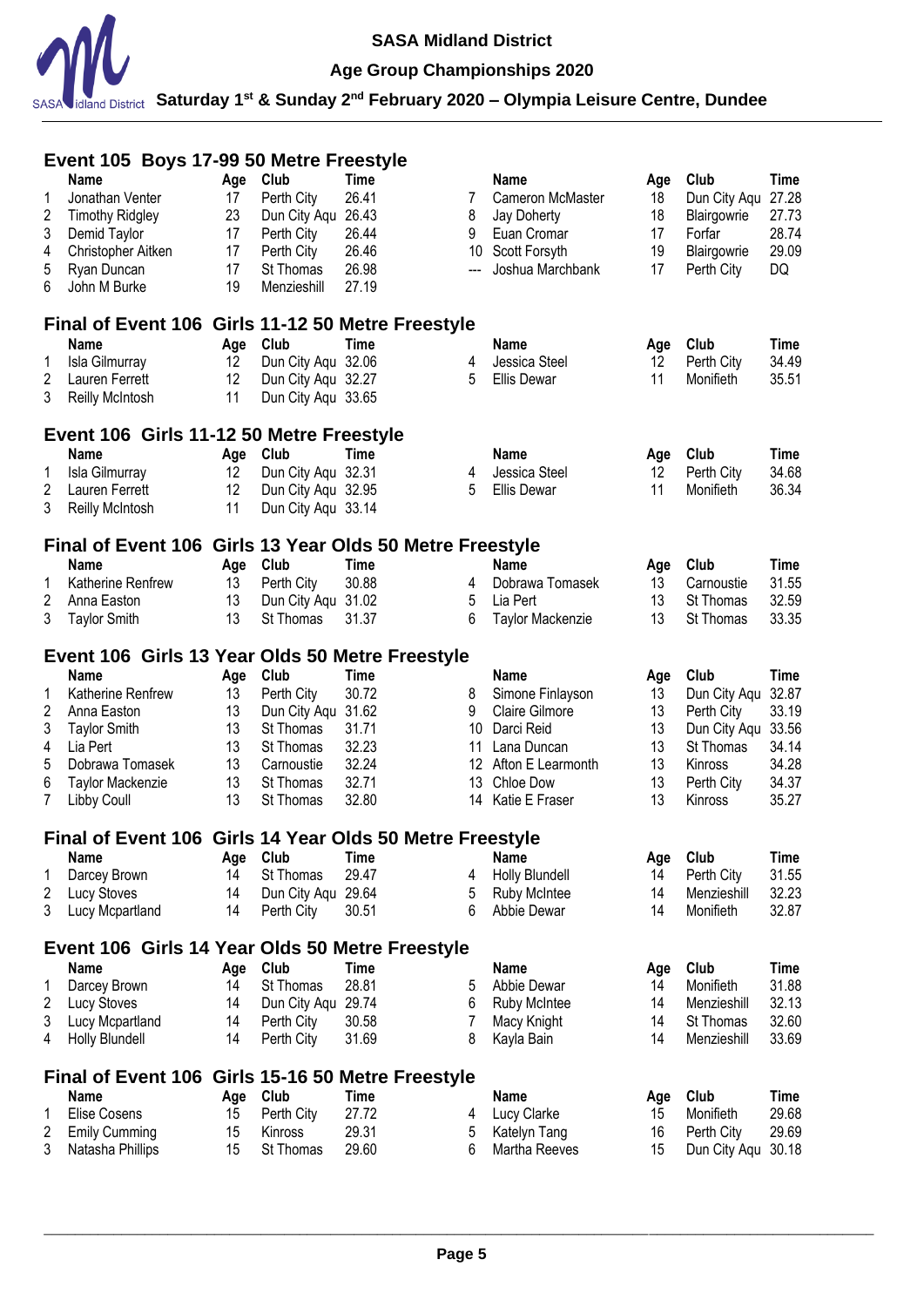

# **Age Group Championships 2020**

|                | Event 106 Girls 15-16 50 Metre Freestyle                                  |           |                                       |                    |       |                |                                    |           |                      |                      |
|----------------|---------------------------------------------------------------------------|-----------|---------------------------------------|--------------------|-------|----------------|------------------------------------|-----------|----------------------|----------------------|
| 1              | <b>Name</b><br><b>Elise Cosens</b>                                        | Age<br>15 | Club<br>Perth City                    | Time<br>27.68      |       | 6              | Name<br>Katelyn Tang               | Age<br>16 | Club<br>Perth City   | <b>Time</b><br>29.86 |
| 2              | <b>Emily Cumming</b>                                                      | 15        | Kinross                               | 28.78              |       | $\overline{7}$ | Ruby Methven                       | 15        | Dun City Aqu         | 30.59                |
| 3              | Lucy Clarke                                                               | 15        | Monifieth                             | 29.16              |       | 8              | Gabriella Winton                   | 15        | St Thomas            | 31.34                |
| 4              | Natasha Phillips                                                          | 15        | St Thomas                             | 29.72              |       | 9              | Fearne Crighton                    | 15        | Perth City           | 31.65                |
| 5              | Martha Reeves                                                             | 15        | Dun City Aqu 29.75                    |                    |       |                |                                    |           |                      |                      |
|                | Final of Event 106 Girls 17-99 50 Metre Freestyle                         |           |                                       |                    |       |                |                                    |           |                      |                      |
|                | <b>Name</b>                                                               | Age       | Club                                  | Time               |       |                | <b>Name</b>                        | Age       | Club                 | Time                 |
| 1              | Ellie T Turner                                                            | 17        | Perth City                            | 29.09              |       | 4              | <b>Emily Baxter</b>                | 17        | Dun City Agu         | 31.59                |
| $\overline{2}$ | Emma Mcpartland                                                           | 17        | Perth City                            | 29.61              |       | 5              | <b>Emily McGhee</b>                | 17        | Carnoustie           | 31.96                |
| 3              | Shona Graham                                                              | 17        | Dun City Aqu 29.68                    |                    |       | 6              | Melissa Lumsden                    | 17        | St Thomas            | 31.99                |
| 1              | Event 106 Girls 17-99 50 Metre Freestyle<br><b>Name</b><br>Ellie T Turner | Age<br>17 | Club<br>Perth City                    | Time<br>29.07      |       | 4              | <b>Name</b><br><b>Emily Baxter</b> | Age<br>17 | Club<br>Dun City Aqu | Time<br>31.48        |
| $\overline{2}$ | Emma Mcpartland                                                           | 17        | Perth City                            | 29.88              |       | 5              | Melissa Lumsden                    | 17        | St Thomas            | 31.86                |
| 3              | Shona Graham                                                              | 17        | Dun City Agu 29.90                    |                    |       | 6              | <b>Emily McGhee</b>                | 17        | Carnoustie           | 31.88                |
|                |                                                                           |           |                                       |                    |       |                |                                    |           |                      |                      |
|                | Final of Event 107 Boys 11-12 100 Metre Butterfly                         |           |                                       |                    |       |                |                                    |           |                      |                      |
|                | Name                                                                      | Age       | Club                                  | Time               | 50    |                | 100                                |           |                      |                      |
| 1              | Jensen Norris                                                             | 12<br>12  | Perth City                            | 1:21.58<br>1:25.99 | 36.81 |                | 1:21.58<br>1:25.99                 |           |                      |                      |
| 2              | <b>Travis Gettings</b>                                                    |           | St Thomas                             |                    | 39.77 |                |                                    |           |                      |                      |
|                | Event 107 Boys 11-12 100 Metre Butterfly                                  |           |                                       |                    |       |                |                                    |           |                      |                      |
|                | Name                                                                      | Age       | Club                                  | Time               | 50    |                | 100                                |           |                      |                      |
| 1              | Jensen Norris                                                             | 12        | Perth City                            | 1:24.54            | 38.90 |                | 1:24.54                            |           |                      |                      |
| 2              | <b>Travis Gettings</b>                                                    | 12        | St Thomas                             | 1:27.92            | 40.17 |                | 1:27.92                            |           |                      |                      |
|                | Final of Event 107 Boys 13 Year Olds 100 Metre Butterfly                  |           |                                       |                    |       |                |                                    |           |                      |                      |
|                | Name                                                                      |           | Age Club                              | <b>Time</b>        | 50    |                | 100                                |           |                      |                      |
| 1              | Cain Buchanan                                                             | 13        | Dun City Aqu 1:10.74                  |                    | 32.68 |                | 1:10.74                            |           |                      |                      |
| 2              | Rory Webster                                                              | 13        | Monifieth                             | 1:14.49            | 34.89 |                | 1:14.49                            |           |                      |                      |
|                | Event 107 Boys 13 Year Olds 100 Metre Butterfly                           |           |                                       |                    |       |                |                                    |           |                      |                      |
|                | Name                                                                      |           | Age Club                              | Time               | 50    |                | 100                                |           |                      |                      |
| 1              | Cain Buchanan                                                             | 13        | Dun City Aqu 1:10.90                  |                    | 32.73 |                | 1:10.90                            |           |                      |                      |
| 2              | Rory Webster                                                              | 13        | Monifieth                             | 1:16.03            | 34.89 |                | 1:16.03                            |           |                      |                      |
|                | <b>Final of Event 107</b>                                                 |           | Boys 14 Year Olds 100 Metre Butterfly |                    |       |                |                                    |           |                      |                      |
|                | <b>Name</b>                                                               |           | Age Club                              | Time               | 50    |                | 100                                |           |                      |                      |
| 1              | Ben M Smallwood                                                           | 14        | Kinross                               | 1:09.71            | 32.81 |                | 1:09.71                            |           |                      |                      |
| 2              | Aaron Gilmurray                                                           | 14        | Dun City Aqu 1:10.96                  |                    | 33.29 |                | 1:10.96                            |           |                      |                      |
| 3              | Cameron Mitchell                                                          | 14        | St Thomas                             | 1:12.29            | 33.47 |                | 1:12.29                            |           |                      |                      |
| 4              | <b>Connor Brierley</b>                                                    | 14        | Dun City Aqu 1:14.46                  |                    | 34.08 |                | 1:14.46                            |           |                      |                      |
| 5              | Cailean J Thomson                                                         | 14        | Kinross                               | 1:20.10            | 36.20 |                | 1:20.10                            |           |                      |                      |
|                |                                                                           |           |                                       |                    |       |                |                                    |           |                      |                      |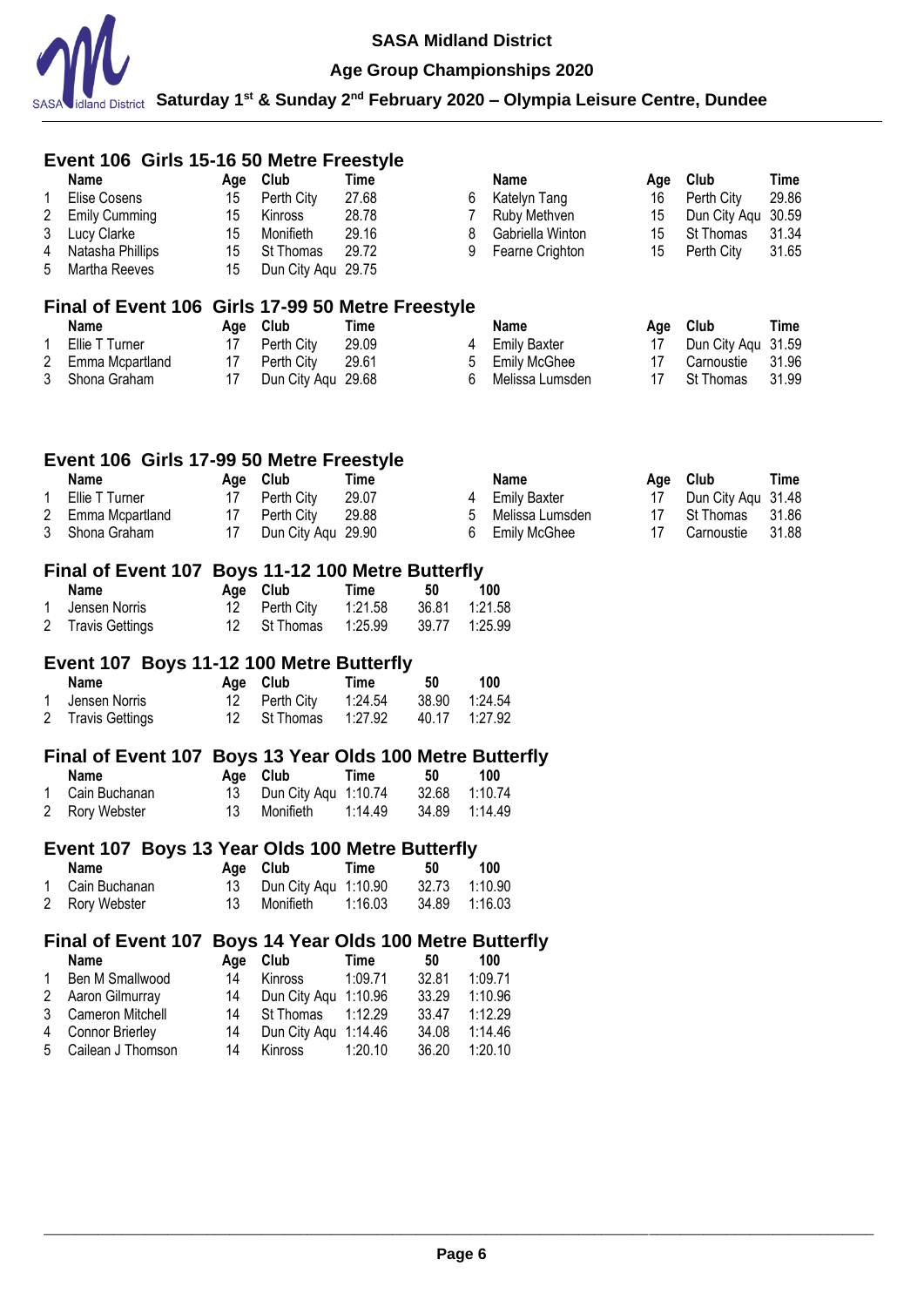

### **Age Group Championships 2020**

**Saturday 1st & Sunday 2nd February 2020 – Olympia Leisure Centre, Dundee**

# **Event 107 Boys 14 Year Olds 100 Metre Butterfly**

|   | <b>Name</b>         | Aae | Club                 | Time    | 50    | 100     |
|---|---------------------|-----|----------------------|---------|-------|---------|
| 1 | Ben M Smallwood     | 14  | Kinross              | 1:09.75 | 31.98 | 1:09.75 |
|   | 2 Aaron Gilmurray   | 14  | Dun City Aqu 1:11.49 |         | 33.08 | 1:11.49 |
|   | 3 Connor Brierley   | 14  | Dun City Agu 1:13.38 |         | 33.76 | 1:13.38 |
|   | 4 Cameron Mitchell  | 14  | St Thomas            | 1:13.54 | 32.27 | 1:13.54 |
|   | 5 Cailean J Thomson | 14  | Kinross              | 1:19.03 | 35.86 | 1:19.03 |

### **Final of Event 107 Boys 15-16 100 Metre Butterfly**

|              | <b>Name</b>     | Aae | Club               | Time    | 50    | 100     |
|--------------|-----------------|-----|--------------------|---------|-------|---------|
| $\mathbf{1}$ | Struan B Bennet | 16  | <b>Kinross</b>     | 1:04.76 | 30.69 | 1:04.76 |
|              | 2 Harris Harley | 16  | <b>St Thomas</b>   | 1:05.90 | 31.84 | 1:05.90 |
|              | 3 Sam Harrison  | 16  | Perth City         | 1:06.99 | 31.84 | 1:06.99 |
| 4            | Owen Carroll    | 15  | Perth City         | 1:08.68 | 31.64 | 1:08.68 |
| 5            | Micah Van Blerk | 15  | Dun City Agu       | 1:09.16 | 32.46 | 1:09.16 |
|              | 6 Sam Currie    | 15  | Perth City 1:11.23 |         | 32.98 | 1:11.23 |

### **Event 107 Boys 15-16 100 Metre Butterfly**

|                | Name              | Age | Club           | Time    | 50    | 100     |
|----------------|-------------------|-----|----------------|---------|-------|---------|
| $\mathbf{1}$   | Struan B Bennet   | 16  | <b>Kinross</b> | 1:05.76 | 30.53 | 1:05.76 |
|                | 2 Harris Harley   | 16  | St Thomas      | 1:06.17 | 31.60 | 1:06.17 |
| 3              | Owen Carroll      | 15  | Perth City     | 1:07.24 | 30.81 | 1:07.24 |
|                | 4 Sam Harrison    | 16  | Perth City     | 1:08.53 | 31.30 | 1:08.53 |
|                | 5 Micah Van Blerk | 15  | Dun City Agu   | 1:09.66 | 33.00 | 1:09.66 |
| 6              | Sam Currie        | 15  | Perth City     | 1:10.50 | 32.17 | 1:10.50 |
| $7\phantom{.}$ | Andrew Venter     | 16  | Perth City     | 1:10.84 | 32.77 | 1:10.84 |

### **Final of Event 107 Boys 17-99 100 Metre Butterfly**

|              | <b>Name</b>          | Aae | Club       | Time    | 50    | 100     |
|--------------|----------------------|-----|------------|---------|-------|---------|
| $\mathbf{1}$ | Jack Muncey          | 17  | Perth City | 59.29   | 27.92 | 59.29   |
| 2            | Ethan Brown          | 17  | St Thomas  | 1:01.37 | 28.68 | 1:01.37 |
|              | 3 Christopher Aitken | 17  | Perth City | 1:02.66 | 27.93 | 1:02.66 |
|              | 4 Kerr Lumsden       | 17  | St Thomas  | 1:03.75 | 30.22 | 1:03.75 |
|              | 5 Demid Taylor       | 17  | Perth City | 1:03.91 | 30.38 | 1:03.91 |

### **Event 107 Boys 17-99 100 Metre Butterfly**

|                          | <b>Name</b>           | Age | Club               | Time    | 50    | 100     |
|--------------------------|-----------------------|-----|--------------------|---------|-------|---------|
| 1                        | Jack Muncey           | 17  | Perth City         | 1:00.24 | 28.13 | 1:00.24 |
| 2                        | Demid Taylor          | 17  | Perth City         | 1:02.97 | 29.16 | 1:02.97 |
| 3                        | Ethan Brown           | 17  | St Thomas          | 1:03.00 | 31.11 | 1:03.00 |
| 4                        | Kerr Lumsden          | 17  | St Thomas          | 1:03.54 | 30.28 | 1:03.54 |
| 5                        | Christopher Aitken    | 17  | Perth City         | 1:03.60 | 29.41 | 1:03.60 |
| 6                        | Jack Milne            | 19  | Dun City Aqu       | 1:03.65 | 29.20 | 1:03.65 |
| 7                        | <b>Finlay Wallace</b> | 17  | St Thomas          | 1:04.03 | 29.75 | 1:04.03 |
| 8                        | Donald Griffiths      | 28  | Dun City Aqu       | 1:04.56 | 30.16 | 1:04.56 |
| *9                       | Ryan Duncan           | 17  | St Thomas          | 1:05.17 | 30.50 | 1:05.17 |
| *9                       | Jay Doherty           | 18  | Blairgowrie        | 1:05.17 | 30.32 | 1:05.17 |
| 11                       | John M Burke          | 19  | Menzieshill        | 1:09.18 | 32.15 | 1:09.18 |
| $\hspace{0.05cm} \ldots$ | Scott Forsyth         | 19  | <b>Blairgowrie</b> | DQ      |       |         |

### **Final of Event 108 Girls 11-12 100 Metre Butterfly**

| Name          | Age Club                | Time | 50 | 100           |
|---------------|-------------------------|------|----|---------------|
| Phoebe Samson | 12 Dun City Agu 1:32.98 |      |    | 41.15 1.32.98 |

### **Event 108 Girls 11-12 100 Metre Butterfly**

| Name          | Age Club                | Time | 50 | 100 |
|---------------|-------------------------|------|----|-----|
| Phoebe Samson | 12 Dun City Agu 1:29.70 |      |    |     |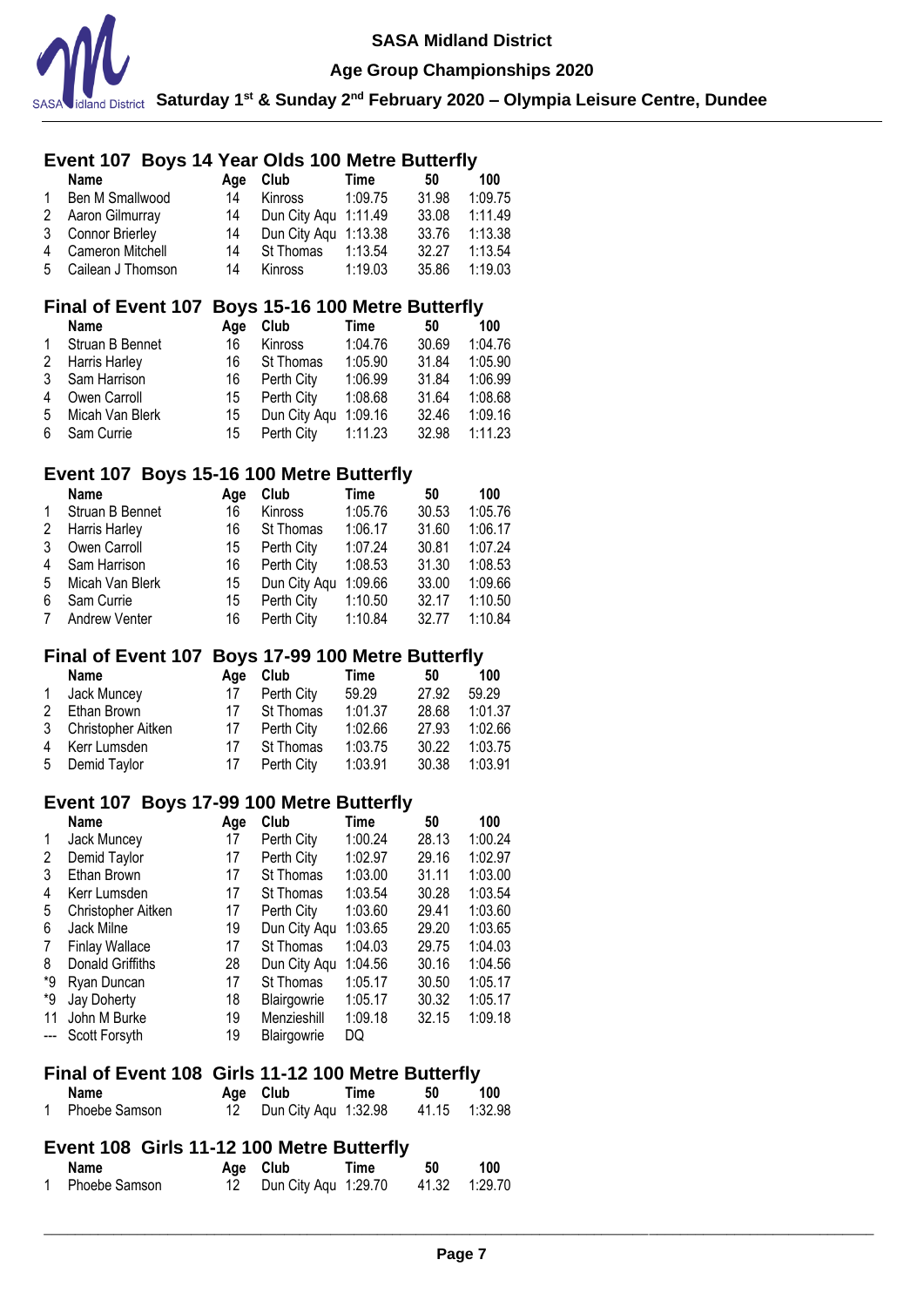

**Age Group Championships 2020**

|                | Final of Event 108 Girls 13 Year Olds 100 Metre Butterfly |          |                                    |             |                |                    |
|----------------|-----------------------------------------------------------|----------|------------------------------------|-------------|----------------|--------------------|
|                | <b>Name</b>                                               | Age Club |                                    | <b>Time</b> | 50             | 100                |
| 1              | Katherine Renfrew                                         | 13       | Perth City                         | 1:21.28     | 37.75          | 1:21.28            |
| 2              | <b>Taylor Mackenzie</b>                                   | 13       | St Thomas                          | 1:31.07     | 41.63          | 1:31.07            |
|                |                                                           |          |                                    |             |                |                    |
|                | Event 108 Girls 13 Year Olds 100 Metre Butterfly          |          |                                    |             |                |                    |
|                | Name                                                      | Age      | Club                               | <b>Time</b> | 50             | 100                |
| 1              | Katherine Renfrew                                         | 13       | Perth City                         | 1:17.39     | 36.11          | 1:17.39            |
| 2              | Lana Duncan                                               | 13       | St Thomas                          | 1:25.65     | 38.72          | 1:25.65            |
| 3              | <b>Taylor Mackenzie</b>                                   | 13       | St Thomas                          | 1:31.49     | 41.42          | 1:31.49            |
|                |                                                           |          |                                    |             |                |                    |
|                | Final of Event 108 Girls 14 Year Olds 100 Metre Butterfly |          |                                    |             |                |                    |
|                | <b>Name</b>                                               | Age Club |                                    | Time        | 50             | 100                |
| 1              | Holly Blundell                                            | 14       | Perth City                         | 1:20.27     | 37.19          | 1:20.27            |
| $\overline{2}$ | Darcey Brown                                              | 14       | St Thomas                          | 1:24.06     | 38.92          | 1:24.06            |
| 3              | Abbie Dewar                                               | 14       | Monifieth                          | 1:26.61     | 39.03          | 1:26.61            |
|                | Event 108 Girls 14 Year Olds 100 Metre Butterfly          |          |                                    |             |                |                    |
|                | <b>Name</b>                                               | Age Club |                                    | Time        | 50             | 100                |
| 1              | Darcey Brown                                              | 14       | St Thomas                          | 1:18.27     | 36.87          | 1:18.27            |
| $\overline{2}$ | <b>Holly Blundell</b>                                     | 14       | Perth City                         | 1:20.54     | 36.01          | 1:20.54            |
| 3              | Abbie Dewar                                               | 14       | Monifieth                          | 1:22.96     | 36.35          | 1:22.96            |
|                |                                                           |          |                                    |             |                |                    |
|                | Final of Event 108 Girls 15-16 100 Metre Butterfly        |          |                                    |             |                |                    |
|                | <b>Name</b>                                               | Age      | Club                               | <b>Time</b> | 50             | 100                |
| 1              | Katherine Bailey                                          | 16       | Perth City                         | 1:05.89     | 31.52          | 1:05.89            |
| 2              | <b>Scarlett Ferris</b>                                    | 16       | Dun City Aqu 1:08.10               |             | 32.27          | 1:08.10            |
| 3              | <b>Emily Cumming</b>                                      | 15       | Kinross                            | 1:10.90     | 32.20          | 1:10.90            |
| 4              | Elise Cosens                                              | 15       | Perth City                         | 1:12.11     | 32.41          | 1:12.11            |
| 5              | Martha Reeves                                             | 15       | Dun City Aqu 1:12.90               |             | 33.38          | 1:12.90            |
| 6              | Rosie Robertson                                           | 15       | Perth City                         | 1:16.22     | 34.40          | 1:16.22            |
|                |                                                           |          |                                    |             |                |                    |
|                |                                                           |          |                                    |             |                |                    |
|                |                                                           |          |                                    |             |                |                    |
|                | Event 108 Girls 15-16 100 Metre Butterfly                 |          |                                    |             |                |                    |
|                | Name                                                      | Age      | Club                               | Time        | 50             | 100                |
| 1              | Katherine Bailey                                          | 16       | Perth City                         | 1:06.29     | 31.44          | 1:06.29            |
| $\overline{c}$ | <b>Scarlett Ferris</b>                                    | 16       | Dun City Aqu 1:08.24               |             | 31.80          | 1:08.24            |
| 3              | <b>Emily Cumming</b>                                      | 15       | Kinross                            | 1:08.86     | 31.33          | 1:08.86            |
| 4              | Elise Cosens                                              | 15       | Perth City                         | 1:10.52     | 31.02          | 1:10.52            |
| 5              | Rosie Robertson                                           | 15       | Perth City                         | 1:12.57     | 33.69          | 1:12.57            |
| 6              | Martha Reeves                                             | 15       | Dun City Aqu 1:13.75               |             | 34.17          | 1:13.75            |
| 7              | Lucy Clarke                                               | 15       | Monifieth                          | 1:14.43     | 34.15          | 1:14.43            |
| 8              | Katelyn Tang                                              | 16       | Perth City                         | 1:15.57     | 35.38          | 1:15.57            |
|                |                                                           |          |                                    |             |                |                    |
|                | Final of Event 108 Girls 17-99 100 Metre Butterfly        |          |                                    |             |                |                    |
|                | <b>Name</b>                                               | Age      | Club                               | Time        | 50             | 100                |
| 1              | Emma Mcpartland                                           | 17       | Perth City                         | 1:09.78     | 32.37          | 1:09.78            |
| 2              | <b>Emily Baxter</b>                                       | 17       | Dun City Aqu 1:16.79               |             | 34.91          | 1:16.79            |
|                |                                                           |          |                                    |             |                |                    |
|                | Event 108 Girls 17-99 100 Metre Butterfly                 |          |                                    |             |                |                    |
|                | <b>Name</b>                                               | Age      | Club                               | Time        | 50             | 100                |
| 1<br>2         | Emma Mcpartland<br><b>Emily Baxter</b>                    | 17<br>17 | Perth City<br>Dun City Aqu 1:15.72 | 1:10.40     | 33.09<br>34.74 | 1:10.40<br>1:15.72 |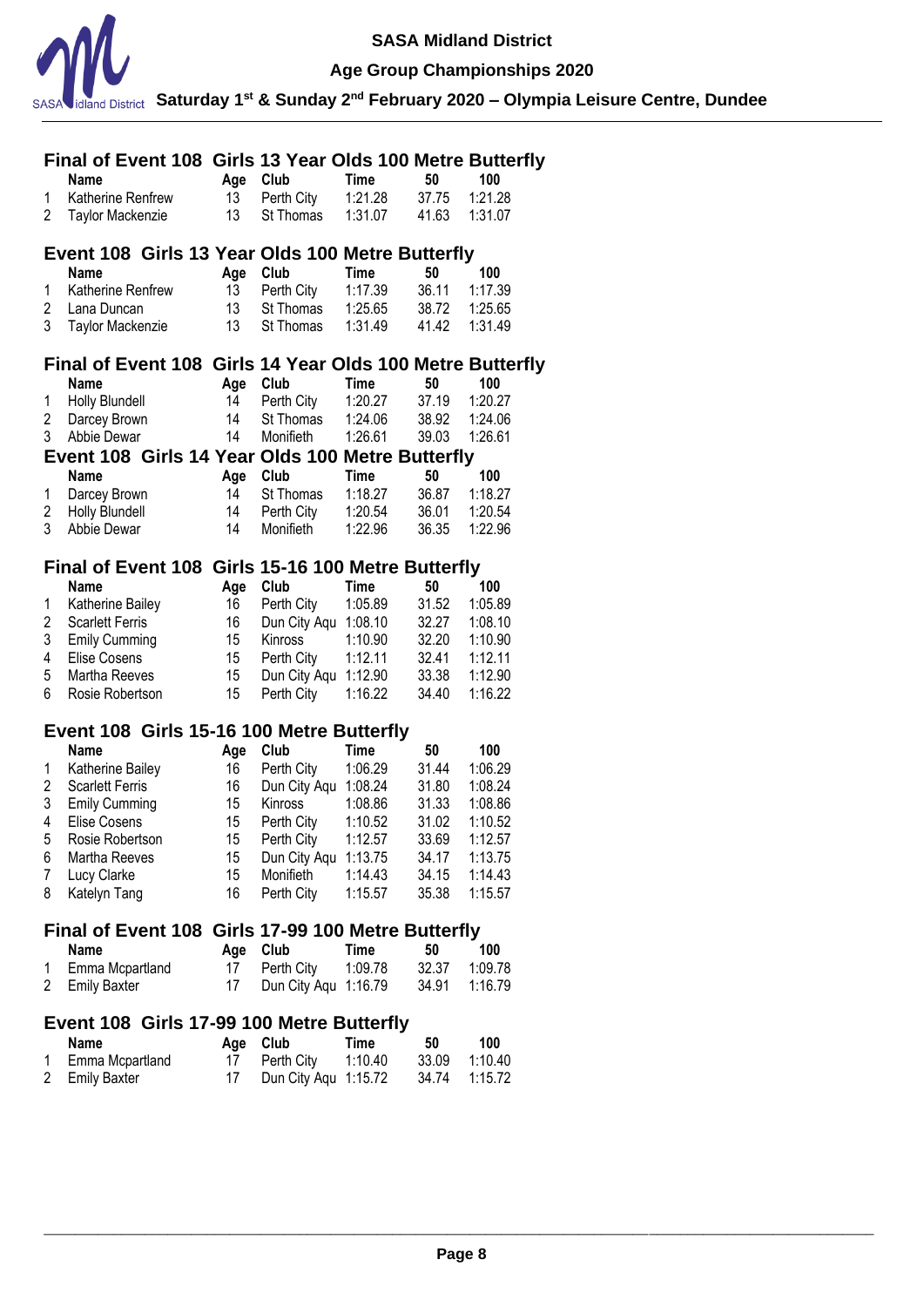

#### **Age Group Championships 2020**

**Saturday 1st & Sunday 2nd February 2020 – Olympia Leisure Centre, Dundee**

# **Session 2 Saturday 1st February 2020**

| Age Club<br>50<br>100<br><b>Name</b><br>Time<br>150<br>200<br>Dun City Aqu 2:40.53<br>33.74<br>1:14.60<br>1:55.99<br>2:40.53<br>Cain Buchanan<br>13<br>13<br>2<br>Rory Webster<br>Monifieth<br>2:49.62<br>36.41<br>1:20.14<br>2:07.05<br>2:49.62<br>13<br>George Nedyalkov<br>St Thomas<br>DQ<br>Event 201 Boys 14 Year Olds 200 Metre Butterfly<br>100<br>Age Club<br><b>Time</b><br>50<br><b>Name</b><br>150<br>200<br><b>Connor Brierley</b><br>Dun City Aqu 2:49.39<br>35.10<br>1:17.24<br>2:06.27<br>14<br>2:49.39<br>1.<br>Event 201 Boys 15-16 200 Metre Butterfly<br>Age Club<br><b>Time</b><br>50<br>100<br>200<br>150<br>Name<br>1:12.07<br>Harris Harley<br>St Thomas<br>2:27.79<br>33.33<br>1:49.87<br>16<br>2:27.79<br>1.<br>Event 201 Boys 17-99 200 Metre Butterfly<br>Age Club<br>50<br>100<br><b>Name</b><br>Time<br>150<br>200<br>2:14.05<br>1:39.94<br>Jack Muncey<br>17<br>Perth City<br>30.02<br>1:04.35<br>2:14.05<br>1<br>30.54<br>2<br>Ryan Duncan<br>17<br>St Thomas<br>2:17.01<br>1:04.41<br>1:40.59<br>2:17.01<br>3<br>Kerr Lumsden<br>17<br>St Thomas<br>2:26.16<br>31.61<br>1:08.69<br>1:48.13<br>2:26.16<br>17<br>2:35.97<br>32.59<br>1:10.14<br>1:49.13<br>Ethan Brown<br>St Thomas<br>2:35.97<br>4<br>Event 202 Girls 13 Year Olds 200 Metre Butterfly<br>100<br>Name<br>Club<br>Time<br>50<br>150<br>200<br>Age<br>St Thomas<br>DQ<br>--- Lana Duncan<br>13<br>Event 202 Girls 15-16 200 Metre Butterfly<br>100<br>150<br>200<br><b>Name</b><br>Age Club<br>Time<br>50<br>Katherine Bailey<br>Perth City<br>2:26.79<br>33.20<br>1:09.74<br>1:47.98<br>2:26.79<br>16<br>1.<br>Final of Event 203 Boys 11-12 50 Metre Backstroke<br><b>Name</b><br>Age Club<br>Time<br>Club<br>Name<br>Age<br>Corey Philip<br>Dun City Aqu 33.21<br>12<br>Thomas Y Pritchard<br>12<br>Kinross<br>4<br>1<br>12<br>2<br><b>Travis Gettings</b><br>$12 \,$<br>St Thomas<br>36.37<br>5<br>Alexander McGregor<br>Perth City<br>3<br>Jensen Norris<br>12<br>Perth City<br>38.39 |  |  | Event 201 Boys 13 Year Olds 200 Metre Butterfly |  |  |  |                |
|------------------------------------------------------------------------------------------------------------------------------------------------------------------------------------------------------------------------------------------------------------------------------------------------------------------------------------------------------------------------------------------------------------------------------------------------------------------------------------------------------------------------------------------------------------------------------------------------------------------------------------------------------------------------------------------------------------------------------------------------------------------------------------------------------------------------------------------------------------------------------------------------------------------------------------------------------------------------------------------------------------------------------------------------------------------------------------------------------------------------------------------------------------------------------------------------------------------------------------------------------------------------------------------------------------------------------------------------------------------------------------------------------------------------------------------------------------------------------------------------------------------------------------------------------------------------------------------------------------------------------------------------------------------------------------------------------------------------------------------------------------------------------------------------------------------------------------------------------------------------------------------------------------------------------------------------------------------------------------------|--|--|-------------------------------------------------|--|--|--|----------------|
|                                                                                                                                                                                                                                                                                                                                                                                                                                                                                                                                                                                                                                                                                                                                                                                                                                                                                                                                                                                                                                                                                                                                                                                                                                                                                                                                                                                                                                                                                                                                                                                                                                                                                                                                                                                                                                                                                                                                                                                          |  |  |                                                 |  |  |  |                |
|                                                                                                                                                                                                                                                                                                                                                                                                                                                                                                                                                                                                                                                                                                                                                                                                                                                                                                                                                                                                                                                                                                                                                                                                                                                                                                                                                                                                                                                                                                                                                                                                                                                                                                                                                                                                                                                                                                                                                                                          |  |  |                                                 |  |  |  |                |
|                                                                                                                                                                                                                                                                                                                                                                                                                                                                                                                                                                                                                                                                                                                                                                                                                                                                                                                                                                                                                                                                                                                                                                                                                                                                                                                                                                                                                                                                                                                                                                                                                                                                                                                                                                                                                                                                                                                                                                                          |  |  |                                                 |  |  |  |                |
|                                                                                                                                                                                                                                                                                                                                                                                                                                                                                                                                                                                                                                                                                                                                                                                                                                                                                                                                                                                                                                                                                                                                                                                                                                                                                                                                                                                                                                                                                                                                                                                                                                                                                                                                                                                                                                                                                                                                                                                          |  |  |                                                 |  |  |  |                |
|                                                                                                                                                                                                                                                                                                                                                                                                                                                                                                                                                                                                                                                                                                                                                                                                                                                                                                                                                                                                                                                                                                                                                                                                                                                                                                                                                                                                                                                                                                                                                                                                                                                                                                                                                                                                                                                                                                                                                                                          |  |  |                                                 |  |  |  |                |
|                                                                                                                                                                                                                                                                                                                                                                                                                                                                                                                                                                                                                                                                                                                                                                                                                                                                                                                                                                                                                                                                                                                                                                                                                                                                                                                                                                                                                                                                                                                                                                                                                                                                                                                                                                                                                                                                                                                                                                                          |  |  |                                                 |  |  |  |                |
|                                                                                                                                                                                                                                                                                                                                                                                                                                                                                                                                                                                                                                                                                                                                                                                                                                                                                                                                                                                                                                                                                                                                                                                                                                                                                                                                                                                                                                                                                                                                                                                                                                                                                                                                                                                                                                                                                                                                                                                          |  |  |                                                 |  |  |  |                |
|                                                                                                                                                                                                                                                                                                                                                                                                                                                                                                                                                                                                                                                                                                                                                                                                                                                                                                                                                                                                                                                                                                                                                                                                                                                                                                                                                                                                                                                                                                                                                                                                                                                                                                                                                                                                                                                                                                                                                                                          |  |  |                                                 |  |  |  |                |
|                                                                                                                                                                                                                                                                                                                                                                                                                                                                                                                                                                                                                                                                                                                                                                                                                                                                                                                                                                                                                                                                                                                                                                                                                                                                                                                                                                                                                                                                                                                                                                                                                                                                                                                                                                                                                                                                                                                                                                                          |  |  |                                                 |  |  |  |                |
|                                                                                                                                                                                                                                                                                                                                                                                                                                                                                                                                                                                                                                                                                                                                                                                                                                                                                                                                                                                                                                                                                                                                                                                                                                                                                                                                                                                                                                                                                                                                                                                                                                                                                                                                                                                                                                                                                                                                                                                          |  |  |                                                 |  |  |  |                |
|                                                                                                                                                                                                                                                                                                                                                                                                                                                                                                                                                                                                                                                                                                                                                                                                                                                                                                                                                                                                                                                                                                                                                                                                                                                                                                                                                                                                                                                                                                                                                                                                                                                                                                                                                                                                                                                                                                                                                                                          |  |  |                                                 |  |  |  |                |
|                                                                                                                                                                                                                                                                                                                                                                                                                                                                                                                                                                                                                                                                                                                                                                                                                                                                                                                                                                                                                                                                                                                                                                                                                                                                                                                                                                                                                                                                                                                                                                                                                                                                                                                                                                                                                                                                                                                                                                                          |  |  |                                                 |  |  |  |                |
|                                                                                                                                                                                                                                                                                                                                                                                                                                                                                                                                                                                                                                                                                                                                                                                                                                                                                                                                                                                                                                                                                                                                                                                                                                                                                                                                                                                                                                                                                                                                                                                                                                                                                                                                                                                                                                                                                                                                                                                          |  |  |                                                 |  |  |  |                |
|                                                                                                                                                                                                                                                                                                                                                                                                                                                                                                                                                                                                                                                                                                                                                                                                                                                                                                                                                                                                                                                                                                                                                                                                                                                                                                                                                                                                                                                                                                                                                                                                                                                                                                                                                                                                                                                                                                                                                                                          |  |  |                                                 |  |  |  |                |
|                                                                                                                                                                                                                                                                                                                                                                                                                                                                                                                                                                                                                                                                                                                                                                                                                                                                                                                                                                                                                                                                                                                                                                                                                                                                                                                                                                                                                                                                                                                                                                                                                                                                                                                                                                                                                                                                                                                                                                                          |  |  |                                                 |  |  |  |                |
|                                                                                                                                                                                                                                                                                                                                                                                                                                                                                                                                                                                                                                                                                                                                                                                                                                                                                                                                                                                                                                                                                                                                                                                                                                                                                                                                                                                                                                                                                                                                                                                                                                                                                                                                                                                                                                                                                                                                                                                          |  |  |                                                 |  |  |  |                |
|                                                                                                                                                                                                                                                                                                                                                                                                                                                                                                                                                                                                                                                                                                                                                                                                                                                                                                                                                                                                                                                                                                                                                                                                                                                                                                                                                                                                                                                                                                                                                                                                                                                                                                                                                                                                                                                                                                                                                                                          |  |  |                                                 |  |  |  | Time           |
|                                                                                                                                                                                                                                                                                                                                                                                                                                                                                                                                                                                                                                                                                                                                                                                                                                                                                                                                                                                                                                                                                                                                                                                                                                                                                                                                                                                                                                                                                                                                                                                                                                                                                                                                                                                                                                                                                                                                                                                          |  |  |                                                 |  |  |  | 38.64          |
|                                                                                                                                                                                                                                                                                                                                                                                                                                                                                                                                                                                                                                                                                                                                                                                                                                                                                                                                                                                                                                                                                                                                                                                                                                                                                                                                                                                                                                                                                                                                                                                                                                                                                                                                                                                                                                                                                                                                                                                          |  |  |                                                 |  |  |  | 39.87          |
|                                                                                                                                                                                                                                                                                                                                                                                                                                                                                                                                                                                                                                                                                                                                                                                                                                                                                                                                                                                                                                                                                                                                                                                                                                                                                                                                                                                                                                                                                                                                                                                                                                                                                                                                                                                                                                                                                                                                                                                          |  |  |                                                 |  |  |  |                |
| Event 203 Boys 11-12 50 Metre Backstroke<br>Age Club<br>Club<br>Name<br>Time<br><b>Name</b><br>Age                                                                                                                                                                                                                                                                                                                                                                                                                                                                                                                                                                                                                                                                                                                                                                                                                                                                                                                                                                                                                                                                                                                                                                                                                                                                                                                                                                                                                                                                                                                                                                                                                                                                                                                                                                                                                                                                                       |  |  |                                                 |  |  |  | Time           |
| 1 Corey Philip<br>Dun City Aqu 34.25<br>Thomas Y Pritchard<br>Kinross<br>$12 \overline{ }$<br>$4\overline{ }$<br>12                                                                                                                                                                                                                                                                                                                                                                                                                                                                                                                                                                                                                                                                                                                                                                                                                                                                                                                                                                                                                                                                                                                                                                                                                                                                                                                                                                                                                                                                                                                                                                                                                                                                                                                                                                                                                                                                      |  |  |                                                 |  |  |  | 37.39          |
| 12<br>12<br>2<br><b>Travis Gettings</b><br>St Thomas<br>36.83<br>5<br>Perth City<br>Alexander McGregor                                                                                                                                                                                                                                                                                                                                                                                                                                                                                                                                                                                                                                                                                                                                                                                                                                                                                                                                                                                                                                                                                                                                                                                                                                                                                                                                                                                                                                                                                                                                                                                                                                                                                                                                                                                                                                                                                   |  |  |                                                 |  |  |  | 41.12          |
| 12<br>37.20<br>3<br>Jensen Norris<br>Perth City                                                                                                                                                                                                                                                                                                                                                                                                                                                                                                                                                                                                                                                                                                                                                                                                                                                                                                                                                                                                                                                                                                                                                                                                                                                                                                                                                                                                                                                                                                                                                                                                                                                                                                                                                                                                                                                                                                                                          |  |  |                                                 |  |  |  |                |
| Final of Event 203 Boys 13 Year Olds 50 Metre Backstroke                                                                                                                                                                                                                                                                                                                                                                                                                                                                                                                                                                                                                                                                                                                                                                                                                                                                                                                                                                                                                                                                                                                                                                                                                                                                                                                                                                                                                                                                                                                                                                                                                                                                                                                                                                                                                                                                                                                                 |  |  |                                                 |  |  |  |                |
| <b>Name</b><br>Club<br><b>Time</b><br><b>Name</b><br>Club<br>Age<br>Age                                                                                                                                                                                                                                                                                                                                                                                                                                                                                                                                                                                                                                                                                                                                                                                                                                                                                                                                                                                                                                                                                                                                                                                                                                                                                                                                                                                                                                                                                                                                                                                                                                                                                                                                                                                                                                                                                                                  |  |  |                                                 |  |  |  | <b>Time</b>    |
| Rory Webster<br>Monifieth<br>34.90<br>13<br>Duncan J Crichton<br>Kinross<br>4<br>13<br>1                                                                                                                                                                                                                                                                                                                                                                                                                                                                                                                                                                                                                                                                                                                                                                                                                                                                                                                                                                                                                                                                                                                                                                                                                                                                                                                                                                                                                                                                                                                                                                                                                                                                                                                                                                                                                                                                                                 |  |  |                                                 |  |  |  | 39.12          |
| 13<br>35.54<br>Liam S Johnson<br>13<br>2<br>Lewis Brander<br>Monifieth<br>5<br>St Thomas<br>3<br>13<br>37.23<br>6<br>13<br>George Nedyalkov<br>St Thomas<br><b>Finlay Watson</b><br>St Thomas                                                                                                                                                                                                                                                                                                                                                                                                                                                                                                                                                                                                                                                                                                                                                                                                                                                                                                                                                                                                                                                                                                                                                                                                                                                                                                                                                                                                                                                                                                                                                                                                                                                                                                                                                                                            |  |  |                                                 |  |  |  | 40.11<br>40.81 |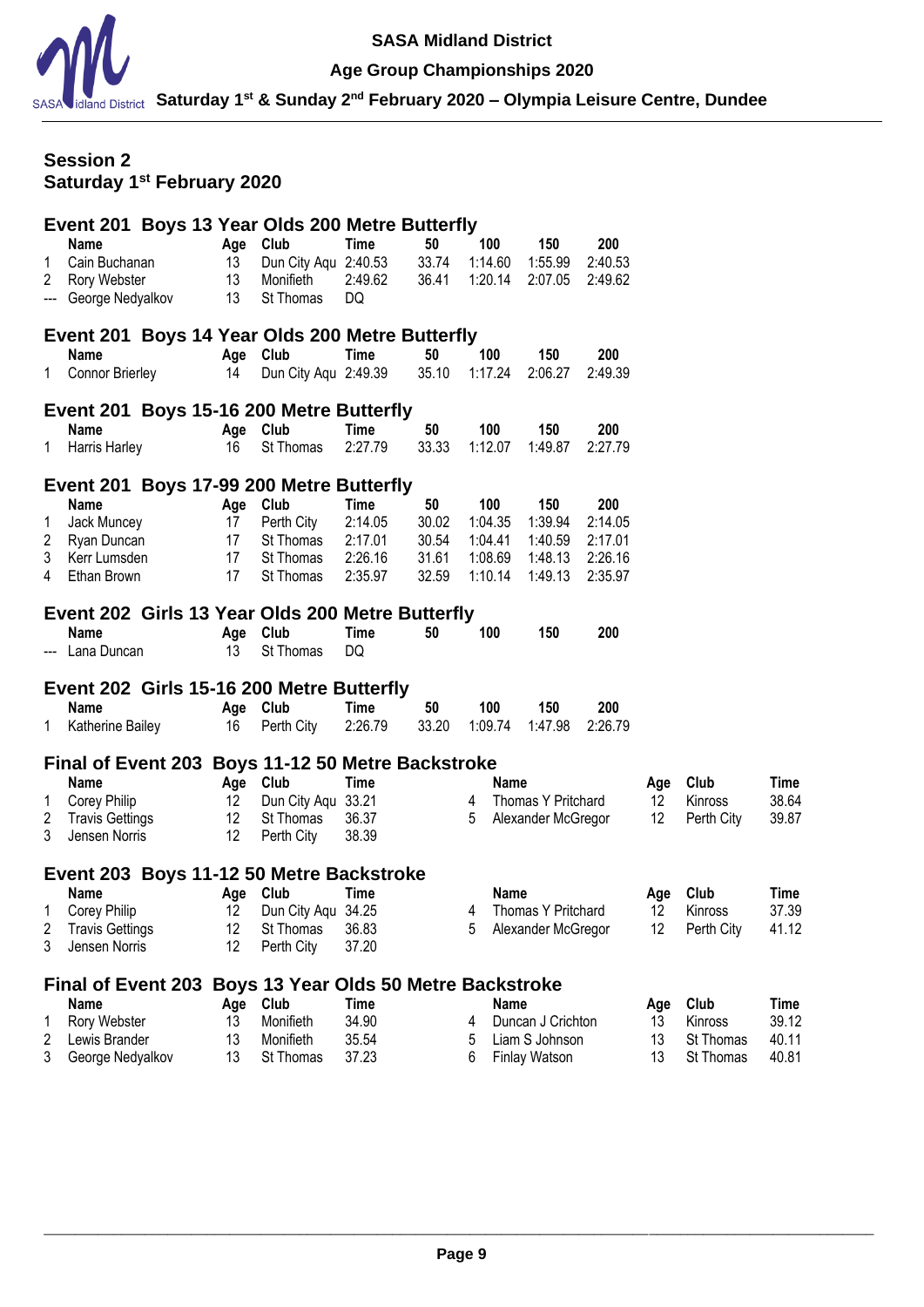

# **Age Group Championships 2020**

|                  | Event 203 Boys 13 Year Olds 50 Metre Backstroke          |          |                    |                                       |       |                       |          |              |               |
|------------------|----------------------------------------------------------|----------|--------------------|---------------------------------------|-------|-----------------------|----------|--------------|---------------|
|                  | <b>Name</b>                                              | Age      | Club               | <b>Time</b>                           |       | <b>Name</b>           | Age      | Club         | Time          |
| 1                | Rory Webster                                             | 13       | Monifieth          | 35.57                                 | 6     | Finlay Watson         | 13       | St Thomas    | 39.24         |
| 2                | Lewis Brander                                            | 13       | Monifieth          | 36.21                                 | 7     | <b>Aulay Norval</b>   | 13       | St Thomas    | 40.49         |
| 3                | George Nedyalkov                                         | 13       | St Thomas          | 38.19                                 | 8     | Finn Bannerman        | 13       | Perth City   | 40.86         |
| 4                | Liam S Johnson                                           | 13       | St Thomas          | 38.57                                 | $---$ | Cain Buchanan         | 13       | Dun City Aqu | DQ            |
| 5                | Duncan J Crichton                                        | 13       | Kinross            | 39.11                                 |       |                       |          |              |               |
|                  | <b>Final of Event 203</b>                                |          |                    | Boys 14 Year Olds 50 Metre Backstroke |       |                       |          |              |               |
|                  | Name                                                     | Age      | Club               | <b>Time</b>                           |       | Name                  | Age      | Club         | <b>Time</b>   |
| 1                | Ben M Smallwood                                          | 14       | Kinross            | 36.37                                 | 4     | Lewis McGregor        | 14       | Perth City   | 38.76         |
| 2                | Stuart L Pritchard                                       | 14       | Kinross            | 38.05                                 | 5     | Will Shepherd         | 14       | Perth City   | 40.69         |
| 3                | Cameron Mitchell                                         | 14       | St Thomas          | 38.65                                 | $---$ | Cailean J Thomson     | 14       | Kinross      | DQ            |
|                  | Event 203 Boys 14 Year Olds 50 Metre Backstroke          |          |                    |                                       |       |                       |          |              |               |
|                  | Name                                                     | Age      | Club               | Time                                  |       | Name                  | Age      | Club         | Time          |
| 1                | Cailean J Thomson                                        | 14       | <b>Kinross</b>     | 34.82                                 | 4     | Stuart L Pritchard    | 14       | Kinross      | 36.55         |
| 2                | Ben M Smallwood                                          | 14       | Kinross            | 35.24                                 | 5     | Lewis McGregor        | 14       | Perth City   | 39.28         |
| 3                | Cameron Mitchell                                         | 14       | St Thomas          | 35.75                                 | 6     | Will Shepherd         | 14       | Perth City   | 40.20         |
|                  |                                                          |          |                    |                                       |       |                       |          |              |               |
|                  | Final of Event 203 Boys 15-16 50 Metre Backstroke        |          |                    |                                       |       |                       |          |              |               |
|                  | <b>Name</b>                                              | Age      | Club               | <b>Time</b>                           |       | <b>Name</b>           | Age      | Club         | Time          |
| 1                | Owen Carroll                                             | 15       | Perth City         | 29.85                                 | 4     | Harris Harley         | 16       | St Thomas    | 33.29         |
| 2                | <b>Travis Davey</b>                                      | 15       | Dun City Aqu 30.00 |                                       | 5     | Murray Pritchard      | 16       | Perth City   | 35.39         |
| 3                | Sam Currie                                               | 15       | Perth City         | 32.51                                 | 6     | Sam Harrison          | 16       | Perth City   | 35.56         |
|                  | Event 203 Boys 15-16 50 Metre Backstroke                 |          |                    |                                       |       |                       |          |              |               |
|                  | <b>Name</b>                                              | Age      | Club               | <b>Time</b>                           |       | <b>Name</b>           | Age      | Club         | <b>Time</b>   |
| 1                | Owen Carroll                                             | 15       | Perth City         | 29.87                                 | 5     | Harris Harley         | 16       | St Thomas    | 33.16         |
| $\boldsymbol{2}$ | <b>Travis Davey</b>                                      | 15       | Dun City Aqu 30.25 |                                       | 6     | Micah Van Blerk       | 15       | Dun City Aqu | 34.96         |
| 3                | Murray Pritchard                                         | 16       | Perth City         | 31.19                                 | 7     | Sam Harrison          | 16       | Perth City   | 37.03         |
| 4                | Sam Currie                                               | 15       | Perth City         | 32.78                                 |       |                       |          |              |               |
|                  | Final of Event 203 Boys 17-99 50 Metre Backstroke        |          |                    |                                       |       |                       |          |              |               |
|                  | <b>Name</b>                                              | Age      | Club               | Time                                  |       | <b>Name</b>           | Age      | Club         | Time          |
| 1                | Jack Muncey                                              | 17       | Perth City         | 28.67                                 | 4     | Jonathan Venter       | 17       | Perth City   | 31.91         |
| 2                | Kerr Lumsden                                             | 17       | St Thomas          | 29.00                                 | 5     | Ethan Brown           | 17       | St Thomas    | 32.13         |
| 3                | <b>Timothy Ridgley</b>                                   | 23       | Dun City Aqu 29.73 |                                       | 6.    | <b>Finlay Wallace</b> | 17       | St Thomas    | 33.06         |
|                  | Event 203 Boys 17-99 50 Metre Backstroke                 |          |                    |                                       |       |                       |          |              |               |
|                  | <b>Name</b>                                              | Age      | Club               | Time                                  |       | <b>Name</b>           | Age      | Club         | Time          |
| 1                | Jack Muncey                                              | 17       | Perth City         | 28.85                                 | 6     | Jonathan Venter       | 17       | Perth City   | 31.35         |
| 2                | Kerr Lumsden                                             | 17       | St Thomas          | 29.33                                 | 7     | Demid Taylor          | 17       | Perth City   | 32.03         |
| 3                | <b>Timothy Ridgley</b>                                   | 23       | Dun City Aqu 29.64 |                                       | 8     | Scott Forsyth         | 19       | Blairgowrie  | 33.13         |
| 4                | <b>Finlay Wallace</b>                                    | 17       | St Thomas          | 31.13                                 | 9     | Ryan Duncan           | 17       | St Thomas    | 33.35         |
| 5                | Ethan Brown                                              | 17       | St Thomas          | 31.20                                 | 10    | Christopher Aitken    | 17       | Perth City   | 34.32         |
|                  | Final of Event 204 Girls 11-12 50 Metre Backstroke       |          |                    |                                       |       |                       |          |              |               |
|                  | <b>Name</b>                                              | Age      | Club               | Time                                  |       | <b>Name</b>           | Age      | Club         | Time          |
| 1                | Lauren Ferrett                                           | 12       | Dun City Aqu 38.05 |                                       | 3     | Jessica Steel         | 12       | Perth City   | 40.57         |
| 2                | Reilly McIntosh                                          | 11       | Dun City Aqu 39.18 |                                       | 4     | <b>Isla Petrie</b>    | 11       | Monifieth    | 42.79         |
|                  |                                                          |          |                    |                                       |       |                       |          |              |               |
|                  | Event 204 Girls 11-12 50 Metre Backstroke<br><b>Name</b> |          | Club               | Time                                  |       | <b>Name</b>           |          |              |               |
|                  |                                                          | Age      | Dun City Aqu 38.79 |                                       |       | Jessica Steel         | Age      | Club         | Time<br>39.85 |
| 1                | Reilly McIntosh                                          | 11<br>12 |                    |                                       | 3     |                       | 12<br>11 | Perth City   |               |
| 2                | Lauren Ferrett                                           |          | Dun City Aqu 38.91 |                                       | 4     | <b>Isla Petrie</b>    |          | Monifieth    | 42.75         |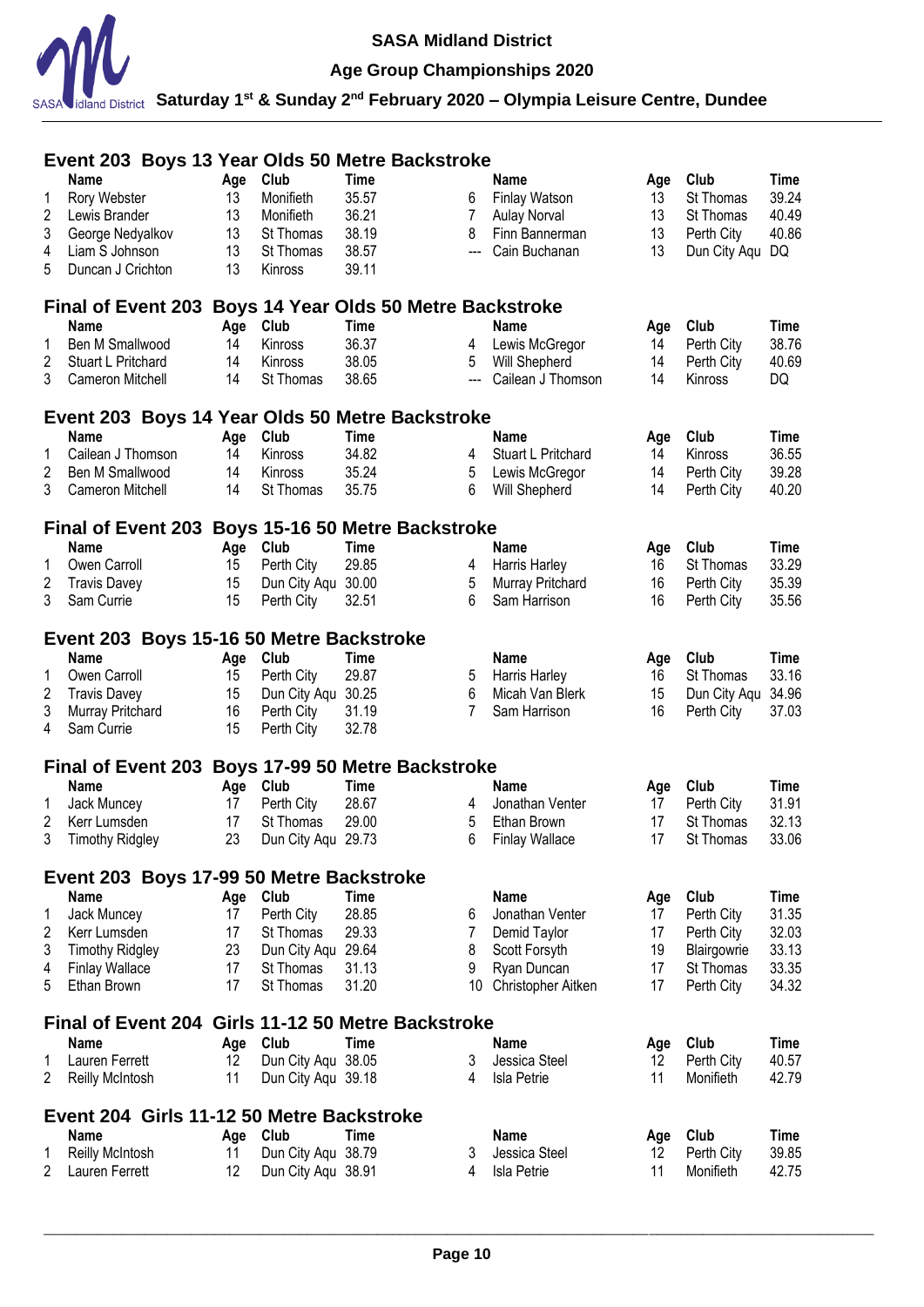

# **Age Group Championships 2020**

|                | Final of Event 204 Girls 13 Year Olds 50 Metre Backstroke |           |                    |                      |   |                       |     |             |                      |
|----------------|-----------------------------------------------------------|-----------|--------------------|----------------------|---|-----------------------|-----|-------------|----------------------|
|                | <b>Name</b>                                               | Age       | Club               | <b>Time</b>          |   | <b>Name</b>           | Age | Club        | <b>Time</b>          |
| 1              | Katherine Renfrew                                         | 13        | Perth City         | 35.38                | 4 | <b>Taylor Smith</b>   | 13  | St Thomas   | 36.96                |
| 2              | Simone Finlayson                                          | 13        | Dun City Aqu 35.47 |                      | 5 | Claire Gilmore        | 13  | Perth City  | 39.39                |
| 3              | Anna Easton                                               | 13        | Dun City Aqu 36.42 |                      | 6 | Libby Coull           | 13  | St Thomas   | 40.47                |
|                | Event 204 Girls 13 Year Olds 50 Metre Backstroke          |           |                    |                      |   |                       |     |             |                      |
|                | <b>Name</b>                                               | Age       | Club               | <b>Time</b>          |   | <b>Name</b>           | Age | Club        | <b>Time</b>          |
| 1              | Simone Finlayson                                          | 13        | Dun City Aqu 36.08 |                      | 5 | <b>Claire Gilmore</b> | 13  | Perth City  | 40.65                |
| $\overline{2}$ | Anna Easton                                               | 13        | Dun City Aqu 36.18 |                      | 6 | Libby Coull           | 13  | St Thomas   | 41.15                |
| 3              | <b>Taylor Smith</b>                                       | 13        | St Thomas          | 36.27                | 7 | Lana Duncan           | 13  | St Thomas   | J41.15               |
| 4              | Katherine Renfrew                                         | 13        | Perth City         | 37.01                | 8 | Katie E Fraser        | 13  | Kinross     | 41.52                |
|                | Final of Event 204 Girls 14 Year Olds 50 Metre Backstroke |           |                    |                      |   |                       |     |             |                      |
|                |                                                           |           | Club               |                      |   |                       |     | Club        |                      |
|                | Name                                                      | Age       |                    | <b>Time</b><br>33.10 |   | Name                  | Age |             | <b>Time</b><br>36.07 |
| 1              | Lucy Stoves                                               | 14        | Dun City Aqu       |                      | 4 | Abbie Dewar           | 14  | Monifieth   |                      |
| $\overline{2}$ | Darcey Brown                                              | 14        | St Thomas          | 33.80                | 5 | <b>Ellie Kinnaird</b> | 14  | St Thomas   | 36.75                |
| 3              | Lucy Mcpartland                                           | 14        | Perth City         | 35.49                | 6 | Zara Denson           | 14  | Monifieth   | 40.81                |
|                | Event 204 Girls 14 Year Olds 50 Metre Backstroke          |           |                    |                      |   |                       |     |             |                      |
|                | <b>Name</b>                                               | Age       | Club               | <b>Time</b>          |   | <b>Name</b>           | Age | Club        | <b>Time</b>          |
| 1              | <b>Lucy Stoves</b>                                        | 14        | Dun City Aqu       | 33.05                | 5 | Abbie Dewar           | 14  | Monifieth   | 37.20                |
| $\overline{2}$ | Darcey Brown                                              | 14        | St Thomas          | 34.26                | 6 | Zara Denson           | 14  | Monifieth   | 38.14                |
| 3              | Lucy Mcpartland                                           | 14        | Perth City         | 34.56                | 7 | Kayla Bain            | 14  | Menzieshill | 38.36                |
| 4              | <b>Ellie Kinnaird</b>                                     | 14        | St Thomas          | 36.51                |   |                       |     |             |                      |
|                | Final of Event 204 Girls 15-16 50 Metre Backstroke        |           |                    |                      |   |                       |     |             |                      |
|                | <b>Name</b>                                               | Age       | Club               | Time                 |   | <b>Name</b>           | Age | Club        | Time                 |
| 1              | <b>Scarlett Ferris</b>                                    | 16        | Dun City Aqu 32.56 |                      | 4 | Fearne Crighton       | 15  | Perth City  | 34.50                |
| 2              | Martha Reeves                                             | 15        | Dun City Aqu 32.75 |                      | 5 | <b>Emily Cumming</b>  | 15  | Kinross     | 35.62                |
| 3              | Lucy Clarke                                               | 15        | Monifieth          | 34.35                | 6 | Natasha Phillips      | 15  | St Thomas   | 37.25                |
|                | Event 204 Girls 15-16 50 Metre Backstroke                 |           |                    |                      |   |                       |     |             |                      |
|                | Name                                                      | Age       | Club               | <b>Time</b>          |   | <b>Name</b>           | Age | Club        | <b>Time</b>          |
| 1              | <b>Scarlett Ferris</b>                                    | 16        | Dun City Aqu 32.09 |                      | 5 | Lucy Clarke           | 15  | Monifieth   | 33.43                |
| $\overline{2}$ | Martha Reeves                                             | 15        | Dun City Aqu 32.32 |                      | 6 | Natasha Phillips      | 15  | St Thomas   | 35.34                |
| 3              | Fearne Crighton                                           | 15        | Perth City         | 32.83                | 7 | Rosie Robertson       | 15  | Perth City  | 36.77                |
| 4              | <b>Emily Cumming</b>                                      | 15        | Kinross            | 33.31                |   |                       |     |             |                      |
|                | Final of Event 204 Girls 17-99 50 Metre Backstroke        |           |                    |                      |   |                       |     |             |                      |
|                | <b>Name</b>                                               |           | Club               | Time                 |   | <b>Name</b>           |     |             | Time                 |
| 1              | Ellie T Turner                                            | Age<br>17 | Perth City         | 31.48                |   |                       |     | Age Club    |                      |
|                |                                                           |           |                    |                      |   |                       |     |             |                      |
|                | Event 204 Girls 17-99 50 Metre Backstroke                 |           |                    |                      |   |                       |     |             |                      |
|                | <b>Name</b>                                               | Age       | Club               | <b>Time</b>          |   | <b>Name</b>           |     | Age Club    | Time                 |
| 1.             | Ellie T Turner                                            | 17        | Perth City         | 31.30                |   |                       |     |             |                      |
|                | Event 204A Girls 11-99 50 Metre Backstroke Swim-off       |           |                    |                      |   |                       |     |             |                      |
|                | Name                                                      |           | Age Club           | <b>Time</b>          |   | <b>Name</b>           |     | Age Club    | Time                 |
| 1.             | <b>Libby Coull</b>                                        | 13        | St Thomas          | 38.45                | 2 | Lana Duncan           | 13  | St Thomas   | 40.26                |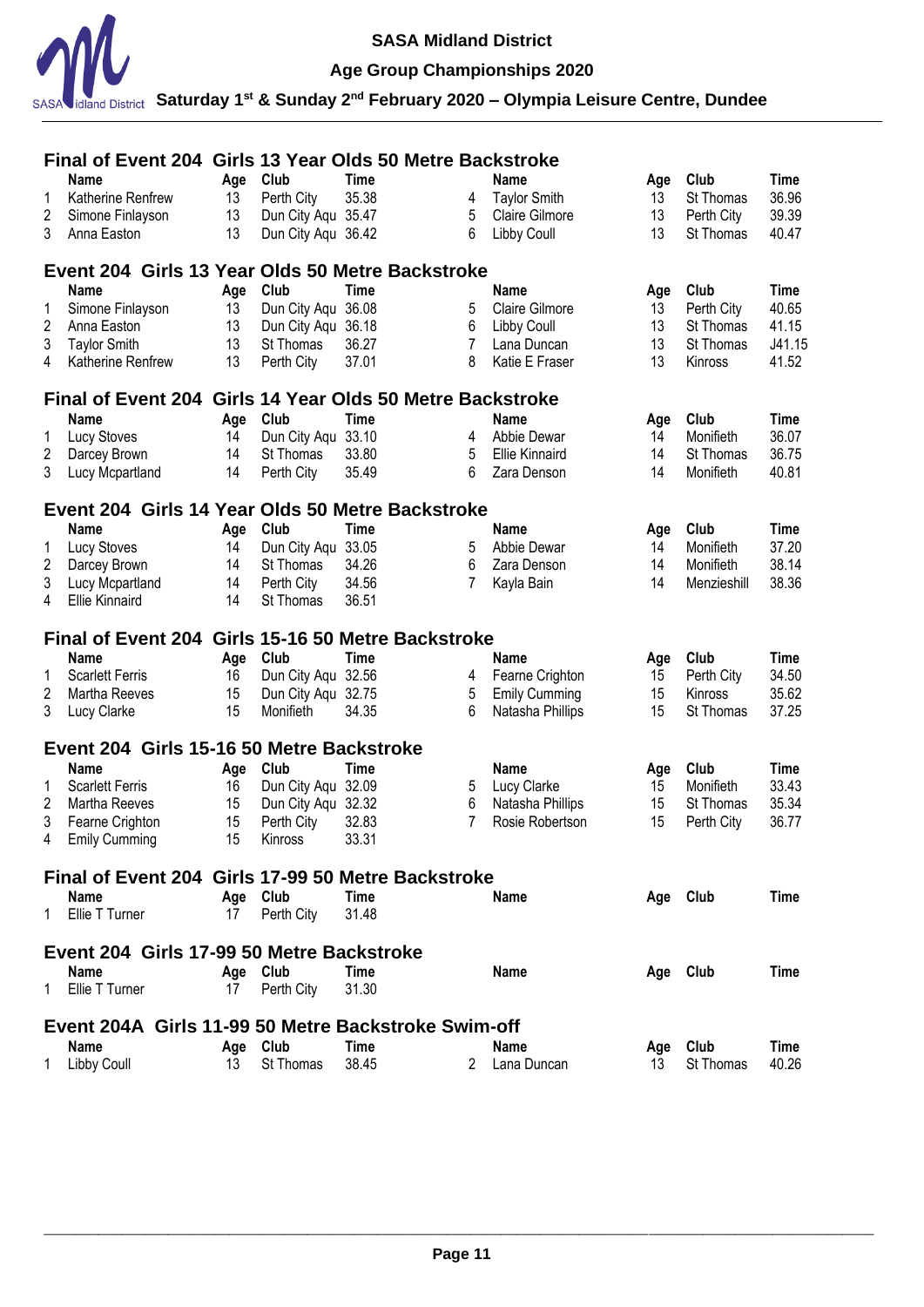

#### **Age Group Championships 2020**

**Saturday 1st & Sunday 2nd February 2020 – Olympia Leisure Centre, Dundee**

### **Final of Event 205 Boys 11-12 100 Metre Breaststroke**

|    | <b>Name</b>        | Aae | Club         | Time    | 50    | 100     |
|----|--------------------|-----|--------------|---------|-------|---------|
|    | Corey Philip       | 12  | Dun City Aqu | 1:27.00 | 42.87 | 1:27.00 |
| 2  | Jensen Norris      | 12  | Perth City   | 1:35.24 | 46.98 | 1:35.24 |
| 3  | Kaleb Simpson      | 12  | Montrose     | 1:35.48 | 45.27 | 1:35.48 |
| 4  | Alexander McGregor | 12. | Perth City   | 1:35.76 | 46.58 | 1:35.76 |
| -5 | Travis Gettings    | 12. | St Thomas    | 1:41.18 | 48.20 | 1:41.18 |
| 6  | Thomas Y Pritchard | 12  | Kinross      | 1:44.64 | 48.94 | 1:44.64 |

# **Event 205 Boys 11-12 100 Metre Breaststroke**

|   | <b>Name</b>            | Aae | Club         | Time    | 50    | 100     |
|---|------------------------|-----|--------------|---------|-------|---------|
|   | Corey Philip           | 12  | Dun City Agu | 1:26.54 | 42.17 | 1:26.54 |
| 2 | Jensen Norris          | 12  | Perth City   | 1:35.82 | 46.53 | 1:35.82 |
| 3 | Alexander McGregor     | 12  | Perth City   | 1:35.92 | 47.22 | 1:35.92 |
| 4 | Kaleb Simpson          | 12  | Montrose     | 1:37.51 | 46.37 | 1:37.51 |
| 5 | <b>Travis Gettings</b> | 12  | St Thomas    | 1:40.53 | 47.14 | 1:40.53 |
| 6 | Thomas Y Pritchard     | 12  | Kinross      | 1:46.08 | 50.21 | 1:46.08 |

### **Final of Event 205 Boys 13 Year Olds 100 Metre Breaststroke**

|                | <b>Name</b>      | Aae | Club                 | Time    | 50    | 100     |
|----------------|------------------|-----|----------------------|---------|-------|---------|
| $\mathbf{1}$   | Lewis Brander    | 13  | Monifieth            | 1:23.89 | 40.90 | 1:23.89 |
| 2              | Cain Buchanan    | 13  | Dun City Aqu 1:27.73 |         | 41.78 | 1:27.73 |
| 3              | Finn Bannerman   | 13  | Perth City           | 1:30.07 | 43.56 | 1:30.07 |
| $\overline{4}$ | Finlay Watson    | 13  | St Thomas            | 1:33.69 | 44.06 | 1:33.69 |
| .5             | Jackson Shaw     | 13  | Menzieshill          | 1:36.58 | 44.43 | 1:36.58 |
| 6              | George Nedyalkov | 13  | St Thomas            | 1:40.87 | 45.67 | 1:40.87 |

#### **Event 205 Boys 13 Year Olds 100 Metre Breaststroke**

|   | <b>Name</b>      | Aae | Club                 | Time    | 50    | 100     |
|---|------------------|-----|----------------------|---------|-------|---------|
| 1 | Lewis Brander    | 13  | Monifieth            | 1:26.05 | 40.38 | 1:26.05 |
| 2 | Cain Buchanan    | 13  | Dun City Agu 1:26.95 |         | 42.22 | 1:26.95 |
| 3 | Finn Bannerman   | 13  | Perth City           | 1:28.83 | 41.05 | 1:28.83 |
| 4 | Finlay Watson    | 13  | St Thomas            | 1:32.61 | 43.16 | 1:32.61 |
| 5 | Jackson Shaw     | 13  | Menzieshill          | 1:36.58 | 45.22 | 1:36.58 |
| 6 | George Nedyalkov | 13  | St Thomas            | 1:37.61 | 48.68 | 1:37.61 |

#### **Final of Event 205 Boys 14 Year Olds 100 Metre Breaststroke**

| Name               | Age Club                | Time | - 50          | 100 |
|--------------------|-------------------------|------|---------------|-----|
| 1 Cameron Mitchell |                         |      | 36.17 1:16.51 |     |
| 2 Connor Brierley  | 14 Dun City Agu 1:33.13 |      | 44.35 1:33.13 |     |

### **Event 205 Boys 14 Year Olds 100 Metre Breaststroke**

| Name                |    | Age Club             | Time    | 50    | 100     |
|---------------------|----|----------------------|---------|-------|---------|
| 1 Cameron Mitchell  |    | 14 St Thomas         | 1:13.60 | 34.84 | 1:13.60 |
| 2 Connor Brierley   | 14 | Dun City Agu 1:31.91 |         |       |         |
| --- Ben M Smallwood |    | 14 Kinross           | DQ.     |       |         |

### **Final of Event 205 Boys 15-16 100 Metre Breaststroke**

|              | <b>Name</b>        | Aae | Club                 | Time    | 50    | 100     |
|--------------|--------------------|-----|----------------------|---------|-------|---------|
| $\mathbf{1}$ | Sam Harrison       | 16  | Perth City           | 1:13.00 | 34.87 | 1:13.00 |
|              | 2 Murray Pritchard | 16  | Perth City           | 1:13.34 | 33.98 | 1:13.34 |
| 3            | Micah Van Blerk    | 15  | Dun City Agu 1:13.47 |         | 35.36 | 1:13.47 |
|              | 4 Travis Davey     | 15  | Dun City Aqu 1:14.46 |         | 35.61 | 1:14.46 |
| 5            | Owen Carroll       | 15  | Perth City           | 1:19.93 | 36.69 | 1:19.93 |
|              | 6 Andrew Venter    | 16  | Perth City           | 1:25.63 | 38.95 | 1:25.63 |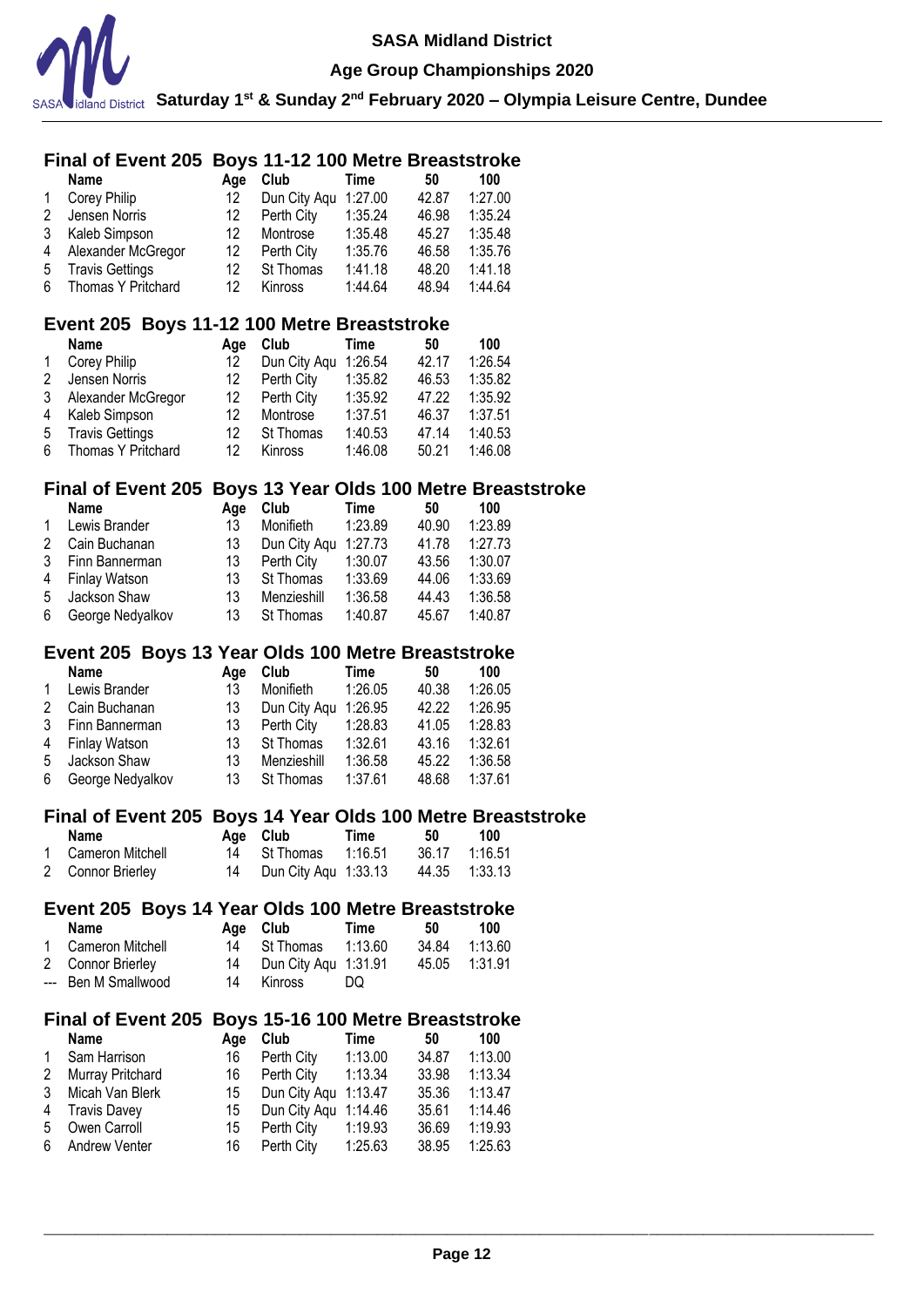

**Saturday 1st & Sunday 2nd February 2020 – Olympia Leisure Centre, Dundee**

# **Event 205 Boys 15-16 100 Metre Breaststroke**

|                 | <b>Name</b>          | Aae | Club                 | Time    | 50    | 100     |
|-----------------|----------------------|-----|----------------------|---------|-------|---------|
| $\mathbf{1}$    | Micah Van Blerk      | 15  | Dun City Agu 1:13.52 |         | 35.43 | 1:13.52 |
|                 | 2 Travis Davey       | 15  | Dun City Agu 1:14.02 |         | 35.09 | 1:14.02 |
| 3               | Murray Pritchard     | 16  | Perth City           | 1:14.74 | 34.10 | 1:14.74 |
| 4               | Sam Harrison         | 16  | Perth City           | 1:15.57 | 36.78 | 1:15.57 |
| 5               | Owen Carroll         | 15  | Perth City           | 1:20.07 | 37.88 | 1:20.07 |
| 6               | <b>Andrew Venter</b> | 16  | Perth City           | 1:24.07 | 38.83 | 1:24.07 |
| $7\phantom{.0}$ | <b>Harris Harley</b> | 16  | St Thomas            | 1:25.45 | 41.25 | 1:25.45 |

#### **Final of Event 205 Boys 17-99 100 Metre Breaststroke**

|                | <b>Name</b>            | Aae | Club                 | Time    | 50    | 100     |
|----------------|------------------------|-----|----------------------|---------|-------|---------|
| $\mathbf{1}$   | <b>Finlay Wallace</b>  | 17  | St Thomas            | 1:09.50 | 33.39 | 1:09.50 |
| 2              | <b>Timothy Ridgley</b> | 23  | Dun City Aqu 1:13.32 |         | 33.66 | 1:13.32 |
| 3              | Euan Cromar            | 17  | Forfar               | 1:17.82 | 35.50 | 1:17.82 |
| $\overline{4}$ | Christopher Aitken     | 17  | Perth City           | 1:18.29 | 37.39 | 1:18.29 |
| 5              | Joshua Marchbank       | 17  | Perth City           | 1:20.69 | 37.04 | 1:20.69 |
|                | --- John M Burke       | 19  | Menzieshill          | DQ      |       |         |

### **Event 205 Boys 17-99 100 Metre Breaststroke**

| <b>Name</b>            | Age | Club         | Time    | 50    | 100     |
|------------------------|-----|--------------|---------|-------|---------|
| <b>Finlay Wallace</b>  | 17  | St Thomas    | 1:09.91 | 33.20 | 1:09.91 |
| <b>Timothy Ridgley</b> | 23  | Dun City Aqu | 1:13.50 | 34.38 | 1:13.50 |
| Christopher Aitken     | 17  | Perth City   | 1:16.50 | 36.84 | 1:16.50 |
| Euan Cromar            | 17  | Forfar       | 1:16.76 | 35.49 | 1:16.76 |
| Joshua Marchbank       | 17  | Perth City   | 1:18.65 | 36.44 | 1:18.65 |
| John M Burke           | 19  | Menzieshill  | 1:24.31 | 37.64 | 1:24.31 |
| Scott Forsyth          | 19  | Blairgowrie  | 1:27.44 | 40.68 | 1:27.44 |
|                        |     |              |         |       |         |

#### **Final of Event 206 Girls 11-12 100 Metre Breaststroke**

| Name            | Age Club                | Time | 50 | 100           |
|-----------------|-------------------------|------|----|---------------|
| Abigail Thomson | 12 Dun City Agu 1:37.30 |      |    | 47.55 1:37.30 |

#### **Event 206 Girls 11-12 100 Metre Breaststroke**

| Name            | Age Club                | Time | 50 | 100 |
|-----------------|-------------------------|------|----|-----|
| Abigail Thomson | 12 Dun City Agu 1:37.18 |      |    |     |

### **Final of Event 206 Girls 13 Year Olds 100 Metre Breaststroke**

|   | <b>Name</b>         | Aae | Club                 | Time    | 50    | 100     |
|---|---------------------|-----|----------------------|---------|-------|---------|
| 1 | <b>Taylor Smith</b> | 13  | St Thomas            | 1:29.43 | 43.43 | 1:29.43 |
|   | 2 Simone Finlayson  | 13. | Dun City Aqu 1:32.37 |         | 45.12 | 1:32.37 |
| 3 | Chloe Dow           | 13  | Perth City           | 1:32.63 | 44.51 | 1:32.63 |
|   | 4 Caitlin Wigham    | 13  | Carnoustie 1:35.32   |         | 45.66 | 1:35.32 |
|   | 5 Freya Bayer       | 13. | Perth City           | 1:36.65 | 45.24 | 1:36.65 |
|   | 6 Anna Easton       | 13. | Dun City Aqu 1:40.10 |         | 46.24 | 1:40.10 |

# **Event 206 Girls 13 Year Olds 100 Metre Breaststroke**

|              | <b>Name</b>             | Age | Club             | Time    | 50    | 100     |
|--------------|-------------------------|-----|------------------|---------|-------|---------|
| $\mathbf{1}$ | <b>Taylor Smith</b>     | 13  | St Thomas        | 1:29.98 | 41.78 | 1:29.98 |
| 2            | Simone Finlayson        | 13  | Dun City Aqu     | 1:30.47 | 42.35 | 1:30.47 |
| 3            | Chloe Dow               | 13  | Perth City       | 1:33.47 | 45.72 | 1:33.47 |
| 4            | Caitlin Wigham          | 13  | Carnoustie       | 1:34.54 | 45.28 | 1:34.54 |
| 5            | Freya Bayer             | 13  | Perth City       | 1:35.67 | 45.55 | 1:35.67 |
| 6            | Anna Easton             | 13  | Dun City Aqu     | 1:36.59 | 46.49 | 1:36.59 |
| 7            | Lauren Elder            | 13  | Forfar           | 1:36.95 | 46.83 | 1:36.95 |
| 8            | <b>Taylor Mackenzie</b> | 13  | <b>St Thomas</b> | 1:40.81 | 46.94 | 1:40.81 |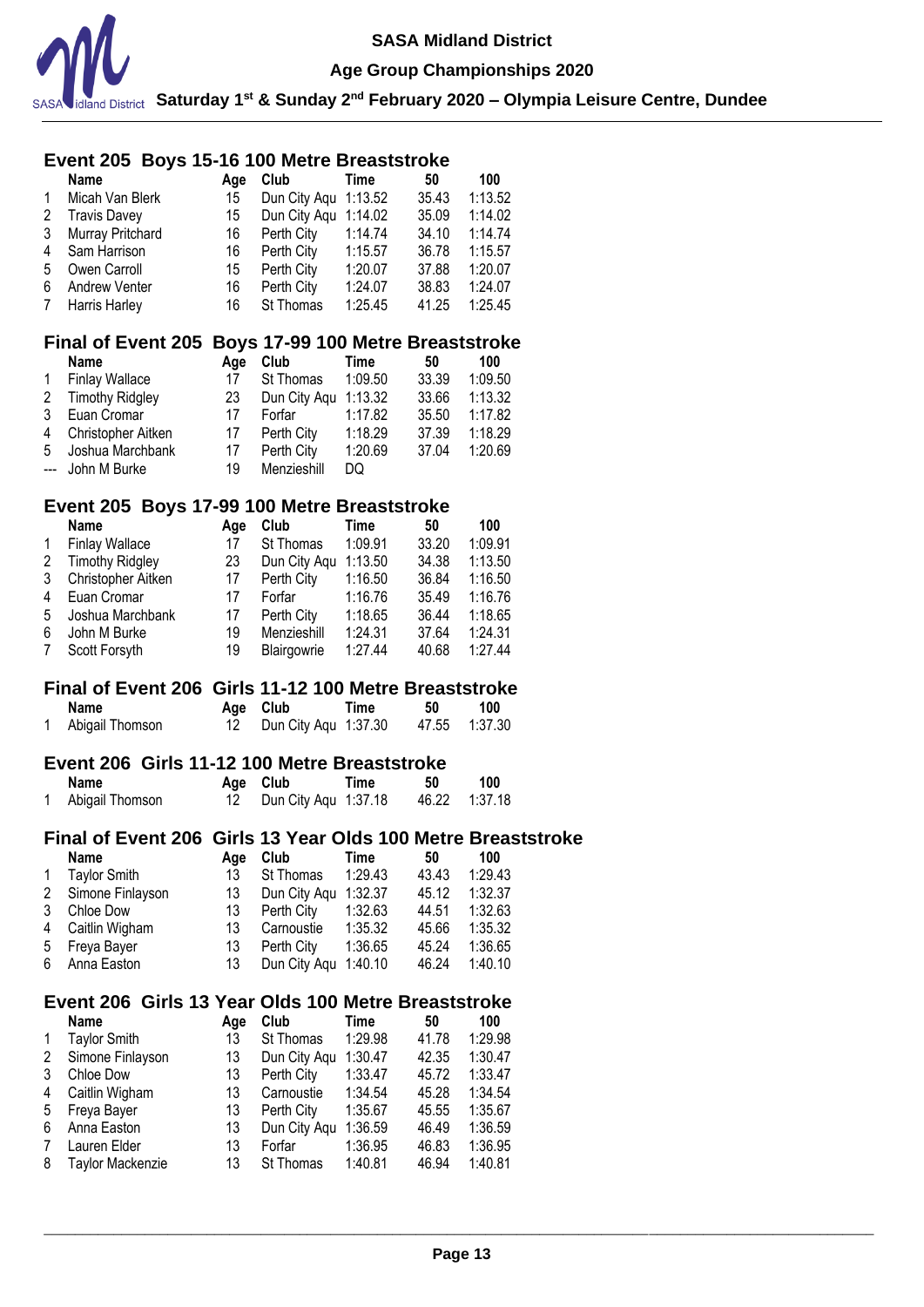

#### **Age Group Championships 2020**

**Saturday 1st & Sunday 2nd February 2020 – Olympia Leisure Centre, Dundee**

### **Final of Event 206 Girls 14 Year Olds 100 Metre Breaststroke**

|   | <b>Name</b>       | Aae | Club        | Time    | 50    | 100     |
|---|-------------------|-----|-------------|---------|-------|---------|
|   | 1 Lucy Mcpartland | 14  | Perth City  | 1:28.44 | 43.09 | 1:28.44 |
| 2 | Aimee Link        | 14  | Forfar      | 1:30.04 | 43.91 | 1:30.04 |
|   | 3 Zara Denson     | 14  | Monifieth   | 1:31.71 | 44.75 | 1:31.71 |
| 4 | Kayla Bain        | 14  | Menzieshill | 1:32.44 | 44.26 | 1:32.44 |
|   | 5 Ellie Kinnaird  | 14  | St Thomas   | 1:34.81 | 44.67 | 1:34.81 |

### **Event 206 Girls 14 Year Olds 100 Metre Breaststroke**

|   | <b>Name</b>     | Aae | Club            | Time    | 50    | 100     |
|---|-----------------|-----|-----------------|---------|-------|---------|
| 1 | Aimee Link      | 14  | Forfar          | 1:29.92 | 41.78 | 1:29.92 |
| 2 | Lucy Mcpartland | 14  | Perth City      | 1:31.49 | 43.48 | 1:31.49 |
| 3 | Kayla Bain      | 14  | Menzieshill     | 1:32.88 | 43.65 | 1:32.88 |
| 4 | Zara Denson     | 14  | Monifieth       | 1:32.94 | 46.30 | 1:32.94 |
| 5 | Ellie Kinnaird  | 14  | St Thomas       | 1:33.41 | 45.82 | 1:33.41 |
|   | --- Lucy Stoves | 14  | Dun City Aqu DQ |         |       |         |

### **Final of Event 206 Girls 15-16 100 Metre Breaststroke**

|              | <b>Name</b>            | Aae | <b>Club</b>          | Time    | 50    | 100     |
|--------------|------------------------|-----|----------------------|---------|-------|---------|
| $\mathbf{1}$ | Martha Reeves          | 15  | Dun City Agu 1:18.31 |         | 37.63 | 1:18.31 |
|              | 2 Fearne Crighton      | 15  | Perth City           | 1:19.49 | 38.41 | 1:19.49 |
| 3            | Elise Cosens           | 15  | Perth City           | 1:23.04 | 38.99 | 1:23.04 |
| 4            | <b>Scarlett Ferris</b> | 16  | Dun City Agu 1:23.94 |         | 40.24 | 1:23.94 |
| 5            | Carolyn Rae            | 16  | Monifieth            | 1:27.91 | 40.71 | 1:27.91 |
| 6            | Gabriella Winton       | 15  | St Thomas            | 1:30.14 | 41.13 | 1:30.14 |

#### **Event 206 Girls 15-16 100 Metre Breaststroke**

|    | Name                   | Age | Club           | Time    | 50    | 100     |
|----|------------------------|-----|----------------|---------|-------|---------|
| 1  | Fearne Crighton        | 15  | Perth City     | 1:18.70 | 37.94 | 1:18.70 |
| 2  | Martha Reeves          | 15  | Dun City Aqu   | 1:19.54 | 38.53 | 1:19.54 |
| 3  | Elise Cosens           | 15  | Perth City     | 1:23.35 | 39.66 | 1:23.35 |
| 4  | <b>Scarlett Ferris</b> | 16  | Dun City Aqu   | 1:24.04 | 40.28 | 1:24.04 |
| 5  | Natasha Phillips       | 15  | St Thomas      | 1:27.41 | 41.93 | 1:27.41 |
| 6  | Gabriella Winton       | 15  | St Thomas      | 1:27.65 | 40.84 | 1:27.65 |
| 7  | Carolyn Rae            | 16  | Monifieth      | 1:27.83 | 42.23 | 1:27.83 |
| 8  | <b>Emily Cumming</b>   | 15  | <b>Kinross</b> | 1:29.48 | 41.58 | 1:29.48 |
| 9  | Katelyn Tang           | 16  | Perth City     | 1:32.32 | 41.96 | 1:32.32 |
| 10 | Caitlin Downey         | 16  | Blairgowrie    | 1:34.17 | 42.71 | 1:34.17 |
| 11 | Dianne Kelly           | 16  | Perth City     | 1:35.61 | 45.14 | 1:35.61 |

### **Final of Event 206 Girls 17-99 100 Metre Breaststroke**

| Name             |    | Age Club                | Time    | 50    | 100     |
|------------------|----|-------------------------|---------|-------|---------|
| 1 Shona Graham   |    | 17 Dun City Agu 1:16.63 |         | 37.01 | 1:16.63 |
| 2 Ellie T Turner | 17 | Perth City              | 1:19.94 | 37.95 | 1:19.94 |
| 3 Emily McGhee   | 17 | Carnoustie              | 1:19.97 | 39 14 | 1:19.97 |
| 4 Lily Walker    | 17 | Menzieshill             | 1:30.92 | 42.78 | 1:30.92 |

#### **Event 206 Girls 17-99 100 Metre Breaststroke**

| Name             |    | Age Club             | Time    | 50    | 100     |
|------------------|----|----------------------|---------|-------|---------|
| 1 Shona Graham   | 17 | Dun City Agu 1:17.19 |         | 37.10 | 1:17.19 |
| 2 Emily McGhee   | 17 | Carnoustie           | 1:19.91 | 38.46 | 1:19.91 |
| 3 Ellie T Turner | 17 | Perth City           | 1:20.55 | 38.33 | 1:20.55 |
| 4 Lily Walker    | 17 | Menzieshill          | 1:30.90 | 42.06 | 1:30.90 |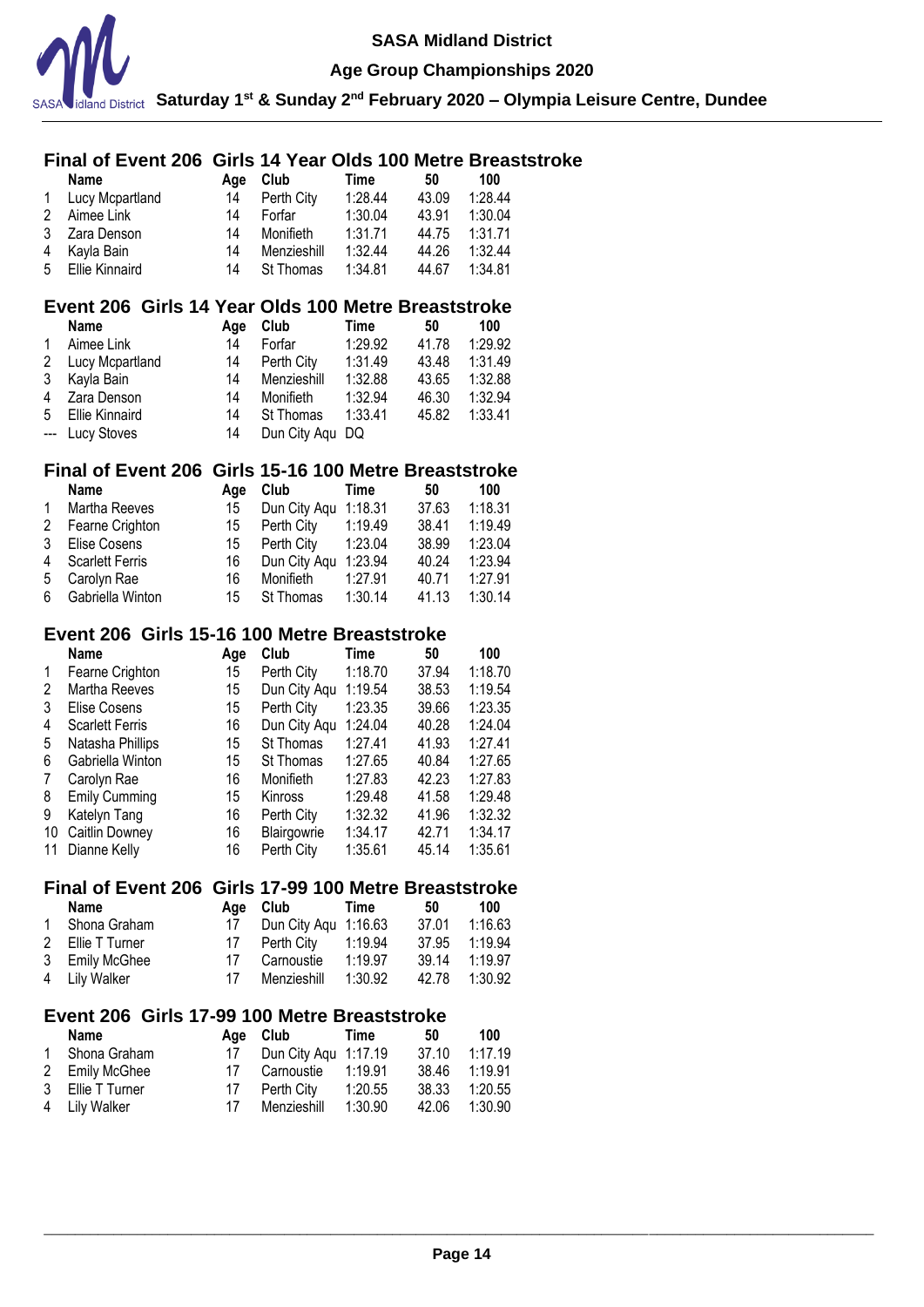

### **Age Group Championships 2020**

**Saturday 1st & Sunday 2nd February 2020 – Olympia Leisure Centre, Dundee**

# **Event 207 Boys 11-16 4 x 50 Metre Freestyle Relay**

|   | Team                                 |   | Time                                | 50    | 100   | 150                                                | 200     |                       |
|---|--------------------------------------|---|-------------------------------------|-------|-------|----------------------------------------------------|---------|-----------------------|
|   | Perth City<br>1) Murray Pritchard 16 | A | 1:50.26<br>2) Owen Carroll 15       | 26.89 | 54.71 | 1:22.66<br>3) Sam Harrison 16                      | 1:50.26 | 4) Sam Currie 15      |
| 2 | Dun City Aqu<br>1) Cain Buchanan 13  | A | 1:54.51<br>2) Micah Van Blerk 15    | 30.44 | 57.78 | 1:27.69 1:54.51<br>3) Corey Philip 12              |         | 4) Travis Davey 15    |
| 3 | Kinross<br>1) Cailean J Thomson 14   | A | 2:06.82<br>2) Thomas Y Pritchard 12 | 30.60 |       | 1:05.05 1:38.34 2:06.82<br>3) Duncan J Crichton 13 |         | 4) Ben M Smallwood 14 |
| 4 | St Thomas<br>1) George Nedyalkov 13  | A | 2:12.70<br>2) Travis Gettings 12    | 31.97 |       | 1:04.91 1:38.66 2:12.70<br>3) Aulay Norval 13      |         | 4) Liam S Johnson 13  |

### **Event 208 Girls 11-16 4 x 50 Metre Freestyle Relay**

|   | Team<br>Perth City                   | A | Time<br>1:58.74                   | 50<br>28.47 | 100<br>58.99                                     | 150<br>1:29.65 | 200<br>1:58.74 |                        |
|---|--------------------------------------|---|-----------------------------------|-------------|--------------------------------------------------|----------------|----------------|------------------------|
|   | 1) Elise Cosens 15                   |   | 2) Katherine Renfrew 13           |             | 3) Lucy Mcpartland 14                            |                |                | 4) Fearne Crighton 15  |
| 2 | Dun City Agu<br>1) Martha Reeves 15  | A | 2:00.47<br>2) Anna Easton 13      | 30.31       | 1:02.34 1:32.47<br>3) Lucy Stoves 14             |                | 2:00.47        | 4) Scarlett Ferris 16  |
| 3 | St Thomas<br>1) Taylor Smith 13      | A | 2:07.45<br>2) Gabriella Winton 15 | 33.28       | 1:05.26 1:37.92 2:07.45<br>3) Ellie Kinnaird 14  |                |                | 4) Darcey Brown 14     |
| 4 | Dun City Agu<br>1) Lauren Ferrett 12 | B | 2:18.27<br>2) Abigail Thomson 12  | 33.22       | 1:09.28 1:45.70 2:18.27<br>3) Reilly McIntosh 11 |                |                | 4) Simone Finlayson 13 |
|   | --- St Thomas<br>1) Libby Coull 13   | B | X2:17.66<br>2) Lana Duncan 13     | 34.27       | 1:08.35 1:42.16<br>3) Taylor Mackenzie 13        |                | 2:17.66        | 4) Zara Denson 14      |

# **Event 209 Boys 4 x 50 Metre Freestyle Relay**

|   | Team                                  |   | Time                             | 50    | 100   | 150                           | 200     |                       |
|---|---------------------------------------|---|----------------------------------|-------|-------|-------------------------------|---------|-----------------------|
|   | Perth City                            | A | 1:43.93                          | 26.40 | 51.59 | 1:18.02                       | 1:43.93 |                       |
|   | 1) Christopher Aitken 17              |   | 2) Jack Muncey 17                |       |       | 3) Jonathan Venter 17         |         | 4) Demid Taylor 17    |
| 2 | St Thomas<br>1) Cameron Mitchell 14   | A | 1:48.20<br>2) Ryan Duncan 17     | 28.22 | 55.21 | 1:2207<br>3) Ethan Brown 17   | 1:48.20 | 4) Finlay Wallace 17  |
| 3 | Dun City Agu<br>1) Micah Van Blerk 15 | A | 1:49.17<br>2) Connor Brierley 14 | 28 O1 | 56.18 | 1:22.96<br>3) Travis Davey 15 | 1:49.17 | 4) Timothy Ridgley 23 |

# **Event 210 Girls 4 x 50 Metre Freestyle Relay**

| Team                                  |   | Time                              | 50    | 100   | 150                                              | 200     |                        |
|---------------------------------------|---|-----------------------------------|-------|-------|--------------------------------------------------|---------|------------------------|
| Perth City                            | Α | 1:55.05                           | 28.84 | 56.30 | 1:25.66                                          | 1:55.05 |                        |
| 1) Ellie T Turner 17                  |   | 2) Elise Cosens 15                |       |       | 3) Katelyn Tang 16                               |         | 4) Katherine Bailey 16 |
| Dun City Aqu<br>1) Scarlett Ferris 16 | Α | 1:58.74<br>2) Lucy Stoves 14      | 29.24 | 59.17 | 1:29.44 1:58.74<br>3) Martha Reeves 15           |         | 4) Shona Graham 17     |
| Dun City Agu<br>1) Reilly McIntosh 11 | B | 2:18.10<br>2) Simone Finlayson 13 | 36.68 |       | 1:09.93 1:45.98 2:18.10<br>3) Abigail Thomson 12 |         | 4) Lauren Ferrett 12   |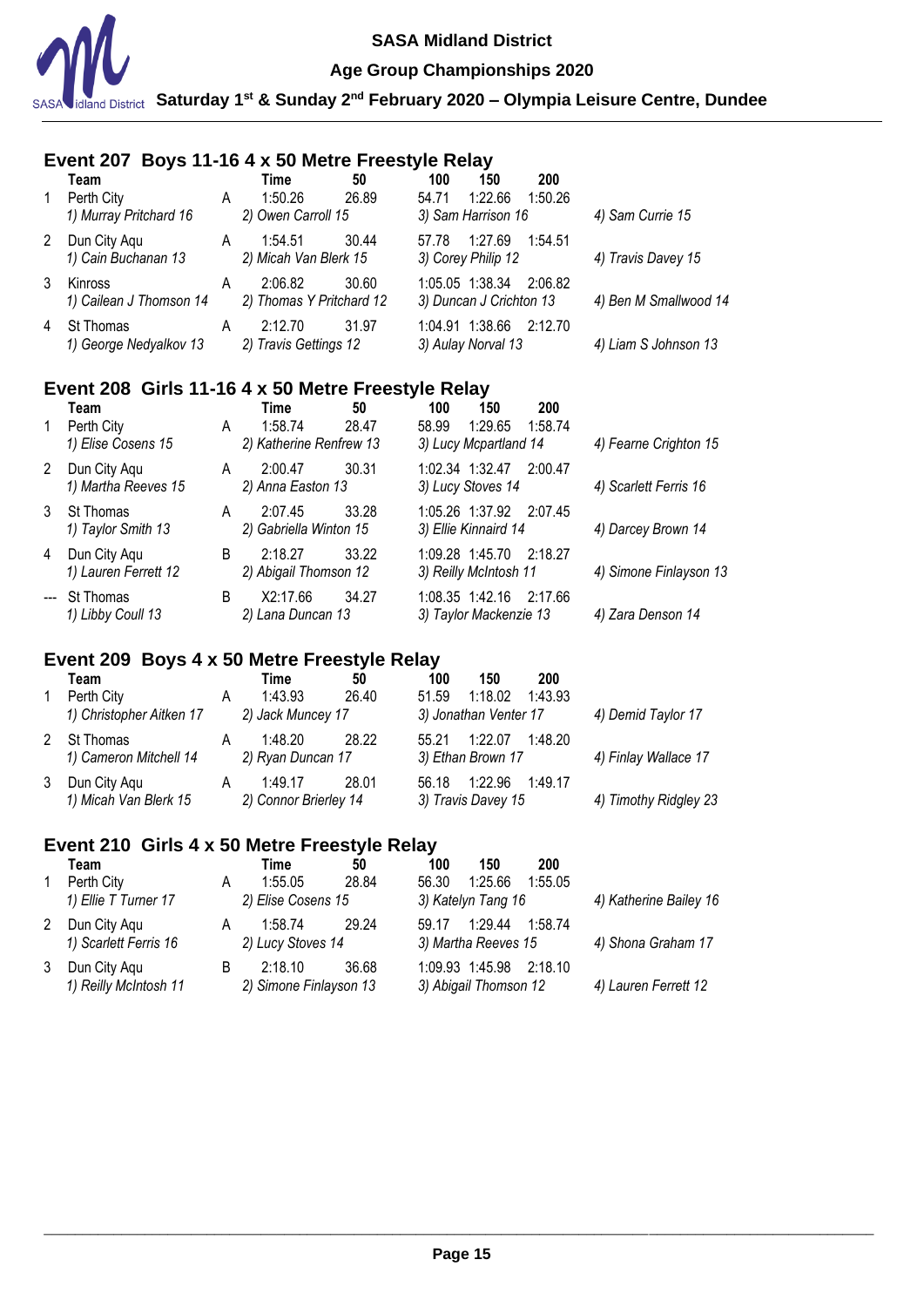

#### **Age Group Championships 2020**

**Saturday 1st & Sunday 2nd February 2020 – Olympia Leisure Centre, Dundee**

# **Session 3 Sunday 2nd February 2020**

#### **Event 301 Girls 11-12 200 Metre IM Name Age Club Time 50 100 150 200**<br> **Perchaps** 12 Perth City 3:10.01 40.59 1:29.37 2:28.21 3:10.0 Jessica Steel 12 Perth City 3:10.01 40.59 1:29.37 2:28.21 3:10.01 Reilly McIntosh 11 Dun City Aqu 3:21.18 47.48 1:38.94 2:37.62 3:21.18

# **Event 301 Girls 13 Year Olds 200 Metre IM**

|              | <b>Name</b>         | Age | Club                 | Time    | 50    | 100     | 150     | 200     |
|--------------|---------------------|-----|----------------------|---------|-------|---------|---------|---------|
| $\mathbf{1}$ | Katherine Renfrew   | 13  | Perth City           | 2:47.89 | 36.69 | 1:17.86 | 2:12.11 | 2:47.89 |
| 2            | Simone Finlayson    | 13  | Dun City Aqu 2:49.77 |         | 38.06 | 1:22.16 | 2:13.10 | 2:49.77 |
| 3            | <b>Taylor Smith</b> | 13  | St Thomas            | 2:49.89 | 38.43 | 1:23.54 | 2:12.03 | 2:49.89 |
| 4            | Dobrawa Tomasek     | 13  | Carnoustie           | 2:57.61 | 38.61 | 1:25.44 | 2:18.11 | 2:57.61 |
|              | 5 Taylor Mackenzie  | 13  | St Thomas            | 3:02.37 | 41.37 | 1:28.49 | 2:22.87 | 3:02.37 |
| 6            | Libby Coull         | 13  | St Thomas            | 3:04.05 | 41.76 | 3:04.16 | 2:23.56 | 3:04.05 |
| 7            | Lana Duncan         | 13  | St Thomas            | 3:06.33 | 39.37 | 1:28.89 | 2:22.69 | 3:06.33 |

# **Event 301 Girls 14 Year Olds 200 Metre IM**

|   | Name               | Aae | <b>Club</b>          | Time    | 50    | 100             | 150     | 200     |
|---|--------------------|-----|----------------------|---------|-------|-----------------|---------|---------|
| 1 | <b>Lucy Stoves</b> | 14  | Dun City Agu 2:35.23 |         | 34.43 | 1:13.98         | 1:59.43 | 2:35.23 |
|   | 2 Lucy Mcpartland  | 14  | Perth City           | 2:44.44 | 35.19 | 1:16.70         | 2:06.77 | 2.44.44 |
|   | 3 Darcey Brown     | 14  | St Thomas            | 2:46.81 | 34.18 | 1:16.61 2:07.76 |         | 2:46.81 |
|   | 4 Ellie Kinnaird   | 14  | St Thomas            | 2:51.31 | 36.98 | 1:20.84 2:12.25 |         | 2:51.31 |
|   | 5 Abbie Dewar      | 14  | Monifieth            | 2:51.93 | 37.11 | 1:21.59         | 2:15.01 | 2:51.93 |
|   | 6 Holly Blundell   | 14  | Perth City           | 2:52.62 | 36.70 | 1:22.72 2:11.85 |         | 2:52.62 |

### **Event 301 Girls 15-16 200 Metre IM**

|              | Name                   | Age | Club         | Time    | 50    | 100     | 150     | 200     |
|--------------|------------------------|-----|--------------|---------|-------|---------|---------|---------|
| $\mathbf{1}$ | <b>Scarlett Ferris</b> | 16  | Dun City Aqu | 2:30.69 | 32.21 | 1:09.31 | 1:56.00 | 2:30.69 |
| $\mathbf{2}$ | Katherine Bailey       | 16  | Perth City   | 2:33.79 | 31.87 | 1:12.01 | 1:58.72 | 2:33.79 |
| 3            | Fearne Crighton        | 15  | Perth City   | 2:35.81 | 34.36 | 1:14.52 | 1:59.90 | 2:35.81 |
| 4            | Martha Reeves          | 15  | Dun City Agu | 2:38.41 | 32.95 | 1:14.35 | 1:59.43 | 2:38.41 |
| 5            | Natasha Phillips       | 15  | St Thomas    | 2:43.46 | 34.70 | 1:19.94 | 2:07.24 | 2:43.46 |
| 6.           | Erika Brown            | 16  | Perth City   | 2:52.48 | 37.34 | 1:22.72 | 2:12.22 | 2:52.48 |
| $7^{\circ}$  | Ruby Methven           | 15  | Dun City Agu | 2:52.71 | 36.37 | 1:20.30 | 2:13.75 | 2:52.71 |
| 8.           | Carolyn Rae            | 16  | Monifieth    | 2:53.85 | 39.49 | 1:24.49 | 2:14.55 | 2:53.85 |
|              |                        |     |              |         |       |         |         |         |

# **Event 301 Girls 17-99 200 Metre IM**

|              | Name           |      | Age Club              | Time | 50    | 100 | 150                              | 200 |
|--------------|----------------|------|-----------------------|------|-------|-----|----------------------------------|-----|
| $\mathbf{1}$ | Ellie T Turner |      | 17 Perth City 2:28.35 |      | 31.51 |     | 1:07.63  1:52.69  2:28.35        |     |
|              | 2 Morven Adams |      | Dun City Agu 2:31.92  |      |       |     | 31.60  1:12.09  1:56.60  2:31.92 |     |
|              | 3 Shona Graham |      | Dun City Agu 2:31.97  |      |       |     |                                  |     |
|              | 4 Anya Wilson  | 18 - | Dun City Agu 2:43.30  |      |       |     | 34.81  1:16.67  2:04.94  2:43.30 |     |

#### **Event 302 Boys 11-12 200 Metre IM Name Age Club Time 50 100 150 200**

| namc                 | <b>AVE VIUD</b> | I IIII G | ູບບ | 1 U U                            | LUU |
|----------------------|-----------------|----------|-----|----------------------------------|-----|
| 1 Jensen Norris      | 12 Perth City   | 2:50.31  |     | 36.58  1:21.97  2:14.43  2:50.31 |     |
| 2 Alexander McGregor | 12 Perth City   | 3:01.70  |     |                                  |     |
| 3 Thomas Y Pritchard | 12 Kinross      | 3:02.90  |     | 41.51  1:28.54  2:23.77  3:02.90 |     |
| 4 Travis Gettings    | 12 St Thomas    | 3:03.18  |     | 40.06 1:28.24 2:24.74 3:03.18    |     |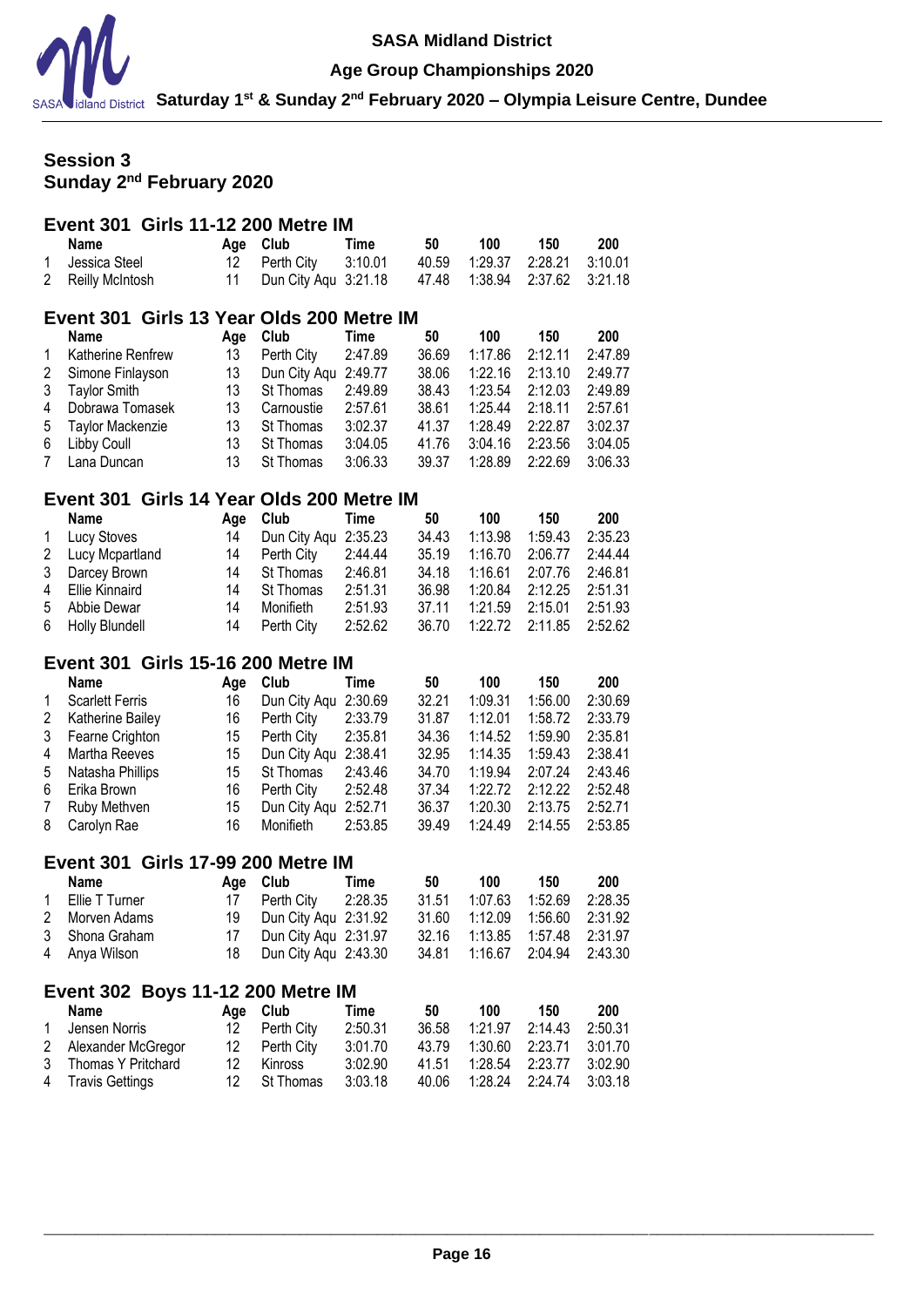

**Age Group Championships 2020**

**Saturday 1st & Sunday 2nd February 2020 – Olympia Leisure Centre, Dundee**

### **Event 302 Boys 13 Year Olds 200 Metre IM Name Age Club Time 50 100 150 200** Cain Buchanan 13 Dun City Aqu 2:40.88 33.33 1:15.36 2:03.33 2:40.88 Rory Webster 13 Monifieth 2:45.16 35.01 Liam Gorczynski 13 Monifieth 2:46.42 37.29 2:08.17 2:46.42 George Nedyalkov 13 St Thomas 2:50.65 37.06 1:21.05 2:13.76 2:50.65 Finlay Watson 13 St Thomas 2:57.26 38.43 1:24.54 2:15.99 2:57.26 Duncan J Crichton 13 Kinross 2:59.97 40.51 1:27.63 2:24.45 2:59.97 Lewis Brander 13 Monifieth DQ **Event 302 Boys 14 Year Olds 200 Metre IM Name Age Club Time 50 100 150 200** Cameron Mitchell 14 St Thomas 2:37.66 32.77 1:17.22 2:00.89 2:37.66 Ben M Smallwood 14 Kinross 2:39.94 33.21 1:16.28 2:05.35 2:39.94 Connor Brierley 14 Dun City Aqu 2:43.59 33.54 1:16.40 2:09.06 2:43.59 Will Shepherd 14 Perth City 2:45.84 36.22 1:20.61 2:11.85 2:45.84 Lewis McGregor 14 Perth City 2:49.21 36.17 1:21.49 2:10.73 2:49.21 **Event 302 Boys 15-16 200 Metre IM Name Age Club Time 50 100 150 200** Travis Davey 15 Dun City Aqu 2:20.61 29.75 1:05.42 1:48.62 2:20.61 Murray Pritchard 16 Perth City 2:20.80 29.53 1:07.47 1:50.42 2:20.80 Micah Van Blerk 15 Dun City Aqu 2:24.65 32.37 1:11.16 1:52.23 2:24.65 Struan B Bennet 16 Kinross 2:26.73 30.64 1:10.37 1:53.20 2:26.73 Owen Carroll 15 Perth City 2:27.19 31.82 1:10.58 1:54.20 2:27.19 Sam Currie 15 Perth City 2:30.43 32.68 1:08.93 1:56.79 2:30.43 Drew Croll 16 Dun City Aqu 2:32.10 32.43 1:13.12 1:56.20 2:32.10 Harris Harley 16 St Thomas 2:32.87 32.32 1:11.66 1:57.56 2:32.87 Innes Croll 16 Dun City Aqu 2:39.17 34.03 1:16.19 2:02.08 2:39.17 Andrew Venter 16 Perth City 2:39.84 32.10 1:13.67 2:02.26 2:39.84 **Event 302 Boys 17-99 200 Metre IM Name Age Club Time 50 100 150 200** Jack Muncey 17 Perth City 2:16.61 28.52 1:00.63 1:44.78 2:16.61 Ryan Duncan 17 St Thomas 2:21.14 29.45 1:05.04 1:47.40 2:21.14 Ethan Brown 17 St Thomas 2:25.23 29.97 1:06.66 1:52.96 2:25.23 Timothy Ridgley 23 Dun City Aqu 2:25.25 30.29 1:08.09 1:50.27 2:25.25 Jack Milne 19 Dun City Aqu 2:28.04 29.89 1:09.21 1:52.30 2:28.04 Kerr Lumsden 17 St Thomas 2:28.43 30.09 1:07.97 1:53.07 2:28.43 Jay Doherty 18 Blairgowrie 2:32.07 31.02 1:10.66 1:57.30 2:32.07 John M Burke 19 Menzieshill 2:34.89 31.70 1:12.00 1:58.90 2:34.89 Scott Forsyth 19 Blairgowrie 2:44.42 32.76 1:15.85 2:06.27 2:44.42 --- Finlay Wallace 17 St Thomas DQ **Final of Event 303 Girls 11-12 50 Metre Butterfly Name Age Club Time Name Age Club Time** Lauren Ferrett 12 Dun City Aqu 37.88 2 Phoebe Samson 12 Dun City Aqu 39.60 **Event 303 Girls 11-12 50 Metre Butterfly Name Age Club Time Name Age Club Time** Lauren Ferrett 12 Dun City Aqu 37.31 2 Phoebe Samson 12 Dun City Aqu 40.85 **Final of Event 303 Girls 13 Year Olds 50 Metre Butterfly**

| <b>Name</b>         |    | Age Club           | Time  |   | Name          |    | Age Club              | Time  |
|---------------------|----|--------------------|-------|---|---------------|----|-----------------------|-------|
| 1 Katherine Renfrew |    | 13 Perth City      | 34.45 | 4 | Darci Reid    |    | 13 Dun City Agu 39.03 |       |
| 2 Lana Duncan       |    | 13 St Thomas       | 35.18 |   | 5 Zoe D Neave | 13 | Kinross               | 41.28 |
| 3 Simone Finlayson  | 13 | Dun City Agu 36.70 |       |   |               |    |                       |       |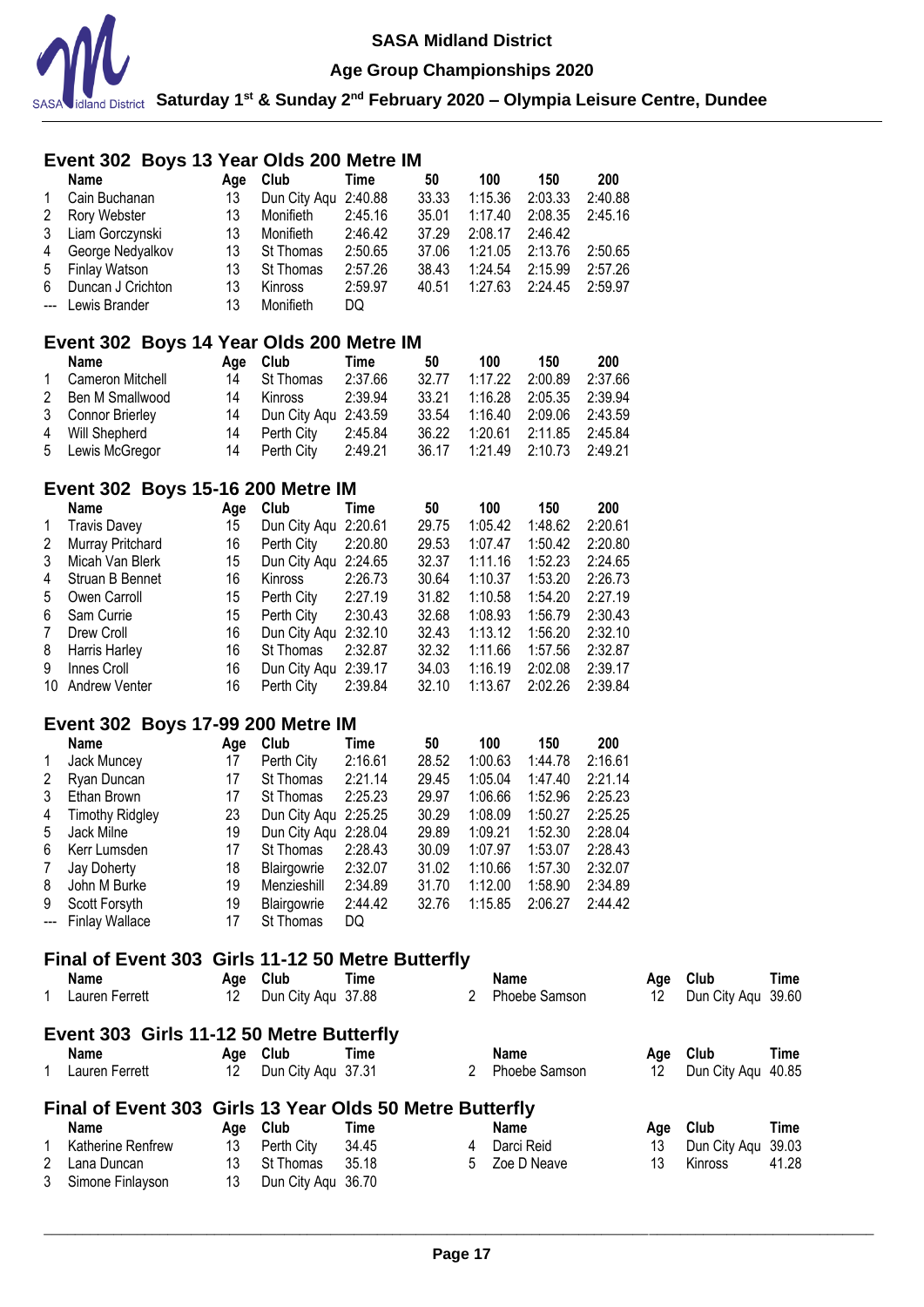

# **Age Group Championships 2020**

|    | Event 303 Girls 13 Year Olds 50 Metre Butterfly          |          |                    |             |   |                        |     |                    |             |
|----|----------------------------------------------------------|----------|--------------------|-------------|---|------------------------|-----|--------------------|-------------|
|    | Name                                                     | Age      | Club               | <b>Time</b> |   | <b>Name</b>            | Age | Club               | Time        |
|    | Katherine Renfrew                                        | 13       | Perth City         | 34.99       | 4 | Darci Reid             | 13  | Dun City Aqu       | 39.02       |
| 2  | Lana Duncan                                              | 13<br>13 | St Thomas          | 35.43       | 5 | Zoe D Neave            | 13  | Kinross            | 40.60       |
| 3  | Simone Finlayson                                         |          | Dun City Aqu 35.98 |             |   |                        |     |                    |             |
|    | Final of Event 303 Girls 14 Year Olds 50 Metre Butterfly |          |                    |             |   |                        |     |                    |             |
|    | <b>Name</b>                                              | Age      | Club               | Time        |   | <b>Name</b>            | Age | Club               | <b>Time</b> |
| 1  | <b>Lucy Stoves</b>                                       | 14       | Dun City Aqu 32.17 |             | 3 | Leona-Jade Simmers     | 14  | St Thomas          | 38.13       |
| 2  | Abbie Dewar                                              | 14       | Monifieth          | 32.82       |   |                        |     |                    |             |
|    | Event 303 Girls 14 Year Olds 50 Metre Butterfly          |          |                    |             |   |                        |     |                    |             |
|    | <b>Name</b>                                              | Age      | Club               | Time        |   | <b>Name</b>            | Age | Club               | Time        |
| 1  | <b>Lucy Stoves</b>                                       | 14       | Dun City Aqu 32.94 |             | 3 | Leona-Jade Simmers     | 14  | St Thomas          | 37.83       |
| 2  | Abbie Dewar                                              | 14       | Monifieth          | 33.20       |   |                        |     |                    |             |
|    | Final of Event 303 Girls 15-16 50 Metre Butterfly        |          |                    |             |   |                        |     |                    |             |
|    | <b>Name</b>                                              | Age      | Club               | Time        |   | <b>Name</b>            | Age | Club               | Time        |
| 1  | <b>Emily Cumming</b>                                     | 15       | Kinross            | 29.07       | 4 | <b>Scarlett Ferris</b> | 16  | Dun City Aqu       | 30.98       |
| 2  | Elise Cosens                                             | 15       | Perth City         | 29.77       | 5 | Martha Reeves          | 15  | Dun City Aqu       | 31.75       |
| 3  | Lucy Clarke                                              | 15       | Monifieth          | 30.96       | 6 | Rosie Robertson        | 15  | Perth City         | 34.00       |
|    | Event 303 Girls 15-16 50 Metre Butterfly                 |          |                    |             |   |                        |     |                    |             |
|    | Name                                                     | Age      | Club               | <b>Time</b> |   | <b>Name</b>            | Age | Club               | <b>Time</b> |
| 1  | <b>Emily Cumming</b>                                     | 15       | Kinross            | 29.18       | 5 | Martha Reeves          | 15  | Dun City Aqu       | 31.35       |
| 2  | <b>Elise Cosens</b>                                      | 15       | Perth City         | 29.89       | 6 | Rosie Robertson        | 15  | Perth City         | 32.79       |
| 3  | <b>Scarlett Ferris</b>                                   | 16       | Dun City Aqu 30.62 |             | 7 | Ruby Methven           | 15  | Dun City Aqu 35.72 |             |
| 4  | Lucy Clarke                                              | 15       | Monifieth          | 30.80       |   |                        |     |                    |             |
|    | Final of Event 303 Girls 17-99 50 Metre Butterfly        |          |                    |             |   |                        |     |                    |             |
|    | <b>Name</b>                                              | Age      | Club               | <b>Time</b> |   | Name                   | Age | Club               | Time        |
| 1  | Ellie T Turner                                           | 17       | Perth City         | 29.90       | 4 | <b>Emily Baxter</b>    | 17  | Dun City Aqu       | 32.23       |
| 2  | Morven Adams                                             | 19       | Dun City Aqu 31.26 |             | 5 | Freya Bannerman        | 18  | Perth City         | 33.51       |
| 3  | Emma Mcpartland                                          | 17       | Perth City         | 31.82       | 6 | Anya Wilson            | 18  | Dun City Aqu       | 33.91       |
|    | Event 303 Girls 17-99 50 Metre Butterfly                 |          |                    |             |   |                        |     |                    |             |
|    | <b>Name</b>                                              | Age      | <b>Club</b>        | Time        |   | <b>Name</b>            | Age | Club               | Time        |
|    | 1 Ellie T Turner                                         | 17       | Perth City         | 29.91       |   | 4 Emily Baxter         | 17  | Dun City Aqu 32.26 |             |
| 2  | Morven Adams                                             | 19       | Dun City Aqu 31.28 |             | 5 | Freya Bannerman        | 18  | Perth City         | 32.86       |
| 3  | Emma Mcpartland                                          | 17       | Perth City         | 31.33       | 6 | Anya Wilson            | 18  | Dun City Aqu 34.35 |             |
|    | Final of Event 304 Boys 11-12 50 Metre Butterfly         |          |                    |             |   |                        |     |                    |             |
|    | <b>Name</b>                                              | Age      | Club               | Time        |   | Name                   | Age | Club               | Time        |
| 1  | Jensen Norris                                            | 12       | Perth City         | 33.30       | 3 | Matthew C Kenny        | 11  | Kinross            | 42.26       |
| 2  | Corey Philip                                             | 12       | Dun City Aqu 34.28 |             |   |                        |     |                    |             |
|    | Event 304 Boys 11-12 50 Metre Butterfly                  |          |                    |             |   |                        |     |                    |             |
|    | <b>Name</b>                                              | Age      | Club               | Time        |   | <b>Name</b>            | Age | Club               | Time        |
| 1. | Corey Philip                                             | 12       | Dun City Aqu 33.98 |             | 3 | Matthew C Kenny        | 11  | Kinross            | 41.51       |
| 2  | Jensen Norris                                            | 12       | Perth City         | 34.94       |   |                        |     |                    |             |
|    | Final of Event 304 Boys 13 Year Olds 50 Metre Butterfly  |          |                    |             |   |                        |     |                    |             |
|    | <b>Name</b>                                              | Age      | Club               | <b>Time</b> |   | <b>Name</b>            | Age | Club               | Time        |
|    | Cain Buchanan                                            | 13       | Dun City Aqu 31.88 |             | 3 | George Nedyalkov       | 13  | St Thomas          | 33.69       |
| 2  | Rory Webster                                             | 13       | Monifieth          | 32.70       | 4 | Finn Bannerman         | 13  | Perth City         | 40.00       |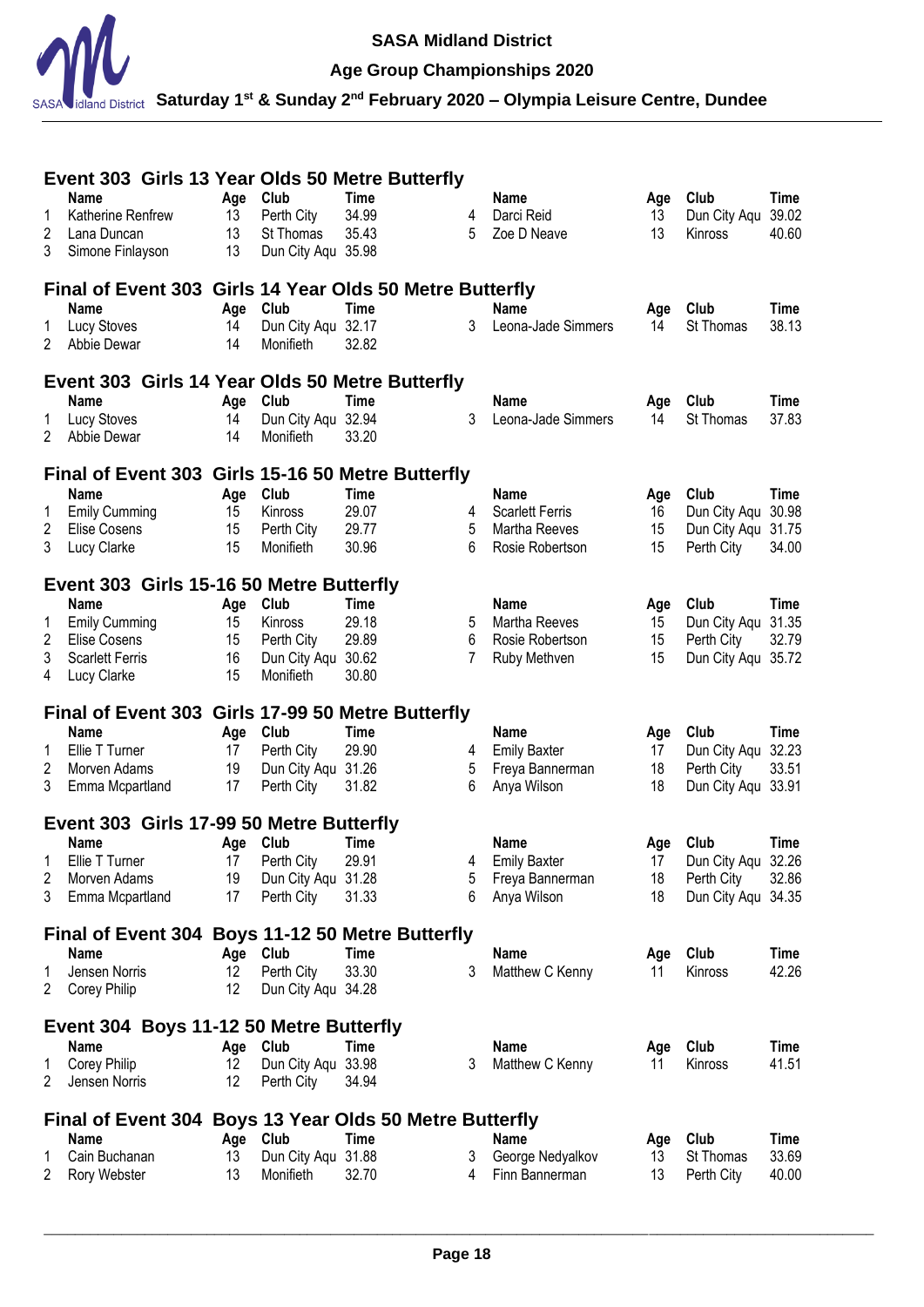

# **Age Group Championships 2020**

|        | Event 304 Boys 13 Year Olds 50 Metre Butterfly                    |           |                                    |             |                |   |                      |           |              |             |
|--------|-------------------------------------------------------------------|-----------|------------------------------------|-------------|----------------|---|----------------------|-----------|--------------|-------------|
|        | <b>Name</b>                                                       | Age       | Club                               | <b>Time</b> |                |   | <b>Name</b>          | Age       | Club         | <b>Time</b> |
| 1      | Cain Buchanan                                                     | 13        | Dun City Aqu 32.22                 |             |                | 3 | George Nedyalkov     | 13        | St Thomas    | 33.73       |
| 2      | Rory Webster                                                      | 13        | Monifieth                          | 33.26       |                | 4 | Finn Bannerman       | 13        | Perth City   | 40.56       |
|        | Final of Event 304 Boys 14 Year Olds 50 Metre Butterfly           |           |                                    |             |                |   |                      |           |              |             |
|        | <b>Name</b>                                                       | Age       | Club                               | <b>Time</b> |                |   | <b>Name</b>          | Age       | Club         | Time        |
| 1      | Cameron Mitchell                                                  | 14        | St Thomas                          | 30.24       |                | 4 | Will Shepherd        | 14        | Perth City   | 35.41       |
| 2      | Ben M Smallwood                                                   | 14        | Kinross                            | 30.96       |                | 5 | Lewis McGregor       | 14        | Perth City   | 36.06       |
| 3      | <b>Connor Brierley</b>                                            | 14        | Dun City Agu 33.20                 |             |                |   |                      |           |              |             |
|        | Event 304 Boys 14 Year Olds 50 Metre Butterfly                    |           |                                    |             |                |   |                      |           |              |             |
|        | <b>Name</b>                                                       | Age       | Club                               | <b>Time</b> |                |   | <b>Name</b>          | Age       | Club         | <b>Time</b> |
| 1      | Cameron Mitchell                                                  | 14        | St Thomas                          | 29.77       |                | 4 | Will Shepherd        | 14        | Perth City   | 34.94       |
| 2      | Ben M Smallwood                                                   | 14        | Kinross                            | 30.83       |                | 5 | Lewis McGregor       | 14        | Perth City   | 35.46       |
| 3      | <b>Connor Brierley</b>                                            | 14        | Dun City Aqu 32.69                 |             |                |   |                      |           |              |             |
|        | Final of Event 304 Boys 15-16 50 Metre Butterfly                  |           |                                    |             |                |   |                      |           |              |             |
|        | <b>Name</b>                                                       | Age       | Club                               | Time        |                |   | Name                 |           | Club         | Time        |
| 1      | <b>Travis Davey</b>                                               | 15        | Dun City Aqu 28.70                 |             |                | 4 | Micah Van Blerk      | Age<br>15 | Dun City Aqu | 30.06       |
| 2      | Harris Harley                                                     | 16        | St Thomas                          | 29.62       |                | 5 | <b>Andrew Venter</b> | 16        | Perth City   | 30.61       |
| 3      | Struan B Bennet                                                   | 16        | Kinross                            | 29.66       |                | 6 | Owen Carroll         | 15        | Perth City   | 30.80       |
|        |                                                                   |           |                                    |             |                |   |                      |           |              |             |
|        | Event 304 Boys 15-16 50 Metre Butterfly                           |           |                                    |             |                |   |                      |           |              |             |
|        | <b>Name</b>                                                       | Age       | Club                               | <b>Time</b> |                |   | <b>Name</b>          | Age       | Club         | <b>Time</b> |
| 1      | <b>Travis Davey</b>                                               | 15        | Dun City Aqu 28.77                 |             |                | 4 | Micah Van Blerk      | 15        | Dun City Agu | 30.47       |
| 2      | Harris Harley                                                     | 16        | St Thomas                          | 29.14       |                | 5 | Owen Carroll         | 15        | Perth City   | 31.05       |
| 3      | Struan B Bennet                                                   | 16        | Kinross                            | 29.83       |                | 6 | <b>Andrew Venter</b> | 16        | Perth City   | 31.77       |
|        | Final of Event 304 Boys 17-99 50 Metre Butterfly                  |           |                                    |             |                |   |                      |           |              |             |
|        | <b>Name</b>                                                       | Age       | Club                               | <b>Time</b> |                |   | <b>Name</b>          | Age       | Club         | <b>Time</b> |
| 1      | Demid Taylor                                                      | 17        | Perth City                         | 27.74       |                | 4 | Jay Doherty          | 18        | Blairgowrie  | 28.55       |
| 2      | Ethan Brown                                                       | 17        | St Thomas                          | 27.98       |                | 5 | Greg Oliphant        | 17        | Carnoustie   | 29.89       |
| 3      | Kerr Lumsden                                                      | 17        | St Thomas                          | 28.46       |                | 6 | John M Burke         | 19        | Menzieshill  | 30.10       |
|        | Event 304 Boys 17-99 50 Metre Butterfly                           |           |                                    |             |                |   |                      |           |              |             |
|        | <b>Name</b>                                                       | Age Club  |                                    | <b>Time</b> |                |   | <b>Name</b>          | Age       | Club         | <b>Time</b> |
|        | 1 Demid Taylor                                                    | 17        | Perth City                         | 27.83       |                |   | 5 Greg Oliphant      | 17        | Carnoustie   | 29.40       |
| 2      | Ethan Brown                                                       | 17        | St Thomas                          | 28.43       |                | 6 | John M Burke         | 19        | Menzieshill  | 29.85       |
| 3      | Kerr Lumsden                                                      | 17        | St Thomas                          | 28.67       |                | 7 | Scott Forsyth        | 19        | Blairgowrie  | 30.19       |
| 4      | Jay Doherty                                                       | 18        | Blairgowrie                        | 28.83       |                | 8 | Eoin Simpson         | 18        | Monifieth    | 30.35       |
|        |                                                                   |           |                                    |             |                |   |                      |           |              |             |
|        | Final of Event 305 Girls 11-12 100 Metre Freestyle<br><b>Name</b> |           | Club                               | <b>Time</b> | 50             |   | 100                  |           |              |             |
| 1      | Lauren Ferrett                                                    | Age<br>12 | Dun City Aqu 1:10.80               |             | 34.20          |   | 1:10.80              |           |              |             |
| 2      | <b>Reilly McIntosh</b>                                            | 11        | Dun City Aqu 1:16.43               |             | 36.35          |   | 1:16.43              |           |              |             |
| 3      | Julia Walker                                                      | 12        | Menzieshill                        | 1:17.20     | 37.24          |   | 1:17.20              |           |              |             |
| 4      | Jessica Steel                                                     | 12        | Perth City                         | 1:17.30     | 36.34          |   | 1:17.30              |           |              |             |
| 5      | <b>Ellis Dewar</b>                                                | 11        | Monifieth                          | 1:22.37     | 38.78          |   | 1:22.37              |           |              |             |
|        |                                                                   |           |                                    |             |                |   |                      |           |              |             |
|        | Event 305 Girls 11-12 100 Metre Freestyle<br><b>Name</b>          |           | Club                               | <b>Time</b> | 50             |   | 100                  |           |              |             |
|        | Lauren Ferrett                                                    | Age       | Dun City Aqu 1:10.48               |             |                |   | 1:10.48              |           |              |             |
| 1<br>2 |                                                                   | 12<br>11  |                                    |             | 34.04<br>36.70 |   | 1:15.27              |           |              |             |
| 3      | <b>Reilly McIntosh</b><br>Jessica Steel                           | 12        | Dun City Aqu 1:15.27<br>Perth City | 1:16.65     | 36.18          |   | 1:16.65              |           |              |             |
| 4      | Julia Walker                                                      | 12        | Menzieshill                        | 1:18.03     | 37.05          |   | 1:18.03              |           |              |             |
| 5      | <b>Ellis Dewar</b>                                                | 11        | Monifieth                          | 1:19.76     | 38.31          |   | 1:19.76              |           |              |             |
|        |                                                                   |           |                                    |             |                |   |                      |           |              |             |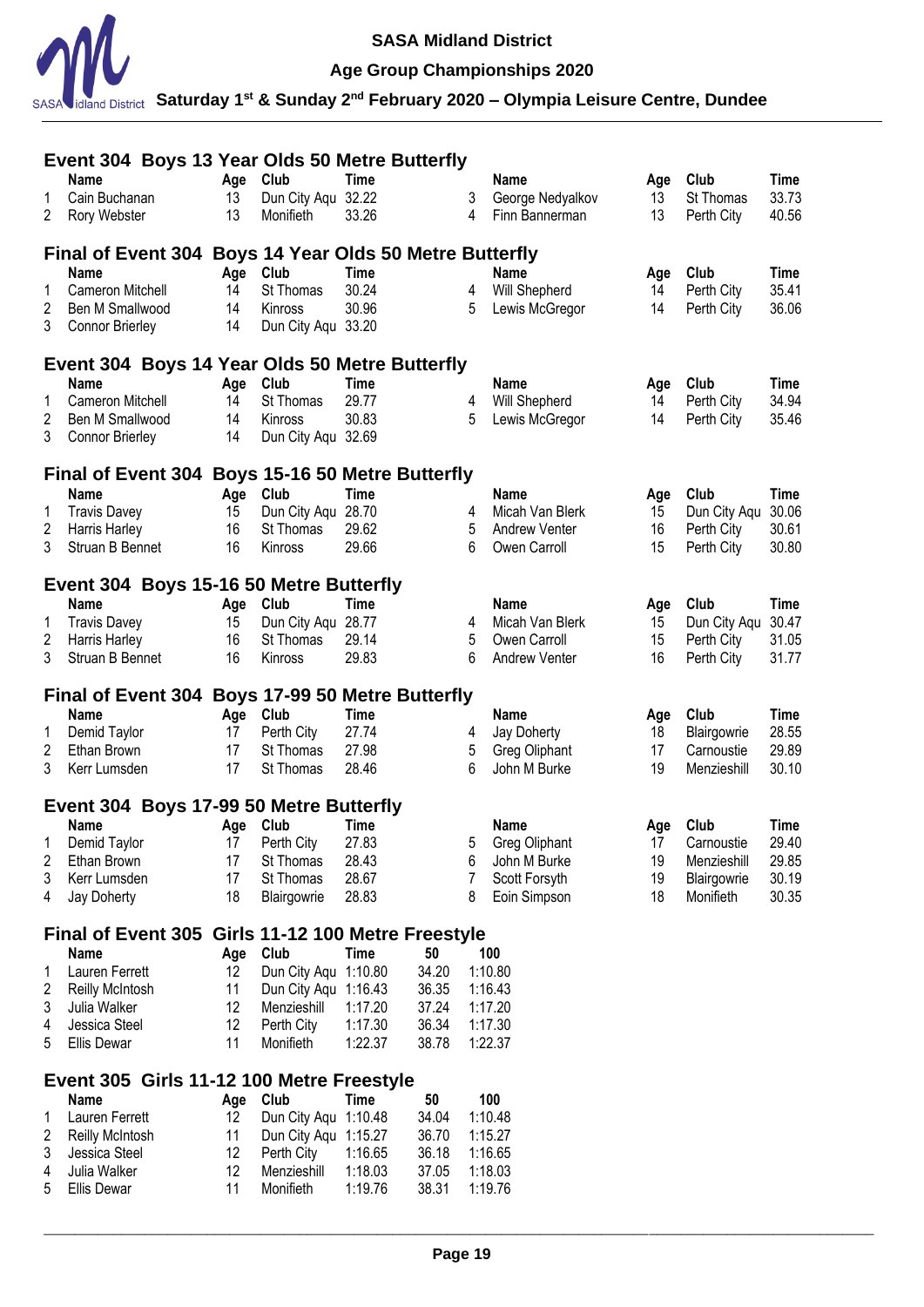

**Age Group Championships 2020**

**Saturday 1st & Sunday 2nd February 2020 – Olympia Leisure Centre, Dundee**

# **Final of Event 305 Girls 13 Year Olds 100 Metre Freestyle**

|              | <b>Name</b>              | Aae | Club                 | Time    | 50    | 100     |
|--------------|--------------------------|-----|----------------------|---------|-------|---------|
| $\mathbf{1}$ | <b>Katherine Renfrew</b> | 13  | Perth City           | 1:06.96 | 32.46 | 1:06.96 |
| 2            | Dobrawa Tomasek          | 13  | Carnoustie           | 1:08.78 | 33.19 | 1:08.78 |
|              | 3 Taylor Smith           | 13  | <b>St Thomas</b>     | 1:09.34 | 33.36 | 1:09.34 |
| 4            | Lia Pert                 | 13  | St Thomas            | 1:10.96 | 33.96 | 1:10.96 |
|              | 5 Simone Finlayson       | 13  | Dun City Agu 1:11.91 |         | 34.21 | 1:11.91 |
|              | 6 Libby Coull            | 13  | St Thomas 1:13.22    |         | 35.09 | 1:13.22 |

# **Event 305 Girls 13 Year Olds 100 Metre Freestyle**

|    | <b>Name</b>             | Age | Club         | Time    | 50    | 100     |
|----|-------------------------|-----|--------------|---------|-------|---------|
| 1  | Katherine Renfrew       | 13  | Perth City   | 1:07.08 | 31.99 | 1:07.08 |
| 2  | Dobrawa Tomasek         | 13  | Carnoustie   | 1:08.20 | 32.33 | 1:08.20 |
| 3  | <b>Taylor Smith</b>     | 13  | St Thomas    | 1:10.05 | 33.35 | 1:10.05 |
| 4  | Lia Pert                | 13  | St Thomas    | 1:10.60 | 34.12 | 1:10.60 |
| 5  | Simone Finlayson        | 13  | Dun City Aqu | 1:13.49 | 35.41 | 1:13.49 |
| 6  | <b>Libby Coull</b>      | 13  | St Thomas    | 1:13.88 | 36.17 | 1:13.88 |
| 7  | <b>Taylor Mackenzie</b> | 13  | St Thomas    | 1:14.21 | 35.32 | 1:14.21 |
| 8  | Chloe Dow               | 13  | Perth City   | 1:16.47 | 36.63 | 1:16.47 |
| 9  | Katie E Fraser          | 13  | Kinross      | 1:16.57 | 35.95 | 1:16.57 |
| 10 | Zoe D Neave             | 13  | Kinross      | 1:21.13 | 39.15 | 1:21.13 |

# **Final of Event 305 Girls 14 Year Olds 100 Metre Freestyle**

| Name                 | Aae | Club             | Time    | 50    | 100     |
|----------------------|-----|------------------|---------|-------|---------|
| 1 Holly Blundell     | 14  | Perth City       | 1:07.94 | 33.12 | 1:07.94 |
| 2 Abbie Dewar        | 14  | Monifieth        | 1:08.39 | 33.58 | 1:08.39 |
| 3 Ellie Kinnaird     | 14  | St Thomas        | 1:10.30 | 33.65 | 1:10.30 |
| 4 Leona-Jade Simmers | 14  | <b>St Thomas</b> | 1:12.73 | 35.37 | 1:12.73 |
| 5 Dreanna Norris     | 14  | Perth City       | 1:18.30 | 36.26 | 1:18.30 |

# **Event 305 Girls 14 Year Olds 100 Metre Freestyle**

| Name                 | Aae | Club       | Time    | 50    | 100     |
|----------------------|-----|------------|---------|-------|---------|
| 1 Holly Blundell     | 14  | Perth City | 1:08.83 | 33.08 | 1:08.83 |
| 2 Abbie Dewar        | 14  | Monifieth  | 1:09.53 | 33.79 | 1:09.53 |
| 3 Ellie Kinnaird     | 14  | St Thomas  | 1:10.69 | 34.49 | 1:10.69 |
| 4 Leona-Jade Simmers | 14  | St Thomas  | 1:12.98 | 35.76 | 1:12.98 |
| 5 Dreanna Norris     | 14  | Perth City | 1:15.41 | 36.10 | 1:15.41 |

# **Final of Event 305 Girls 15-16 100 Metre Freestyle**

|   | <b>Name</b>      | Aae | Club       | Time    | 50    | 100     |
|---|------------------|-----|------------|---------|-------|---------|
| 1 | Elise Cosens     | 15  | Perth City | 1:00.56 | 29.59 | 1:00.56 |
| 2 | Katherine Bailey | 16  | Perth City | 1:02.79 | 30.90 | 1:02.79 |
| 3 | Natasha Phillips | 15  | St Thomas  | 1:03.93 | 31.25 | 1:03.93 |
| 4 | Lucy Clarke      | 15  | Monifieth  | 1:05.49 | 31.38 | 1:05.49 |
| 5 | Fearne Crighton  | 15  | Perth City | 1:07.14 | 32.39 | 1:07.14 |
|   | 6 Emily Cumming  | 15  | Kinross    | 1:10.01 | 33.03 | 1:10.01 |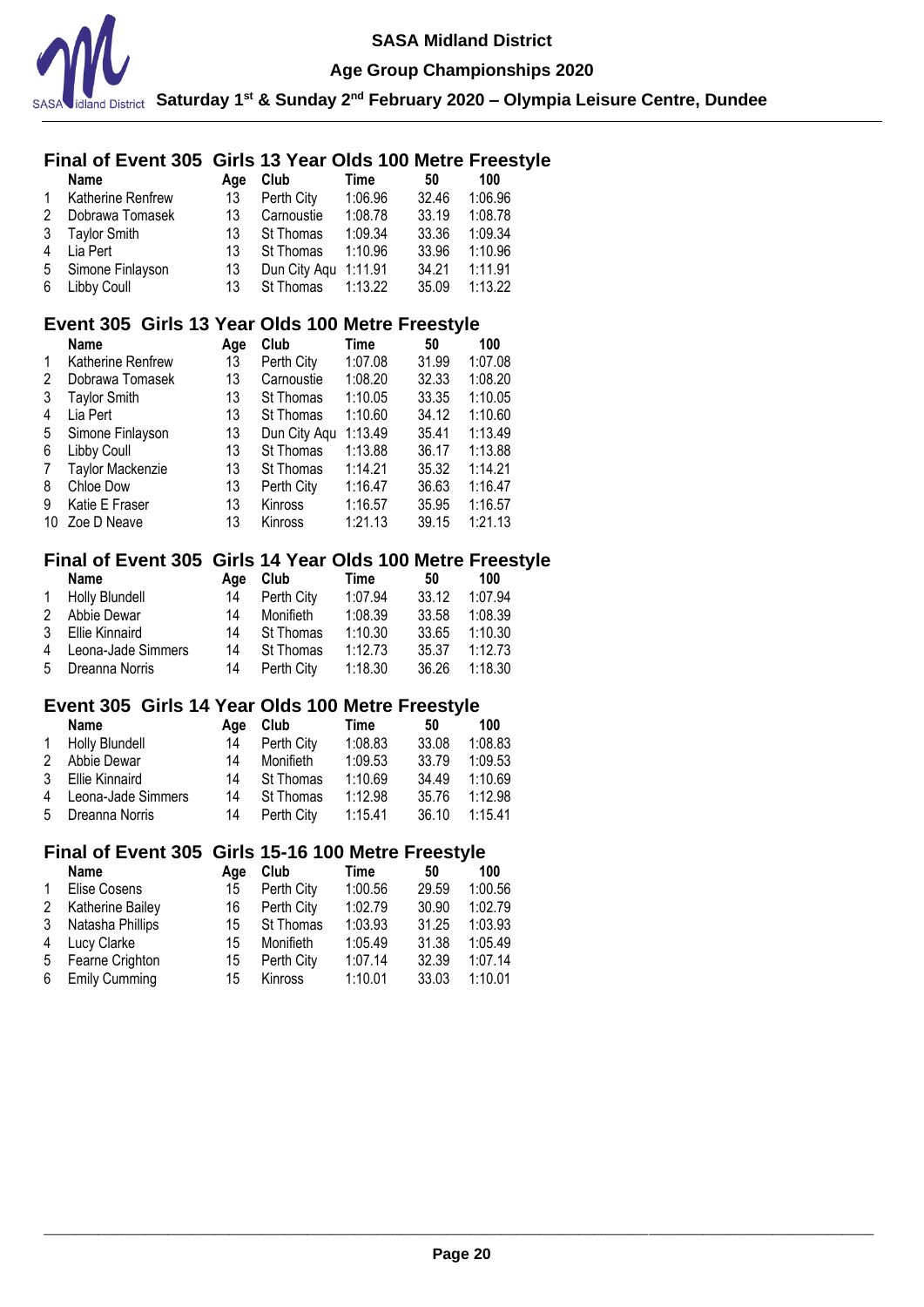

### **Event 305 Girls 15-16 100 Metre Freestyle**

|   | <b>Name</b>                 | Age | Club         | Time    | 50    | 100     |
|---|-----------------------------|-----|--------------|---------|-------|---------|
|   | Elise Cosens                | 15  | Perth City   | 1:00.96 | 29.79 | 1:00.96 |
| 2 | Katherine Bailey            | 16  | Perth City   | 1:02.40 | 30.96 | 1:02.40 |
| 3 | <b>Emily Cumming</b>        | 15  | Kinross      | 1:03.58 | 30.56 | 1:03.58 |
| 4 | Natasha Phillips            | 15  | St Thomas    | 1:04.35 | 31.18 | 1:04.35 |
| 5 | Lucy Clarke                 | 15  | Monifieth    | 1:05.40 | 31.76 | 1:05.40 |
| 6 | Fearne Crighton             | 15  | Perth City   | 1:05.99 | 31.14 | 1:05.99 |
| 7 | Ruby Methven                | 15  | Dun City Aqu | 1:07.96 | 32.71 | 1:07.96 |
| 8 | Alana Gruneberg-MacKenzie15 |     | Blairgowrie  | 1:08.97 | 32.82 | 1:08.97 |
| 9 | Rosie Robertson             | 15  | Perth City   | 1:10.20 | 33.94 | 1:10.20 |

### **Final of Event 305 Girls 17-99 100 Metre Freestyle**

|   | <b>Name</b>       | Aae | Club                 | Time    | 50    | 100     |
|---|-------------------|-----|----------------------|---------|-------|---------|
| 1 | Morven Adams      | 19  | Dun City Agu 1:02.07 |         | 30.30 | 1:02.07 |
|   | 2 Shona Graham    | 17  | Dun City Aqu 1:02.38 |         | 30.66 | 1:02.38 |
|   | 3 Freya Bannerman | 18. | Perth City           | 1:06.53 | 32.45 | 1:06.53 |
| 4 | Emma Mcpartland   | 17  | Perth City           | 1:07.64 | 32.09 | 1:07.64 |
|   | 5 Emily Baxter    | 17  | Dun City Aqu 1:08.71 |         | 32.39 | 1:08.71 |

### **Event 305 Girls 17-99 100 Metre Freestyle**

|              | <b>Name</b>       | Aae | Club                   | Time    | 50    | 100     |
|--------------|-------------------|-----|------------------------|---------|-------|---------|
| $\mathbf{1}$ | Morven Adams      | 19  | Dun City Agu 1:02.69   |         | 30.78 | 1:02.69 |
|              | 2 Shona Graham    | 17  | Dun City Aqu 1:02.96   |         | 30.71 | 1:02.96 |
|              | 3 Emma Mcpartland |     | 17 Perth City  1:05.29 |         | 30.94 | 1:05.29 |
|              | 4 Freya Bannerman | 18  | Perth City             | 1:07.17 | 32.40 | 1:07.17 |
|              | 5 Emily Baxter    | 17  | Dun City Aqu 1:08.91   |         | 32.17 | 1:08.91 |

### **Final of Event 306 Boys 11-12 100 Metre Freestyle**

| Name                 |     | Age Club             | Time    | 50            | 100     |
|----------------------|-----|----------------------|---------|---------------|---------|
| 1 Corey Philip       | 12. | Dun City Agu 1:06.75 |         | 31.97         | 1:06.75 |
| 2 Jensen Norris      | 12  | Perth City           | 1:07.91 | 33.80         | 1:07.91 |
| 3 Alexander McGregor | 12  | Perth City           | 1:13.71 | 34.59         | 1:13.71 |
| 4 Thomas Y Pritchard | 12  | Kinross              | 1:15.71 | 35.67 1:15.71 |         |

### **Event 306 Boys 11-12 100 Metre Freestyle**

| Name                 |     | Age Club             | Time    | 50    | 100     |
|----------------------|-----|----------------------|---------|-------|---------|
| 1 Corey Philip       | 12. | Dun City Agu 1:04.47 |         | 32.09 | 1:04.47 |
| 2 Jensen Norris      | 12  | Perth City           | 1:10.55 | 34.11 | 1:10.55 |
| 3 Alexander McGregor | 12  | Perth City           | 1:13.88 | 35.38 | 1:13.88 |
| 4 Thomas Y Pritchard | 12  | Kinross              | 1:16.00 | 35.47 | 1:16.00 |

### **Final of Event 306 Boys 13 Year Olds 100 Metre Freestyle**

|                | <b>Name</b>          | Age | Club         | Time    | 50    | 100     |
|----------------|----------------------|-----|--------------|---------|-------|---------|
| $\mathbf{1}$   | Cain Buchanan        | 13  | Dun City Aqu | 1:03.18 | 30.38 | 1:03.18 |
| 2              | Lewis Brander        | 13  | Monifieth    | 1:08.51 | 32.09 | 1:08.51 |
| 3              | Rory Webster         | 13  | Monifieth    | 1:08.64 | 34.17 | 1:08.64 |
| $\overline{4}$ | Liam Gorczynski      | 13  | Monifieth    | 1:09.09 | 33.75 | 1:09.09 |
| 5              | <b>Finlay Watson</b> | 13  | St Thomas    | 1:10.93 | 33.85 | 1:10.93 |
| 6              | George Nedyalkov     | 13  | St Thomas    | 1:12.17 | 33.81 | 1:12.17 |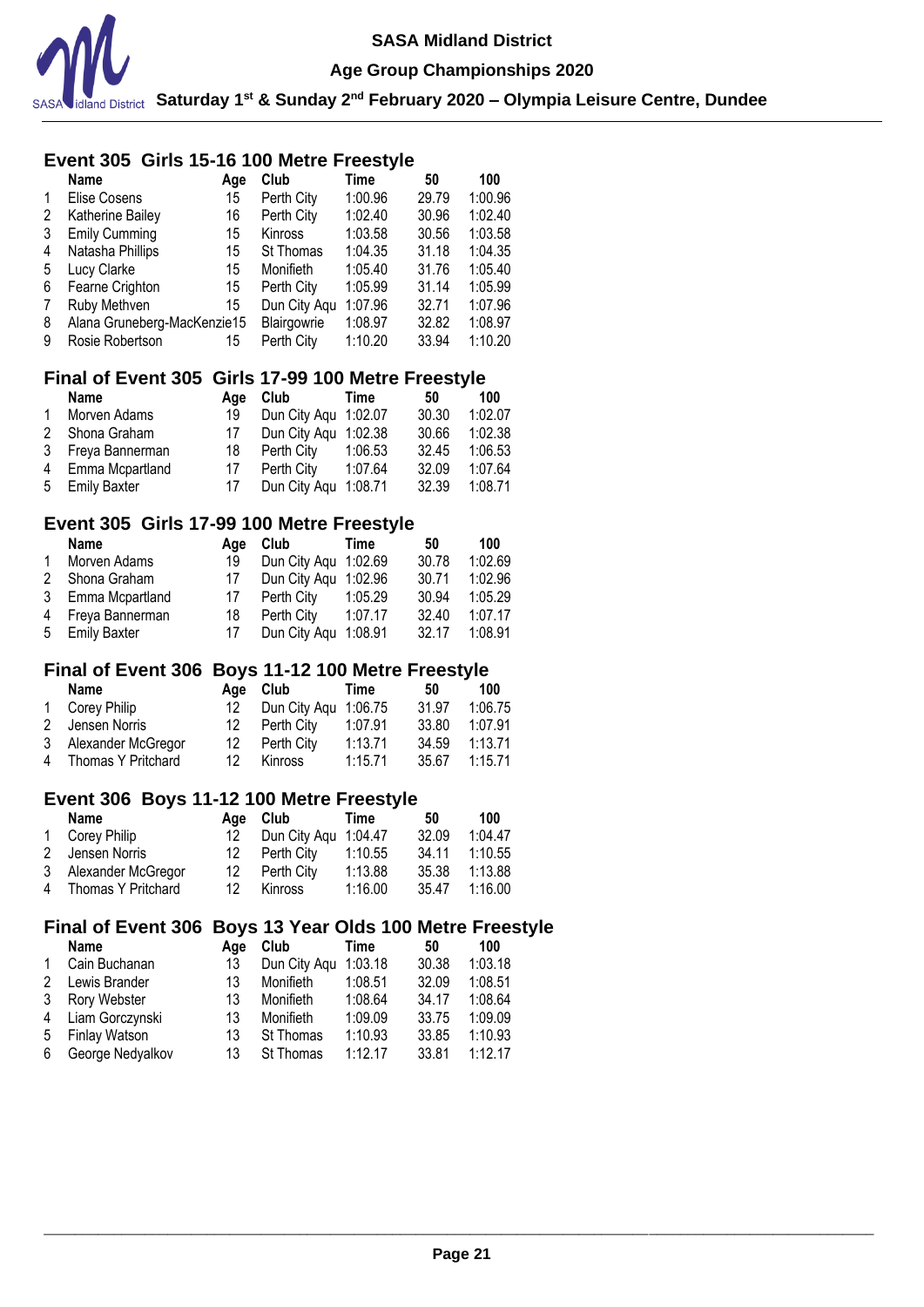

**Age Group Championships 2020**

**Saturday 1st & Sunday 2nd February 2020 – Olympia Leisure Centre, Dundee**

# **Event 306 Boys 13 Year Olds 100 Metre Freestyle**

|              | Name                 | Age | Club             | Time    | 50    | 100     |
|--------------|----------------------|-----|------------------|---------|-------|---------|
| $\mathbf{1}$ | Cain Buchanan        | 13  | Dun City Aqu     | 1:03.33 | 30.52 | 1:03.33 |
| 2            | Rory Webster         | 13  | Monifieth        | 1:09.10 | 33.91 | 1:09.10 |
| 3            | Lewis Brander        | 13  | Monifieth        | 1:09.22 | 32.92 | 1:09.22 |
| 4            | Liam Gorczynski      | 13  | Monifieth        | 1:09.31 | 33.42 | 1:09.31 |
| 5            | George Nedyalkov     | 13  | <b>St Thomas</b> | 1:09.68 | 33.65 | 1:09.68 |
| 6            | <b>Finlay Watson</b> | 13  | St Thomas        | 1:10.99 | 34.16 | 1:10.99 |
| 7            | Duncan J Crichton    | 13  | <b>Kinross</b>   | 1:11.11 | 35.19 | 1:11.11 |
| 8            | Finn Bannerman       | 13  | Perth City       | 1:11.33 | 35.90 | 1:11.33 |
| 9            | Liam S Johnson       | 13  | St Thomas        | 1:13.91 | 34.47 | 1:13.91 |

# **Final of Event 306 Boys 14 Year Olds 100 Metre Freestyle**

|   | <b>Name</b>           | Aae | Club           | Time    | 50    | 100     |
|---|-----------------------|-----|----------------|---------|-------|---------|
| 1 | Cameron Mitchell      | 14  | St Thomas      | 1:01.41 | 29.35 | 1:01.41 |
| 2 | Ben M Smallwood       | 14  | <b>Kinross</b> | 1:02.30 | 30.22 | 1:02.30 |
| 3 | Connor Brierley       | 14  | Dun City Agu   | 1:03.65 | 31.17 | 1:03.65 |
| 4 | Will Shepherd         | 14  | Perth City     | 1:05.84 | 31.51 | 1:05.84 |
| 5 | <b>Murray Hopkins</b> | 14  | Menzieshill    | 1:08.49 | 32.76 | 1:08.49 |
|   | --- Hamish Hutchinson | 14  | Perth City     | DQ      |       |         |

# **Event 306 Boys 14 Year Olds 100 Metre Freestyle**

|   | <b>Name</b>            | Age | Club         | Time    | 50    | 100     |
|---|------------------------|-----|--------------|---------|-------|---------|
| 1 | Cameron Mitchell       | 14  | St Thomas    | 1:01.35 | 28.87 | 1:01.35 |
| 2 | Ben M Smallwood        | 14  | Kinross      | 1:02.03 | 30.04 | 1:02.03 |
| 3 | Will Shepherd          | 14  | Perth City   | 1:04.61 | 31.97 | 1:04.61 |
| 4 | <b>Connor Brierley</b> | 14  | Dun City Aqu | 1:05.11 | 31.43 | 1:05.11 |
| 5 | Hamish Hutchinson      | 14  | Perth City   | 1:06.51 | 32.06 | 1:06.51 |
| 6 | Murray Hopkins         | 14  | Menzieshill  | 1:07.47 | 31.90 | 1:07.47 |
| 7 | Hayden R McKenzie      | 14  | Kinross      | 1:09.09 | 33.37 | 1:09.09 |
| 8 | Lewis McGregor         | 14  | Perth City   | 1:11.90 | 33.76 | 1:11.90 |

### **Final of Event 306 Boys 15-16 100 Metre Freestyle**

|              | <b>Name</b>       | Aae | Club                 | Time    | 50    | 100     |
|--------------|-------------------|-----|----------------------|---------|-------|---------|
| $\mathbf{1}$ | Murray Pritchard  | 16  | Perth City           | 56.37   | 27.49 | 56.37   |
|              | 2 Struan B Bennet | 16  | Kinross              | 59.82   | 29.18 | 59.82   |
| 3            | Micah Van Blerk   | 15  | Dun City Agu 59.87   |         | 29.22 | 59.87   |
| 4            | Drew Croll        | 16  | Dun City Agu 1:00.57 |         | 29.62 | 1:00.57 |
| 5            | Ben Steel         | 16  | Brechin              | 1:02.68 | 30.50 | 1:02.68 |
|              | 6 Harris Harley   | 16  | St Thomas            | 1:04.17 | 30.45 | 1:04.17 |

#### **Event 306 Boys 15-16 100 Metre Freestyle**

|   | <b>Name</b>      | Age | Club               | Time    | 50    | 100     |
|---|------------------|-----|--------------------|---------|-------|---------|
| 1 | Murray Pritchard | 16  | Perth City         | 56.80   | 27.19 | 56.80   |
| 2 | Micah Van Blerk  | 15  | Dun City Aqu 59.56 |         | 29.07 | 59.56   |
| 3 | Struan B Bennet  | 16  | Kinross            | 1:00.75 | 29.65 | 1:00.75 |
| 4 | Drew Croll       | 16  | Dun City Agu       | 1:00.99 | 29.06 | 1:00.99 |
| 5 | Harris Harley    | 16  | St Thomas          | 1:01.74 | 29.64 | 1:01.74 |
| 6 | <b>Ben Steel</b> | 16  | Brechin            | 1:02.17 | 29.71 | 1:02.17 |
| 7 | Sam Currie       | 15  | Perth City         | 1:02.69 | 29.87 | 1:02.69 |
| 8 | Innes Croll      | 16  | Dun City Aqu       | 1:02.90 | 29.30 | 1:02.90 |
| 9 | Tom Kelly        | 16  | Blairgowrie        | 1:03.73 | 30.37 | 1:03.73 |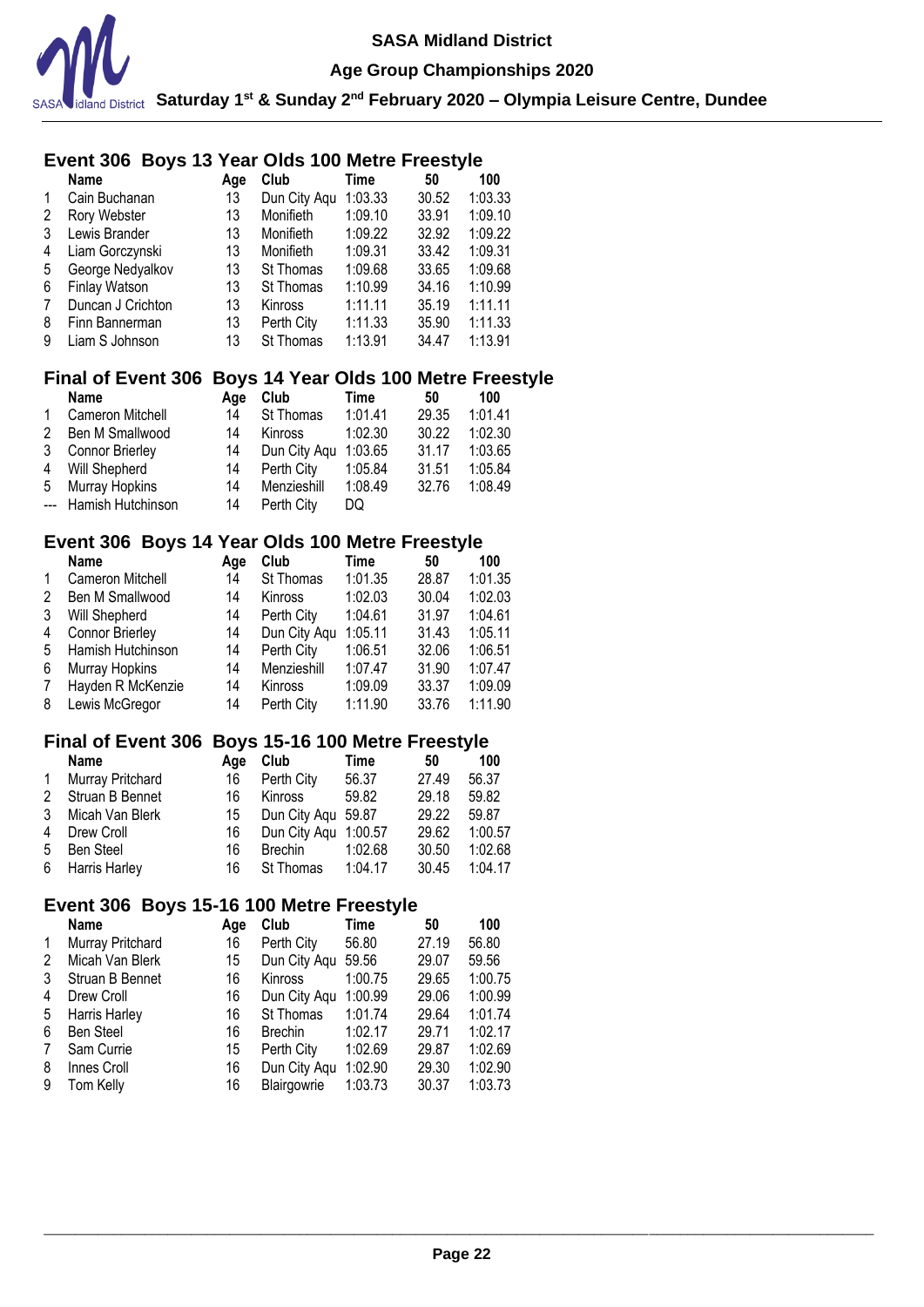

**Age Group Championships 2020**

### **Final of Event 306 Boys 17-99 100 Metre Freestyle**

|              | <b>Name</b>       | Aae | Club                 | Time  | 50    | 100     |
|--------------|-------------------|-----|----------------------|-------|-------|---------|
| $\mathbf{1}$ | Jack Muncey       | 17  | Perth City           | 55.36 | 27.12 | 55.36   |
|              | 2 Ryan Duncan     | 17  | St Thomas            | 57.72 | 27.59 | 57.72   |
|              | 3 Finlay Wallace  | 17  | St Thomas            | 57.76 | 28.46 | 57.76   |
| 4            | Demid Taylor      | 17  | Perth City           | 57.81 | 28.20 | 57.81   |
|              | 5 Timothy Ridgley | 23  | Dun City Agu 58.84   |       | 27.82 | 58.84   |
| 6            | Jack Milne        | 19  | Dun City Aqu 1:01.76 |       | 29.86 | 1:01.76 |

# **Event 306 Boys 17-99 100 Metre Freestyle**

|    | Name                   | Age | Club         | Time    | 50    | 100     |
|----|------------------------|-----|--------------|---------|-------|---------|
|    | Demid Taylor           | 17  | Perth City   | 57.38   | 27.99 | 57.38   |
| 2  | Jack Muncey            | 17  | Perth City   | 57.53   | 27.20 | 57.53   |
| 3  | <b>Finlay Wallace</b>  | 17  | St Thomas    | 57.84   | 28.73 | 57.84   |
| 4  | <b>Timothy Ridgley</b> | 23  | Dun City Aqu | 58.61   | 27.81 | 58.61   |
| 5  | Ryan Duncan            | 17  | St Thomas    | 58.79   | 28.64 | 58.79   |
| 6  | Jack Milne             | 19  | Dun City Aqu | 59.33   | 28.50 | 59.33   |
|    | Eoin Simpson           | 18  | Monifieth    | 59.82   | 28.77 | 59.82   |
| 8  | Jay Doherty            | 18  | Blairgowrie  | 1:00.53 | 29.17 | 1:00.53 |
| 9  | John M Burke           | 19  | Menzieshill  | 1:00.88 | 29.80 | 1:00.88 |
| 10 | <b>Greg Oliphant</b>   | 17  | Carnoustie   | 1:00.95 | 28.70 | 1:00.95 |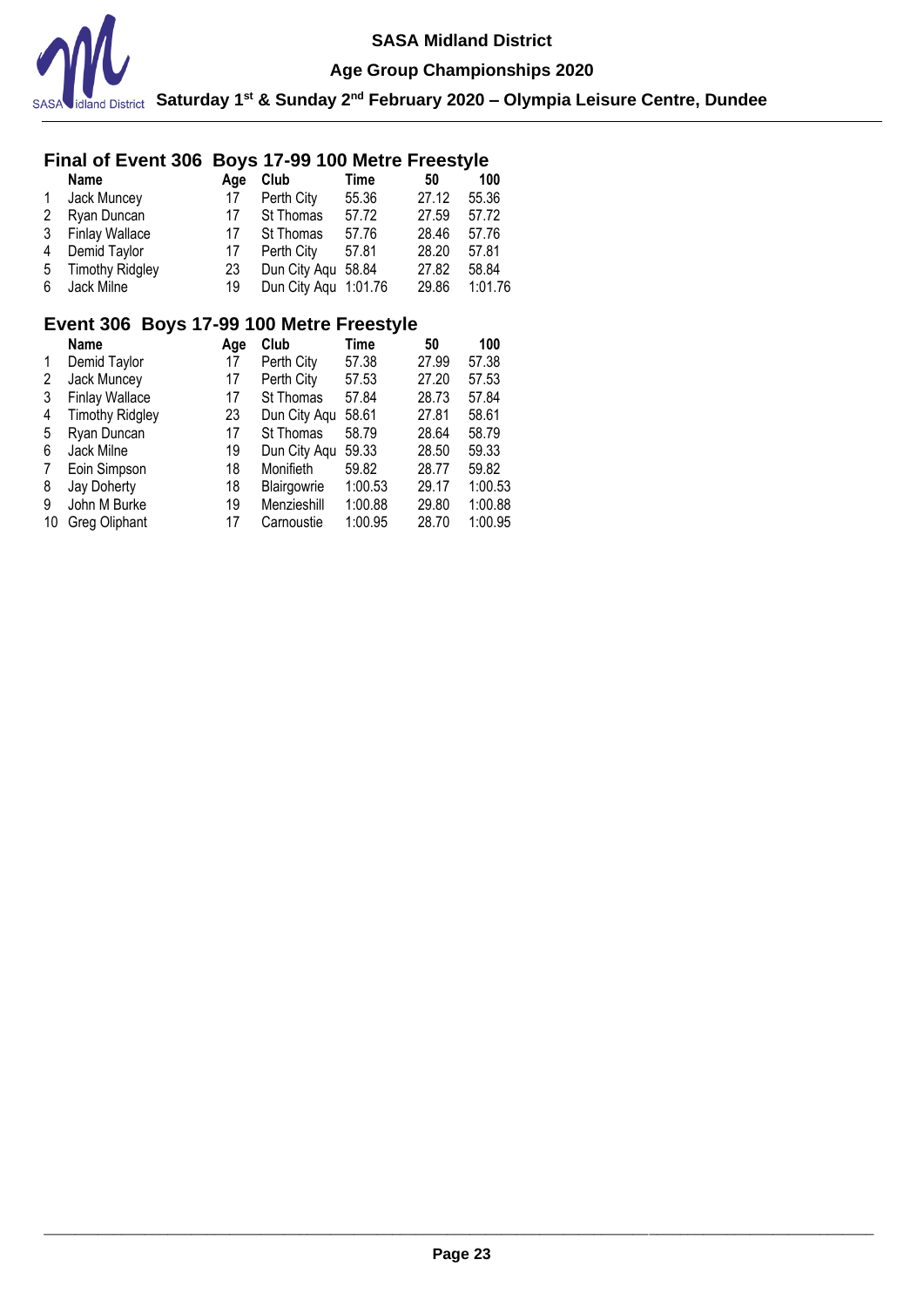

#### **Age Group Championships 2020**

**Saturday 1st & Sunday 2nd February 2020 – Olympia Leisure Centre, Dundee**

# **Session 4 Sunday 2 nd February 2020**

### **Event 401 Girls 11-12 200 Metre Freestyle**

|   | Name                                             | Age | Club                 | Time    | 50    | 100     | 150     | 200     |
|---|--------------------------------------------------|-----|----------------------|---------|-------|---------|---------|---------|
| 1 | Lauren Ferrett                                   | 12  | Dun City Aqu         | 2:32.82 | 35.53 | 1:15.08 | 1:55.03 | 2:32.82 |
| 2 | Phoebe Samson                                    | 12  | Dun City Agu 2:34.98 |         | 36.03 | 1:15.48 | 1:56.32 | 2:34.98 |
| 3 | Reilly McIntosh                                  | 11  | Dun City Agu 2:43.47 |         | 37.15 | 1:18.68 | 2:02.80 | 2:43.47 |
| 4 | Isla Gilmurray                                   | 12  | Dun City Aqu 2:44.47 |         | 35.15 | 1:17.68 | 2:03.95 | 2:44.47 |
|   |                                                  |     |                      |         |       |         |         |         |
|   | Event 401 Girls 13 Year Olds 200 Metre Freestyle |     |                      |         |       |         |         |         |
|   | Name                                             | Age | Club                 | Time    | 50    | 100     | 150     | 200     |
|   | <b>Katherine Renfrew</b>                         | 13  | Perth City           | 2:25.39 | 33.56 | 1:11.23 | 1:50.07 | 2:25.39 |
| 2 | <b>Taylor Smith</b>                              | 13  | St Thomas            | 2:31.70 | 35.38 | 1:14.44 | 1:54.19 | 2:31.70 |
| 3 | Dobrawa Tomasek                                  | 13  | Carnoustie           | 2:33.30 | 35.97 | 1:15.37 | 1:56.16 | 2:33.30 |
| 4 | Simone Finlayson                                 | 13  | Dun City Aqu         | 2:34.80 | 34.53 | 1:14.90 | 1:56.06 | 2:34.80 |
| 5 | Lia Pert                                         | 13  | St Thomas            | 2:37.83 | 35.81 | 1:15.90 | 1:57.70 | 2:37.83 |
| 6 | Libby Coull                                      | 13  | St Thomas            | 2:44.17 | 37.65 | 1:19.37 | 2:03.11 | 2:44.17 |
|   | Taylor Mackenzie                                 | 13  | St Thomas            | 2:44.26 | 36.28 | 1:18.67 | 2:02.29 | 2:44.26 |
|   | Event 401 Girls 14 Year Olds 200 Metre Freestyle |     |                      |         |       |         |         |         |

#### **Name Age Club Time 50 100 150 200**<br>Darcey Brown 14 St Thomas 2:25.94 34.43 1:11.96 1:50.65 2:25.94 1 Darcey Brown 14 St Thomas 2:25.94 34.43 1:11.96 1:50.65<br>2 Holly Blundell 14 Perth City 2:29.46 34.96 1:12.51 1:51.84 2 Holly Blundell 14 Perth City 2:29.46 34.96 1:12.51 1:51.84 2:29.46 3 Abbie Dewar 14 Monifieth 2:32.81 35.49 1:14.66 1:55.00 2:32.81 14 St Thomas 2:33.91 36.01 1:16.10 1:56.87 2:33.91

### **Event 401 Girls 15-16 200 Metre Freestyle**

| Name               | Age Club                | Time | 50    | 100                              | 150 | 200 |
|--------------------|-------------------------|------|-------|----------------------------------|-----|-----|
| 1 Katherine Bailey | 16 Perth City 2:09.69   |      | 31.18 | 1:03.93  1:37.24  2:09.69        |     |     |
| 2 Scarlett Ferris  | 16 Dun City Agu 2:16.14 |      |       | 31.24  1:05.49  1:40.76  2:16.14 |     |     |
| 3 Natasha Phillips | 15 St Thomas 2:20.48    |      |       | 32.55  1:08.69  1:45.33  2:20.48 |     |     |
| 4 Ruby Methven     | 15 Dun City Agu 2:25.20 |      |       | 33.15 1:11.19 1:49.22 2:25.20    |     |     |
| 5 Rosie Robertson  | 15 Perth City 2:29.35   |      |       | 34.25  1:12.42  1:51.19  2:29.35 |     |     |

### **Event 401 Girls 17-99 200 Metre Freestyle**

| Name             | Age Club                                              | Time | -50                              | 100 | 150 | -200 |
|------------------|-------------------------------------------------------|------|----------------------------------|-----|-----|------|
| 1 Ellie T Turner | 17 Perth City 2:11.53                                 |      | 30.52  1:03.87  1:37.90  2:11.53 |     |     |      |
| 2 Morven Adams   | 19 Dun City Agu 2:15.78 31.07 1:04.84 1:40.78 2:15.78 |      |                                  |     |     |      |

#### **Event 402 Boys 11-12 200 Metre Freestyle**

| Name                 | Age Club Time           | 50 | 100 | 150                              | 200 |
|----------------------|-------------------------|----|-----|----------------------------------|-----|
| 1 Corey Philip       | 12 Dun City Agu 2:28.09 |    |     | 34.19  1:12.69  1:51.79  2:28.09 |     |
| 2 Jensen Norris      | 12 Perth City 2:35.94   |    |     |                                  |     |
| 3 Alexander McGregor | 12 Perth City 2:45.35   |    |     |                                  |     |

### **Event 402 Boys 13 Year Olds 200 Metre Freestyle**

|              | Name                |     | Age Club   | Time    | 50    | 100                              | 150                       | 200             |
|--------------|---------------------|-----|------------|---------|-------|----------------------------------|---------------------------|-----------------|
| $\mathbf{1}$ | Rory Webster        | 13  | Monifieth  | 2:30.81 | 35.13 | 1:14.68                          | 1:54.26                   | 2:30.81         |
|              | 2 Duncan J Crichton | 13  | Kinross    | 2:34.26 | 36.01 | 1:15.74                          |                           | 1:56.78 2:34.26 |
|              | 3 George Nedyalkov  | 13. | St Thomas  | 2:36.24 | 36.03 |                                  | 1:19.05  1:59.73  2:36.24 |                 |
|              | 4 Finlay Watson     | 13. | St Thomas  | 2:37.31 | 35.38 |                                  | 1:16.88  1:59.38  2:37.31 |                 |
|              | 5 Finn Bannerman    | 13. | Perth Citv | 2:41.42 |       | 37.26  1:19.24  2:02.30  2:41.42 |                           |                 |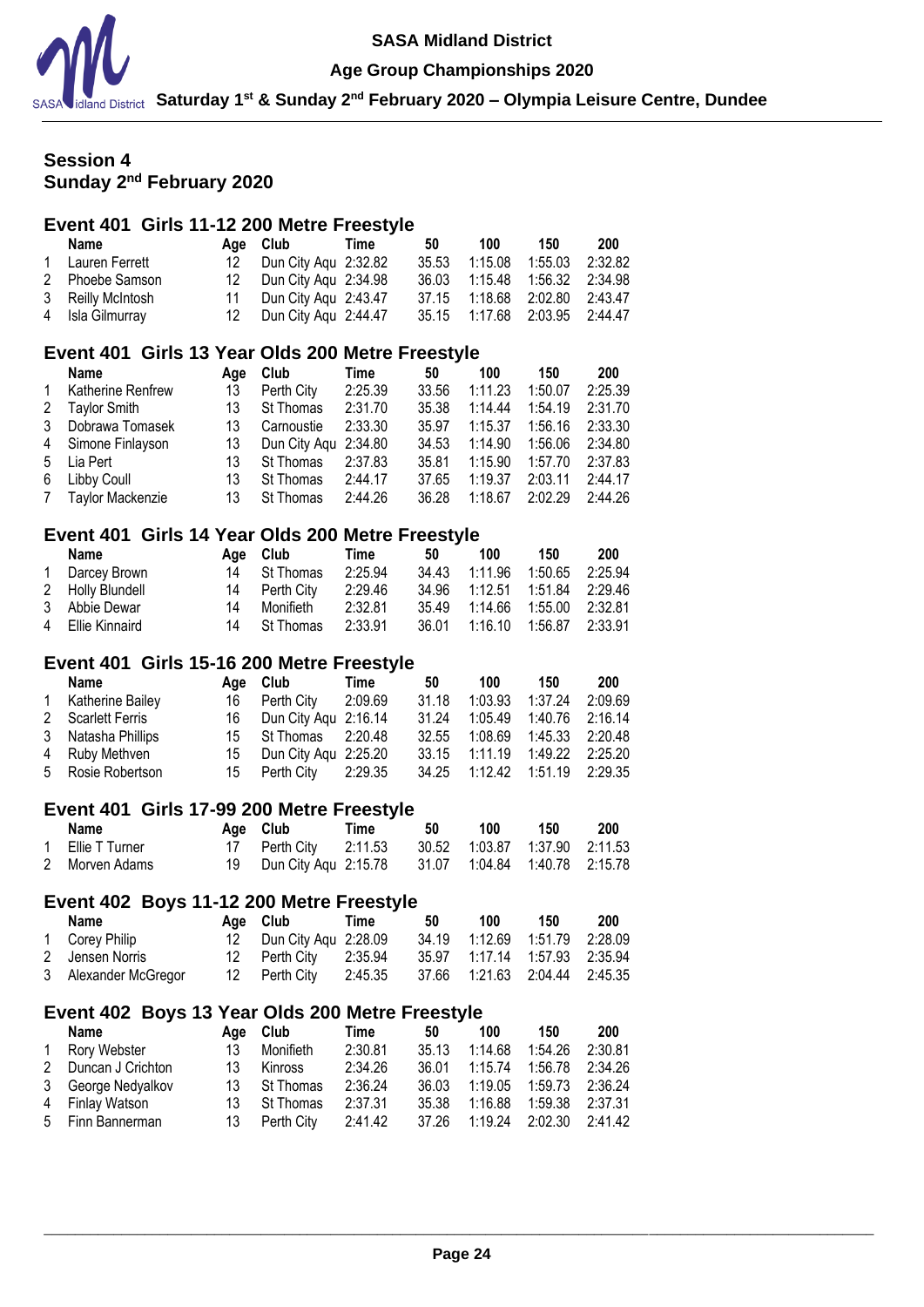

**Age Group Championships 2020**

**Saturday 1st & Sunday 2nd February 2020 – Olympia Leisure Centre, Dundee**

# **Event 402 Boys 14 Year Olds 200 Metre Freestyle**

|                 | <b>Name</b>            | Aae | Club                 | Time    | 50    | 100     | 150     | 200     |
|-----------------|------------------------|-----|----------------------|---------|-------|---------|---------|---------|
| 1               | Aaron Gilmurray        | 14  | Dun City Agu 2:18.50 |         | 31.40 | 1:07.37 | 1:43.66 | 2:18.50 |
| 2               | Cameron Mitchell       | 14  | St Thomas            | 2:19.32 | 30.54 | 1:06.21 | 1:43.22 | 2:19.32 |
| 3               | <b>Connor Brierley</b> | 14  | Dun City Aqu 2:19.43 |         | 31.16 | 1:07.37 | 1:44.07 | 2:19.43 |
| 4               | Will Shepherd          | 14  | Perth City           | 2:20.98 | 32.85 | 1:09.67 | 1:46.34 | 2:20.98 |
| 5               | Ben M Smallwood        | 14  | Kinross              | 2:23.63 | 33.27 | 1:10.21 | 1:47.35 | 2:23.63 |
| 6               | Lewis McGregor         | 14  | Perth City           | 2:26.10 | 33.01 | 1:10.34 | 1:49.20 | 2:26.10 |
| $7\phantom{.0}$ | Hamish Hutchinson      | 14  | Perth City           | 2:26.43 | 33.17 | 1:09.91 | 1:48.79 | 2:26.43 |
| 8               | Murray Hopkins         | 14  | Menzieshill          | 2:29.14 | 34.12 | 1:12.03 | 1:51.06 | 2:29.14 |
| 9               | Hayden R McKenzie      | 14  | Kinross              | 2:31.91 | 33.26 | 1:12.11 | 1:52.84 | 2:31.91 |

### **Event 402 Boys 15-16 200 Metre Freestyle**

|              | Name                 | Age | Club                 | Time    | 50    | 100     | 150     | 200     |
|--------------|----------------------|-----|----------------------|---------|-------|---------|---------|---------|
| $\mathbf{1}$ | Murray Pritchard     | 16  | Perth City           | 2:07.79 | 29.55 | 1:02.26 | 1:37.28 | 2:07.79 |
| 2            | <b>Travis Davey</b>  | 15  | Dun City Agu 2:08.47 |         | 29.04 | 1:02.17 | 1:37.66 | 2:08.47 |
| 3            | Micah Van Blerk      | 15  | Dun City Agu 2:13.82 |         | 31.03 | 1:05.77 | 1:41.28 | 2:13.82 |
| 4            | Sam Currie           | 15  | Perth City           | 2:14.42 | 30.34 | 1:04.44 | 1:39.37 | 2:14.42 |
| 5            | <b>Harris Harley</b> | 16  | St Thomas            | 2:17.83 | 31.81 | 1:06.26 | 1:42.60 | 2:17.83 |
| 6.           | Drew Croll           | 16  | Dun City Agu 2:18.50 |         | 31.23 | 1:06.56 | 1:43.10 | 2:18.50 |
| 7            | <b>Andrew Venter</b> | 16  | Perth City           | 2:24.42 | 32.36 | 1:10.19 | 1:48.50 | 2:24.42 |
| 8            | Innes Croll          | 16  | Dun City Agu 2:28.89 |         | 32.17 | 1:09.91 | 1:50.55 | 2:28.89 |
| 9            | Tom Kelly            | 16  | Blairgowrie          | 2:35.88 | 34.63 | 1:14.52 | 1:57.42 | 2:35.88 |

# **Event 402 Boys 17-99 200 Metre Freestyle**

|              | Name             | Age | Club         | Time    | 50    | 100     | 150     | 200     |
|--------------|------------------|-----|--------------|---------|-------|---------|---------|---------|
| $\mathbf{1}$ | Stephen Milne    | 26  | Perth City   | 1:50.89 | 25.74 | 53.83   | 1:22.62 | 1:50.89 |
| 2            | Jack Muncey      | 17  | Perth City   | 2:01.08 | 27.23 | 57.82   | 1:30.12 | 2:01.08 |
| 3            | Ryan Duncan      | 17  | St Thomas    | 2:05.99 | 28.58 | 1:00.80 | 1:33.28 | 2:05.99 |
| 4            | Demid Taylor     | 17  | Perth City   | 2:06.37 | 29.39 | 1:01.06 | 1:34.27 | 2:06.37 |
| 5            | Donald Griffiths | 28  | Dun City Agu | 2:10.56 | 28.54 | 1:01.23 | 1:35.63 | 2:10.56 |
| 6            | Ethan Brown      | 17  | St Thomas    | 2:11.56 | 30.64 | 1:03.98 | 1:38.21 | 2:11.56 |
| 7            | Jonathan Venter  | 17  | Perth City   | 2:11.87 | 28.63 | 1:02.28 | 1:37.61 | 2:11.87 |
| 8            | John M Burke     | 19  | Menzieshill  | 2:16.68 | 32.03 | 1:06.57 | 1:42.91 | 2:16.68 |
| 9            | Jack Milne       | 19  | Dun City Aqu | 2:16.72 | 31.27 | 1:05.72 | 1:41.39 | 2:16.72 |
| 10           | Kerr Lumsden     | 17  | St Thomas    | 2:18.05 | 30.97 | 1:05.77 | 1:42.64 | 2:18.05 |

### **Final of Event 403 Girls 11-12 50 Metre Breaststroke**

| Name                                                        | Age | Club                   | Time |   | Name                 | Age | <b>Club</b>        | Time  |
|-------------------------------------------------------------|-----|------------------------|------|---|----------------------|-----|--------------------|-------|
| 1 Isla Gilmurray                                            | 12  | Dun City Agu 42.42     |      | 3 | Lauren Ferrett       | 12  | Dun City Agu 43.51 |       |
| 2 Abigail Thomson                                           | 12  | Dun City Aqu 43.30     |      | 4 | Julia Walker         | 12  | Menzieshill        | 44.84 |
| Event 403 Girls 11-12 50 Metre Breaststroke                 |     |                        |      |   |                      |     |                    |       |
| Name                                                        | Aae | Club                   | Time |   | <b>Name</b>          | Aae | Club               | Time  |
| 1 Isla Gilmurray                                            | 12  | Dun City Agu 42.55     |      |   | Lauren Ferrett       | 12  | Dun City Agu 43.87 |       |
| 2 Abigail Thomson                                           | 12  | Dun City Aqu 43.84     |      | 4 | Julia Walker         | 12  | Menzieshill        | 44.82 |
| Final of Event 403 Girls 13 Year Olds 50 Metre Breaststroke |     |                        |      |   |                      |     |                    |       |
| Name                                                        | Age | Club                   | Time |   | Name                 | Age | Club               | Time  |
| 1 Taylor Craith                                             |     | $12 \tO+Thamge$ $1110$ |      |   | $\Lambda$ Chloo Doug | 12. | $D = H_1 \cap H_2$ | 10.15 |

| <b>Taylor Smith</b> | 13 St Thomas 41.19    |       | 4 Chloe Dow      | 13 Perth City | 42.15 |
|---------------------|-----------------------|-------|------------------|---------------|-------|
| 2 Simone Finlayson  | 13 Dun City Agu 41.41 |       | 5 Caitlin Wigham | 13 Carnoustie | 44.36 |
| 3 Lauren Elder      | Forfar                | 41.92 |                  |               |       |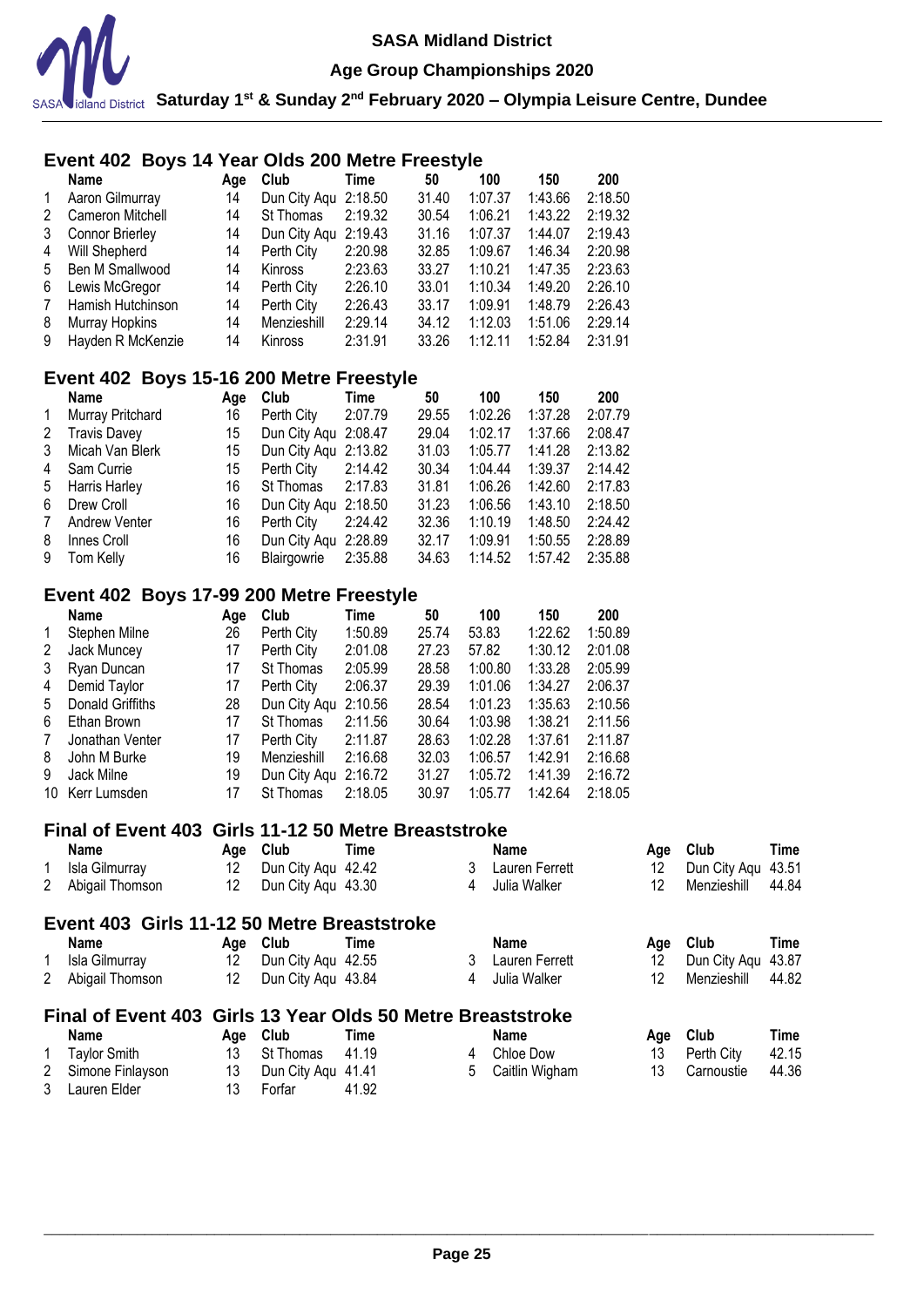

# **Age Group Championships 2020**

|    | Event 403 Girls 13 Year Olds 50 Metre Breaststroke          |     |                    |             |    |                       |     |                    |             |
|----|-------------------------------------------------------------|-----|--------------------|-------------|----|-----------------------|-----|--------------------|-------------|
|    | Name                                                        | Age | Club               | <b>Time</b> |    | Name                  | Age | Club               | <b>Time</b> |
| 1  | <b>Taylor Smith</b>                                         | 13  | St Thomas          | 41.30       | 4  | Chloe Dow             | 13  | Perth City         | 43.55       |
| 2  | Simone Finlayson                                            | 13  | Dun City Aqu 41.91 |             | 5  | Caitlin Wigham        | 13  | Carnoustie         | 43.63       |
| 3  | Lauren Elder                                                | 13  | Forfar             | 42.86       |    |                       |     |                    |             |
|    | Final of Event 403 Girls 14 Year Olds 50 Metre Breaststroke |     |                    |             |    |                       |     |                    |             |
|    | Name                                                        | Age | Club               | <b>Time</b> |    | Name                  | Age | Club               | Time        |
| 1  | <b>Lucy Stoves</b>                                          | 14  | Dun City Aqu       | 36.27       | 4  | Zara Denson           | 14  | Monifieth          | 41.69       |
| 2  | Lucy Mcpartland                                             | 14  | Perth City         | 39.93       | 5  | Kayla Bain            | 14  | Menzieshill        | 41.98       |
| 3  | Aimee Link                                                  | 14  | Forfar             | 40.29       | 6  | Holly Blundell        | 14  | Perth City         | 42.56       |
|    | Event 403 Girls 14 Year Olds 50 Metre Breaststroke          |     |                    |             |    |                       |     |                    |             |
|    | Name                                                        | Age | Club               | <b>Time</b> |    | <b>Name</b>           | Age | Club               | <b>Time</b> |
| 1  | <b>Lucy Stoves</b>                                          | 14  | Dun City Aqu       | 36.13       | 4  | Kayla Bain            | 14  | Menzieshill        | 41.96       |
| 2  | Lucy Mcpartland                                             | 14  | Perth City         | 39.43       | 5  | <b>Holly Blundell</b> | 14  | Perth City         | 42.51       |
| 3  | Aimee Link                                                  | 14  | Forfar             | 40.23       | 6  | Zara Denson           | 14  | Monifieth          | 42.60       |
|    | Final of Event 403 Girls 15-16 50 Metre Breaststroke        |     |                    |             |    |                       |     |                    |             |
|    | <b>Name</b>                                                 | Age | Club               | <b>Time</b> |    | <b>Name</b>           | Age | Club               | <b>Time</b> |
| 1  | Martha Reeves                                               | 15  | Dun City Agu       | 36.27       | 4  | Gabriella Winton      | 15  | St Thomas          | 38.22       |
| 2  | Fearne Crighton                                             | 15  | Perth City         | 36.45       | 5  | Natasha Phillips      | 15  | St Thomas          | 39.43       |
| 3  | <b>Emily Cumming</b>                                        | 15  | Kinross            | 38.19       | 6  | Carolyn Rae           | 16  | Monifieth          | 40.72       |
|    | Event 403 Girls 15-16 50 Metre Breaststroke                 |     |                    |             |    |                       |     |                    |             |
|    | <b>Name</b>                                                 | Age | Club               | Time        |    | <b>Name</b>           | Age | Club               | <b>Time</b> |
| 1  | Martha Reeves                                               | 15  | Dun City Aqu       | 36.34       | 4  | <b>Emily Cumming</b>  | 15  | Kinross            | 38.38       |
| 2  | Fearne Crighton                                             | 15  | Perth City         | 36.49       | 5  | Natasha Phillips      | 15  | St Thomas          | 39.65       |
| 3  | Gabriella Winton                                            | 15  | St Thomas          | 38.19       | 6  | Carolyn Rae           | 16  | Monifieth          | 40.54       |
|    | Final of Event 403 Girls 17-99 50 Metre Breaststroke        |     |                    |             |    |                       |     |                    |             |
|    | Name                                                        | Age | Club               | Time        |    | <b>Name</b>           | Age | Club               | <b>Time</b> |
| 1  | <b>Emily McGhee</b>                                         | 17  | Carnoustie         | 35.70       | 4  | <b>Lily Walker</b>    | 17  | Menzieshill        | 39.52       |
| 2  | Shona Graham                                                | 17  | Dun City Aqu 35.74 |             | 5  | <b>Emily Baxter</b>   | 17  | Dun City Aqu 42.66 |             |
| 3  | Freya Bannerman                                             | 18  | Perth City         | 39.26       |    |                       |     |                    |             |
|    | Event 403 Girls 17-99 50 Metre Breaststroke                 |     |                    |             |    |                       |     |                    |             |
|    | Name                                                        |     | Age Club           | Time        |    | Name                  | Age | Club               | Time        |
| 1  | <b>Emily McGhee</b>                                         | 17  | Carnoustie         | 35.54       | 4  | Freya Bannerman       | 18  | Perth City         | 39.48       |
| 2  | Shona Graham                                                | 17  | Dun City Aqu 35.86 |             | 5  | <b>Emily Baxter</b>   | 17  | Dun City Aqu       | 42.09       |
| 3  | <b>Lily Walker</b>                                          | 17  | Menzieshill        | 38.75       |    |                       |     |                    |             |
|    | Final of Event 404 Boys 11-12 50 Metre Breaststroke         |     |                    |             |    |                       |     |                    |             |
|    | <b>Name</b>                                                 | Age | Club               | Time        |    | <b>Name</b>           | Age | Club               | Time        |
| 1  | <b>Corey Philip</b>                                         | 12  | Dun City Aqu       | 39.45       | 4  | Alexander McGregor    | 12  | Perth City         | 44.46       |
| 2  | Kaleb Simpson                                               | 12  | Montrose           | 40.45       | 5  | Thomas Y Pritchard    | 12  | Kinross            | 48.22       |
| 3  | Johnny F Martin                                             | 12  | Kinross            | 44.26       |    |                       |     |                    |             |
|    | Event 404 Boys 11-12 50 Metre Breaststroke                  |     |                    |             |    |                       |     |                    |             |
|    | Name                                                        | Age | Club               | Time        |    | <b>Name</b>           | Age | Club               | Time        |
|    | <b>Corey Philip</b>                                         | 12  | Dun City Aqu       | 39.38       | *3 | Alexander McGregor    | 12  | Perth City         | 44.99       |
| 2  | Kaleb Simpson                                               | 12  | Montrose           | 42.45       | 5  | Thomas Y Pritchard    | 12  | Kinross            | 48.51       |
| *3 | Johnny F Martin                                             | 12  | Kinross            | 44.99       |    |                       |     |                    |             |
|    |                                                             |     |                    |             |    |                       |     |                    |             |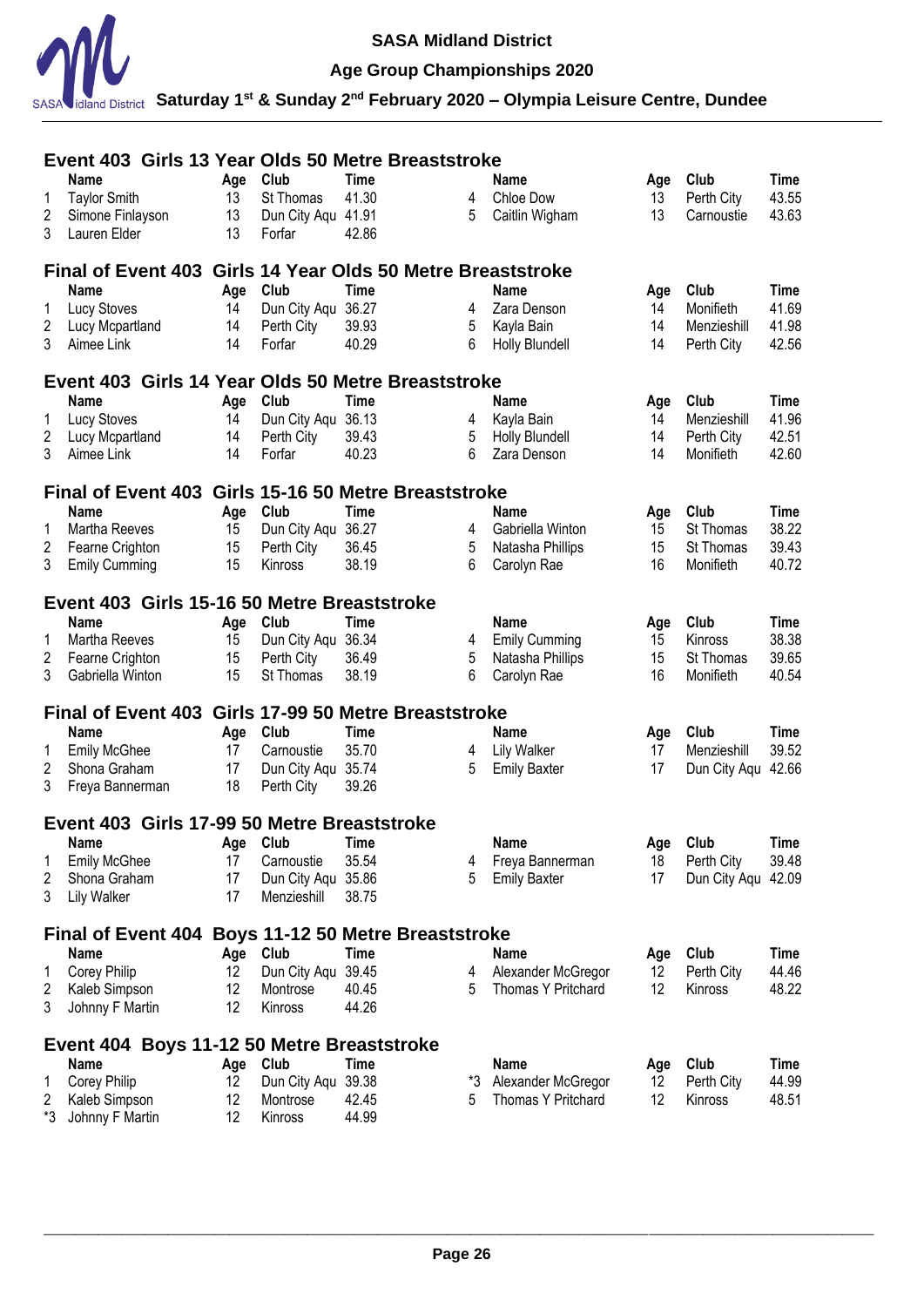

**Age Group Championships 2020**

|        | Final of Event 404 Boys 13 Year Olds 50 Metre Breaststroke |           |                                  |                    |                |                        |           |                    |                |
|--------|------------------------------------------------------------|-----------|----------------------------------|--------------------|----------------|------------------------|-----------|--------------------|----------------|
|        | <b>Name</b>                                                | Age       | Club                             | <b>Time</b>        |                | <b>Name</b>            | Age       | Club               | <b>Time</b>    |
| 1      | Lewis Brander                                              | 13        | Monifieth                        | 39.55              | 3              | Finlay Watson          | 13        | St Thomas          | 41.49          |
| 2      | Finn Bannerman                                             | 13        | Perth City                       | 39.63              | 4              | Rory Webster           | 13        | Monifieth          | 43.23          |
|        | Event 404 Boys 13 Year Olds 50 Metre Breaststroke          |           |                                  |                    |                |                        |           |                    |                |
|        | <b>Name</b>                                                |           | Club                             | <b>Time</b>        |                | <b>Name</b>            |           | Club               | <b>Time</b>    |
| 1      | Lewis Brander                                              | Age<br>13 | Monifieth                        | 39.96              | 4              | Rory Webster           | Age<br>13 | Monifieth          | 44.68          |
| 2      | Finn Bannerman                                             | 13        | Perth City                       | 40.52              | 5              | Kyle Simpson           | 13        | <b>Brechin</b>     | 44.80          |
| 3      | <b>Finlay Watson</b>                                       | 13        | St Thomas                        | 41.30              |                |                        |           |                    |                |
|        |                                                            |           |                                  |                    |                |                        |           |                    |                |
|        | Final of Event 404 Boys 14 Year Olds 50 Metre Breaststroke |           |                                  |                    |                |                        |           |                    |                |
|        | Name                                                       | Age       | Club                             | <b>Time</b>        |                | Name                   | Age       | Club               | <b>Time</b>    |
|        | <b>Cameron Mitchell</b>                                    | 14        | St Thomas                        | 33.54              | 3              | Ben M Smallwood        | 14        | Kinross            | 39.78          |
| 2      | Aaron Gilmurray                                            | 14        | Dun City Aqu 37.05               |                    | 4              | <b>Connor Brierley</b> | 14        | Dun City Aqu 40.38 |                |
|        | Event 404 Boys 14 Year Olds 50 Metre Breaststroke          |           |                                  |                    |                |                        |           |                    |                |
|        | Name                                                       | Age       | Club                             | Time               |                | Name                   | Age       | Club               | Time           |
|        | Cameron Mitchell                                           | 14        | St Thomas                        | 33.00              | 3              | Ben M Smallwood        | 14        | Kinross            | 39.21          |
| 2      | Aaron Gilmurray                                            | 14        | Dun City Aqu 36.63               |                    | 4              | <b>Connor Brierley</b> | 14        | Dun City Aqu 40.98 |                |
|        |                                                            |           |                                  |                    |                |                        |           |                    |                |
|        | Final of Event 404 Boys 15-16 50 Metre Breaststroke        |           |                                  |                    |                |                        |           |                    |                |
|        | <b>Name</b>                                                | Age       | Club                             | <b>Time</b>        |                | Name                   | Age       | Club               | <b>Time</b>    |
| 1      | Murray Pritchard                                           | 16        | Perth City                       | 32.35              | 4              | Drew Croll             | 16        | Dun City Aqu       | 33.62          |
| 2      | Micah Van Blerk                                            | 15        | Dun City Aqu                     | 33.45              | 5              | <b>Travis Davey</b>    | 15        | Dun City Aqu 35.20 |                |
| 3      | Keir Dryden                                                | 16        | Monifieth                        | 33.51              | 6              | Owen Carroll           | 15        | Perth City         | 36.46          |
|        | Event 404 Boys 15-16 50 Metre Breaststroke                 |           |                                  |                    |                |                        |           |                    |                |
|        | <b>Name</b>                                                | Age       | Club                             | Time               |                | <b>Name</b>            | Age       | Club               | <b>Time</b>    |
|        |                                                            |           |                                  | 31.57              |                | Owen Carroll           |           | Perth City         | 35.49          |
|        |                                                            |           |                                  |                    | 6              |                        |           |                    |                |
| 1      | Murray Pritchard                                           | 16        | Perth City                       |                    |                |                        | 15        |                    |                |
| 2      | Micah Van Blerk                                            | 15        | Dun City Aqu 33.00               |                    | 7              | Innes Croll            | 16        | Dun City Aqu 35.52 |                |
| 3      | Drew Croll                                                 | 16        | Dun City Aqu 33.75               |                    | 8              | Harris Harley          | 16        | St Thomas          | 37.08          |
| 4<br>5 | Keir Dryden                                                | 16<br>15  | Monifieth                        | 34.23              | 9<br>10        | Andrew Venter          | 16<br>16  | Perth City         | 38.33<br>41.88 |
|        | <b>Travis Davey</b>                                        |           | Dun City Aqu 34.50               |                    |                | Tom Kelly              |           | Blairgowrie        |                |
|        | Final of Event 404 Boys 17-99 50 Metre Breaststroke        |           |                                  |                    |                |                        |           |                    |                |
|        | <b>Name</b>                                                | Age       | Club                             | Time               |                | <b>Name</b>            | Age       | Club               | Time           |
|        | 1 Finlay Wallace                                           | 17        | St Thomas                        | 32.35              |                | 4 Eoin Simpson         | 18        | Monifieth          | 34.35          |
| 2      | <b>Timothy Ridgley</b>                                     | 23        | Dun City Aqu                     | 32.74              | 5              | Joshua Marchbank       | 17        | Perth City         | 34.69          |
| 3      | Euan Cromar                                                | 17        | Forfar                           | 34.01              | 6              | Jay Doherty            | 18        | Blairgowrie        | 35.08          |
|        |                                                            |           |                                  |                    |                |                        |           |                    |                |
|        | Event 404 Boys 17-99 50 Metre Breaststroke                 |           |                                  |                    |                |                        |           |                    |                |
|        | <b>Name</b>                                                | Age       | Club                             | <b>Time</b>        |                | <b>Name</b>            | Age       | Club               | Time           |
| 1      | <b>Finlay Wallace</b>                                      | 17        | St Thomas                        | 32.12              | 6              | Jay Doherty            | 18        | Blairgowrie        | 36.04          |
| 2      | <b>Timothy Ridgley</b>                                     | 23        | Dun City Aqu                     | 32.93              | 7              | Ryan Duncan            | 17        | St Thomas          | 36.47          |
| 3      | Euan Cromar                                                | 17        | Forfar                           | 33.57              | 8<br>9         | John M Burke           | 19        | Menzieshill        | 37.42          |
| 4<br>5 | Eoin Simpson<br>Joshua Marchbank                           | 18<br>17  | Monifieth<br>Perth City          | 34.70<br>35.30     |                | Scott Forsyth          | 19        | Blairgowrie        | 37.46          |
|        |                                                            |           |                                  |                    |                |                        |           |                    |                |
|        | <b>Final of Event 405</b>                                  |           | Girls 11-12 100 Metre Backstroke |                    |                |                        |           |                    |                |
|        | <b>Name</b>                                                | Age       | Club                             | <b>Time</b>        | 50             | 100                    |           |                    |                |
| 1      | Isla Gilmurray                                             | 12        | Dun City Aqu                     | 1:19.93            | 38.14          | 1:19.93                |           |                    |                |
| 2<br>3 | Phoebe Samson<br>Jessica Steel                             | 12<br>12  | Dun City Aqu<br>Perth City       | 1:20.97<br>1:27.20 | 40.08<br>41.96 | 1:20.97<br>1:27.20     |           |                    |                |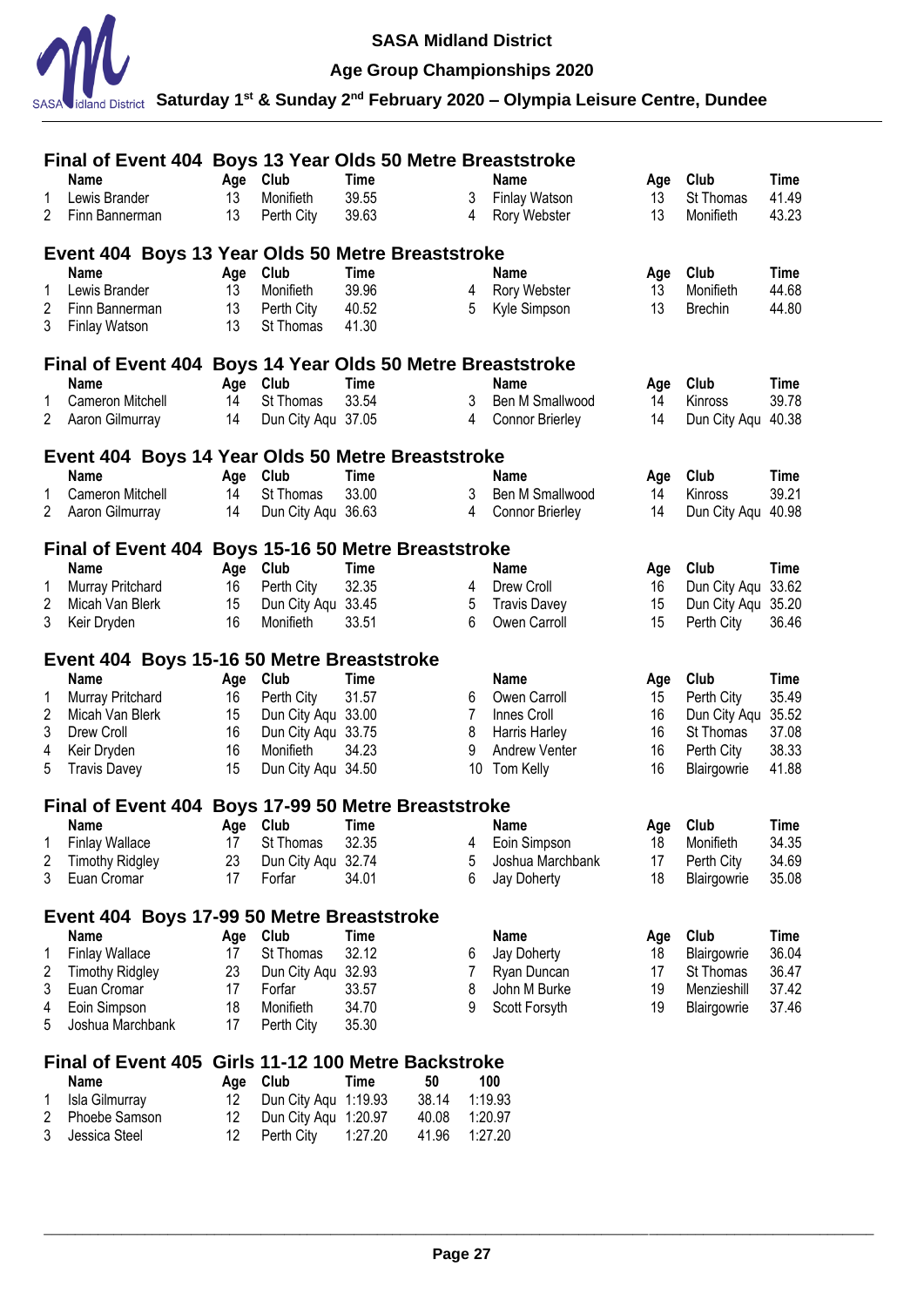

#### **Age Group Championships 2020**

**Saturday 1st & Sunday 2nd February 2020 – Olympia Leisure Centre, Dundee**

#### **Event 405 Girls 11-12 100 Metre Backstroke Name Age Club Time 50 100**

| 1 Isla Gilmurray | 12 Dun City Agu 1:21.03 | 38.98 1:21.03 |  |
|------------------|-------------------------|---------------|--|
| 2 Phoebe Samson  | 12 Dun City Agu 1:21.74 | 40.18 1:21.74 |  |
| 3 Jessica Steel  |                         | 42.08 1:26.87 |  |

### **Final of Event 405 Girls 13 Year Olds 100 Metre Backstroke**

|             | <b>Name</b>         | Age | Club                 | Time    | 50    | 100     |
|-------------|---------------------|-----|----------------------|---------|-------|---------|
| 1           | Katherine Renfrew   | 13  | Perth City           | 1:17.39 | 37.69 | 1:17.39 |
| $2^{\circ}$ | <b>Taylor Smith</b> | 13  | St Thomas            | 1:18.92 | 39.52 | 1:18.92 |
|             | 3 Simone Finlayson  | 13  | Dun City Agu 1:19.54 |         | 39.11 | 1:19.54 |
| 4           | Dobrawa Tomasek     | 13  | Carnoustie           | 1:22.44 | 40.56 | 1:22.44 |
| 5           | Katie E Fraser      | 13  | Kinross              | 1:27.80 | 42.57 | 1:27.80 |
|             | 6 Taylor Mackenzie  | 13  | St Thomas            | 1:27.92 | 42.58 | 1:27.92 |

### **Event 405 Girls 13 Year Olds 100 Metre Backstroke**

|              | <b>Name</b>             | Age | Club           | Time    | 50    | 100     |
|--------------|-------------------------|-----|----------------|---------|-------|---------|
| $\mathbf{1}$ | Katherine Renfrew       | 13  | Perth City     | 1:18.40 | 37.71 | 1:18.40 |
| 2            | <b>Taylor Smith</b>     | 13  | St Thomas      | 1:20.48 | 39.88 | 1:20.48 |
| 3            | Simone Finlayson        | 13  | Dun City Agu   | 1:20.88 | 39.48 | 1:20.88 |
| 4            | Dobrawa Tomasek         | 13  | Carnoustie     | 1:23.71 | 40.63 | 1:23.71 |
| 5            | <b>Taylor Mackenzie</b> | 13  | St Thomas      | 1:25.44 | 42.87 | 1:25.44 |
| 6            | Katie E Fraser          | 13  | <b>Kinross</b> | 1:26.98 | 43.38 | 1:26.98 |
| 7            | Libby Coull             | 13  | St Thomas      | 1:29.86 | 44.24 | 1:29.86 |

### **Final of Event 405 Girls 14 Year Olds 100 Metre Backstroke**

|   | <b>Name</b>        | Aae | Club                 | Time    | 50    | 100     |
|---|--------------------|-----|----------------------|---------|-------|---------|
| 1 | <b>Lucy Stoves</b> | 14  | Dun City Aqu 1:12.08 |         | 35.32 | 1:12.08 |
|   | 2 Lucy Mcpartland  | 14  | Perth City           | 1:14.53 | 37.56 | 1:14.53 |
| 3 | Ellie Kinnaird     | 14  | St Thomas            | 1:17.73 | 38.07 | 1:17.73 |
|   | 4 Ruby McIntee     | 14  | Menzieshill          | 1:18.60 | 37.83 | 1:18.60 |
|   | 5 Zara Denson      | 14  | Monifieth            | 1:21.14 | 40.36 | 1:21.14 |
|   | 6 Darcey Brown     | 14  | St Thomas            | 1:23.74 | 38.77 | 1:23.74 |

### **Event 405 Girls 14 Year Olds 100 Metre Backstroke**

|   | <b>Name</b>         | Age | Club         | Time    | 50    | 100     |
|---|---------------------|-----|--------------|---------|-------|---------|
| 1 | Lucy Stoves         | 14  | Dun City Agu | 1:13.18 | 35.20 | 1:13.18 |
| 2 | Lucy Mcpartland     | 14  | Perth City   | 1:14.15 | 36.48 | 1:14.15 |
| 3 | <b>Ruby McIntee</b> | 14  | Menzieshill  | 1:18.61 | 37.52 | 1:18.61 |
| 4 | Ellie Kinnaird      | 14  | St Thomas    | 1:18.70 | 38.49 | 1:18.70 |
| 5 | Darcey Brown        | 14  | St Thomas    | 1:19.32 | 37.57 | 1:19.32 |
| 6 | Zara Denson         | 14  | Monifieth    | 1:20.29 | 39.66 | 1:20.29 |
| 7 | Abbie Dewar         | 14  | Monifieth    | 1:23.81 | 39.76 | 1:23.81 |
| 8 | Kayla Bain          | 14  | Menzieshill  | 1:25.91 | 42.01 | 1:25.91 |
| 9 | Macy Knight         | 14  | St Thomas    | 1:28.67 | 42.83 | 1:28.67 |

### **Final of Event 405 Girls 15-16 100 Metre Backstroke**

|              | <b>Name</b>            | Aae | Club                    | Time | 50            | 100     |
|--------------|------------------------|-----|-------------------------|------|---------------|---------|
| $\mathbf{1}$ | <b>Scarlett Ferris</b> | 16  | Dun City Agu 1:09.96    |      | 34.19         | 1:09.96 |
|              | 2 Elise Cosens         |     | 15 Perth City 1:11.56   |      | 34.82         | 1:11.56 |
|              | 3 Martha Reeves        |     | 15 Dun City Agu 1:13.73 |      | 36.53         | 1:13.73 |
|              | 4 Lucy Clarke          | 15  | Monifieth 1:15.57       |      | 36.22         | 1:15.57 |
|              | 5 Ruby Methven         | 15  | Dun City Agu 1:17.31    |      | 36.97 1:17.31 |         |
|              | 6 Gabriella Winton     |     | 15 St Thomas 1:23.68    |      | 40.80         | 1:23.68 |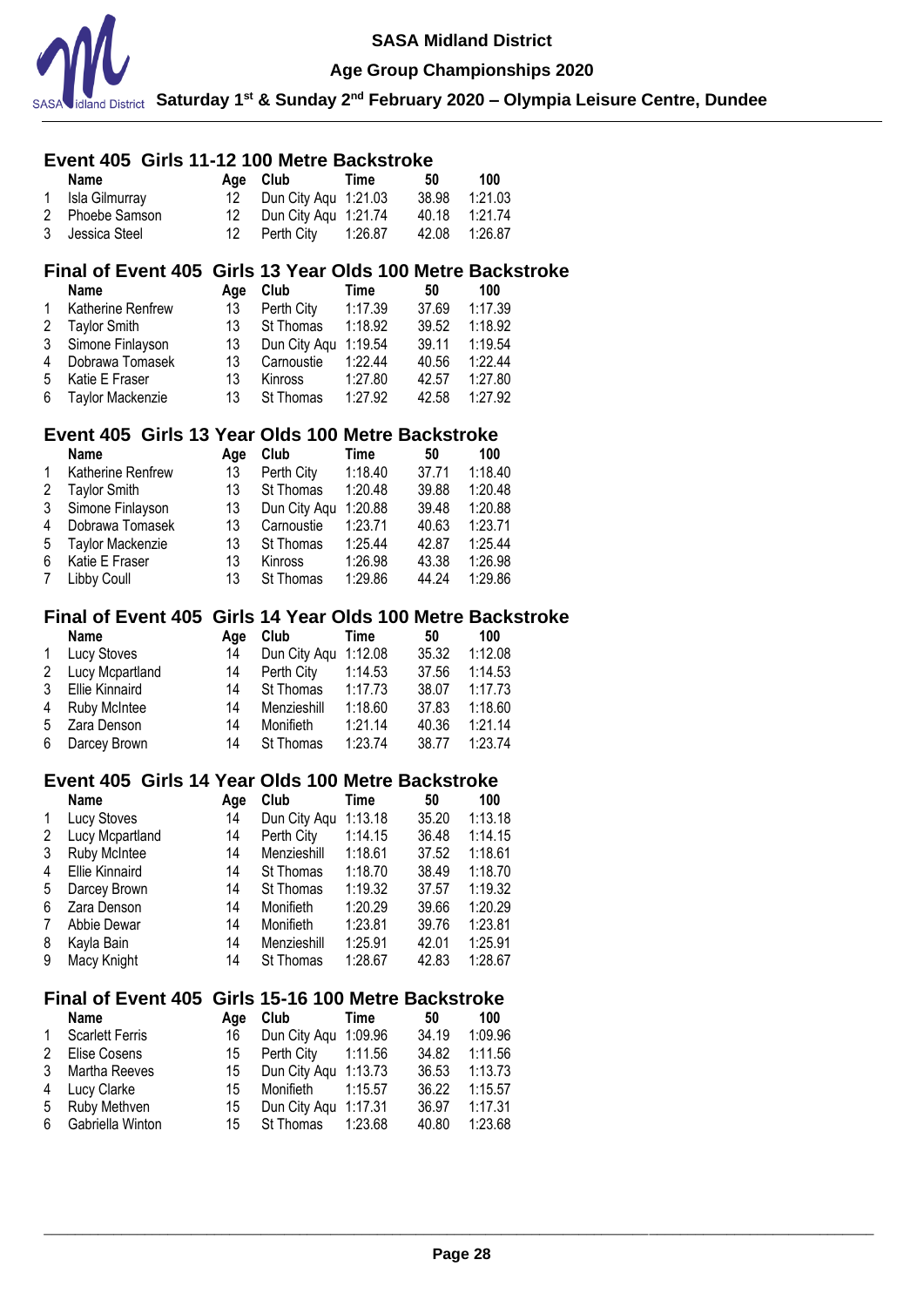

# **Event 405 Girls 15-16 100 Metre Backstroke**

|                   | <b>Name</b>            | Age | Club         | Time    | 50    | 100     |
|-------------------|------------------------|-----|--------------|---------|-------|---------|
| 1                 | <b>Scarlett Ferris</b> | 16  | Dun City Aqu | 1:09.58 | 34.14 | 1:09.58 |
| 2                 | Martha Reeves          | 15  | Dun City Aqu | 1:12.49 | 35.74 | 1:12.49 |
| 3                 | Elise Cosens           | 15  | Perth City   | 1:12.68 | 34.78 | 1:12.68 |
| 4                 | Lucy Clarke            | 15  | Monifieth    | 1:13.98 | 34.88 | 1:13.98 |
| 5                 | <b>Emily Cumming</b>   | 15  | Kinross      | 1:16.22 | 36.74 | 1:16.22 |
| 6                 | Ruby Methven           | 15  | Dun City Aqu | 1:17.91 | 37.14 | 1:17.91 |
| 7                 | Rosie Robertson        | 15  | Perth City   | 1:20.29 | 38.89 | 1:20.29 |
| 8                 | Gabriella Winton       | 15  | St Thomas    | 1:21.24 | 40.02 | 1:21.24 |
| 9                 | Dianne Kelly           | 16  | Perth City   | 1:22.16 | 39.50 | 1:22.16 |
| 10                | Caitlin Downey         | 16  | Blairgowrie  | 1:22.20 | 39.26 | 1:22.20 |
|                   | Fearne Crighton        | 15  | Perth City   | DQ      |       |         |
| $\qquad \qquad -$ | Natasha Phillips       | 15  | St Thomas    | DQ      |       |         |

#### **Final of Event 405 Girls 17-99 100 Metre Backstroke**

| <b>Name</b>      |    | Age Club             | Time    | 50    | 100           |
|------------------|----|----------------------|---------|-------|---------------|
| 1 Ellie T Turner |    | 17 Perth City        | 1:06.78 | 32.81 | 1:06.78       |
| 2 Emily Baxter   |    | Dun City Agu 1:14.05 |         |       | 35.60 1:14.05 |
| 3 Shona Graham   | 17 | Dun City Agu 1:21.33 |         | 37.76 | 1:21.33       |

### **Event 405 Girls 17-99 100 Metre Backstroke**

| Name             |    | Age Club             | Time | 50    | 100     |
|------------------|----|----------------------|------|-------|---------|
| 1 Ellie T Turner |    | Perth City 1:06.83   |      | 32.64 | 1:06.83 |
| 2 Emily Baxter   |    | Dun City Agu 1:13.54 |      | 35.29 | 1:13.54 |
| 3 Shona Graham   | 17 | Dun City Agu 1:18.50 |      |       |         |

#### **Final of Event 406 Boys 11-12 100 Metre Backstroke**

| Name                 |     | Age Club             | Time    | 50    | 100     |
|----------------------|-----|----------------------|---------|-------|---------|
| 1 Corey Philip       | 12. | Dun City Agu 1:15.46 |         | 36.56 | 1:15.46 |
| 2 Jensen Norris      | 12  | Perth City           | 1:20.45 | 39.58 | 1:20.45 |
| 3 Thomas Y Pritchard | 12  | Kinross              | 1:22.82 | 41.10 | 1:22.82 |
| 4 Alexander McGregor | 12  | Perth Citv           | 1:28.61 | 42.66 | 1:28.61 |

#### **Event 406 Boys 11-12 100 Metre Backstroke**

| Name                 |    | Age Club                | <b>Time</b> | -50           | 100     |
|----------------------|----|-------------------------|-------------|---------------|---------|
| 1 Corey Philip       |    | 12 Dun City Agu 1:16.05 |             | 37.07         | 1:16.05 |
| 2 Thomas Y Pritchard | 12 | Kinross                 | 1:22.93     | 40.79         | 1:22.93 |
| 3 Jensen Norris      |    | 12 Perth City           | 1:26.80     | 42.14         | 1:26.80 |
| 4 Alexander McGregor |    | 12 Perth City           | 1:28.51     | 43.43 1:28.51 |         |

### **Final of Event 406 Boys 13 Year Olds 100 Metre Backstroke**

|   | Name                | Aae | Club           | Time    | 50    | 100     |
|---|---------------------|-----|----------------|---------|-------|---------|
| 1 | Liam Gorczynski     | 13  | Monifieth      | 1:16.15 | 36.78 | 1:16.15 |
|   | 2 Lewis Brander     | 13. | Monifieth      | 1:18.71 | 38.55 | 1:18.71 |
|   | 3 Rory Webster      | 13  | Monifieth      | 1:19.10 | 39.01 | 1:19.10 |
|   | 4 George Nedyalkov  | 13  | St Thomas      | 1:22.00 | 40.43 | 1:22.00 |
|   | 5 Duncan J Crichton | 13. | <b>Kinross</b> | 1:24.52 | 42 10 | 1:24.52 |

### **Event 406 Boys 13 Year Olds 100 Metre Backstroke**

|             | <b>Name</b>         | Aae | Club           | Time    | 50    | 100     |
|-------------|---------------------|-----|----------------|---------|-------|---------|
| $\mathbf 1$ | Liam Gorczynski     | 13  | Monifieth      | 1:15.09 | 36.22 | 1:15.09 |
|             | 2 Rory Webster      | 13  | Monifieth      | 1:20.00 | 39.25 | 1:20.00 |
|             | 3 Lewis Brander     | 13  | Monifieth      | 1:20.30 | 39.07 | 1:20.30 |
| 4           | George Nedyalkov    | 13. | St Thomas      | 1:22.06 | 40.04 | 1:22.06 |
|             | 5 Duncan J Crichton | 13. | <b>Kinross</b> | 1:24.89 | 41.92 | 1:24.89 |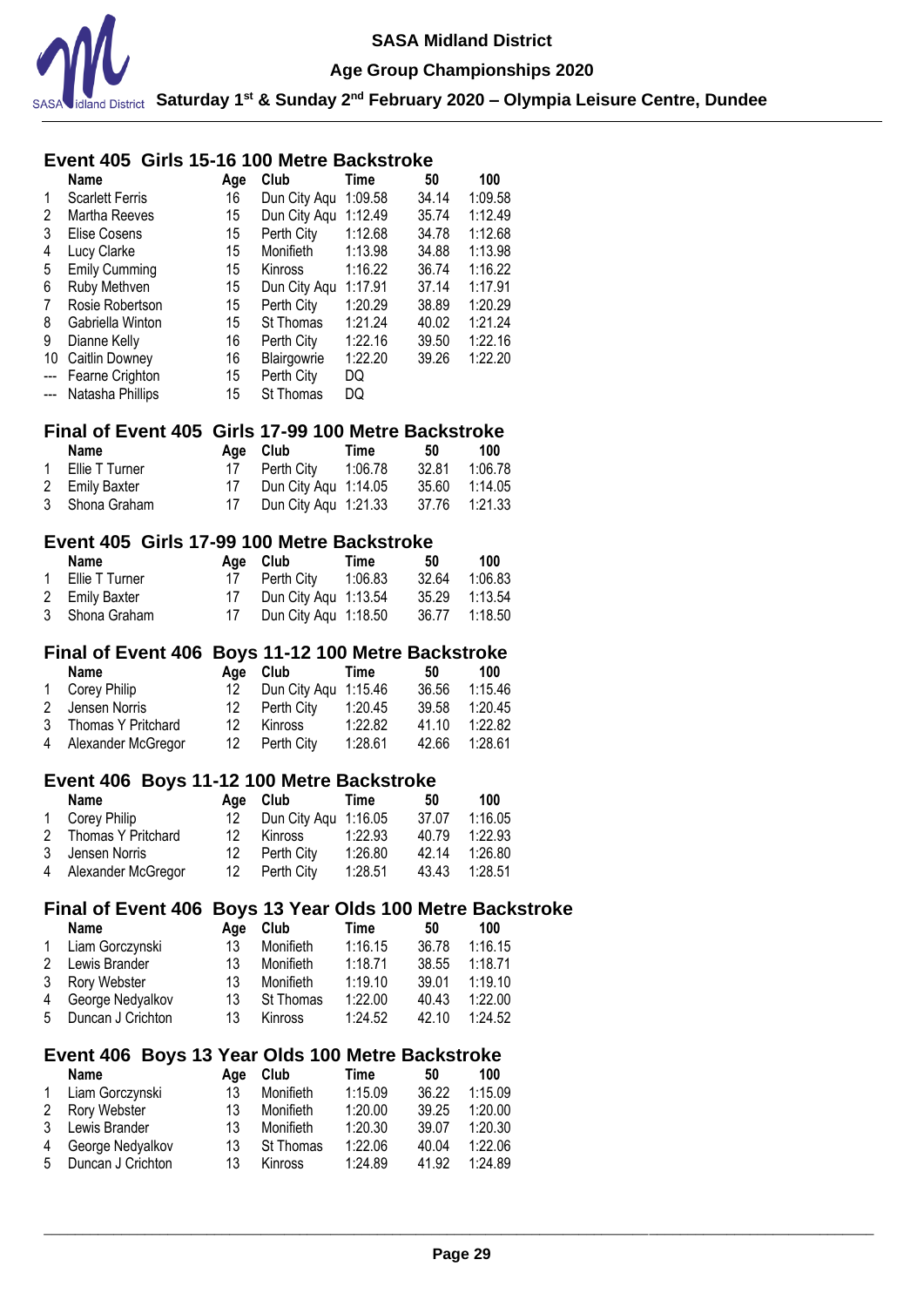

### **Age Group Championships 2020**

**Saturday 1st & Sunday 2nd February 2020 – Olympia Leisure Centre, Dundee**

# **Final of Event 406 Boys 14 Year Olds 100 Metre Backstroke**

|              | <b>Name</b>         | Aae | Club                 | Time    | 50    | 100     |
|--------------|---------------------|-----|----------------------|---------|-------|---------|
| $\mathbf{1}$ | Aaron Gilmurray     | 14  | Dun City Agu 1:12.15 |         | 34.82 | 1:12.15 |
|              | 2 Connor Brierley   | 14  | Dun City Agu 1:17.80 |         | 39.12 | 1:17.80 |
|              | 3 Hayden R McKenzie | 14  | Kinross              | 1:21.34 | 39.95 | 1:21.34 |
|              | 4 Cameron Mitchell  | 14  | St Thomas            | 1:24.71 | 40.98 | 1:24.71 |
|              | 5 Lewis McGregor    | 14  | Perth City           | 1:24.92 | 40.84 | 1:24.92 |

### **Event 406 Boys 14 Year Olds 100 Metre Backstroke**

|              | <b>Name</b>         | Aae | Club                 | Time    | 50    | 100     |
|--------------|---------------------|-----|----------------------|---------|-------|---------|
| $\mathbf{1}$ | Aaron Gilmurray     | 14  | Dun City Agu 1:09.12 |         | 33.09 | 1:09.12 |
|              | 2 Connor Brierley   | 14  | Dun City Agu 1:16.75 |         | 36.91 | 1:16.75 |
|              | 3 Hayden R McKenzie | 14  | Kinross              | 1:22.75 | 40.61 | 1:22.75 |
|              | 4 Lewis McGregor    | 14  | Perth City           | 1:22.85 | 39.57 | 1:22.85 |
|              | 5 Cameron Mitchell  | 14  | <b>St Thomas</b>     | 1:23.59 | 41.06 | 1:23.59 |

# **Final of Event 406 Boys 15-16 100 Metre Backstroke**

|              | Name            |    | Age Club                | Time    | 50    | 100           |
|--------------|-----------------|----|-------------------------|---------|-------|---------------|
| $\mathbf{1}$ | Owen Carroll    | 15 | Perth City              | 1:05.31 | 31.98 | 1:05.31       |
|              | 2 Sam Currie    |    | 15 Perth City           | 1:09.71 | 33.72 | 1:09.71       |
|              | 3 Drew Croll    |    | 16 Dun City Agu 1:11.34 |         |       | 34.60 1:11.34 |
|              | 4 Harris Harley |    | 16 St Thomas 1:11.36    |         | 34.15 | 1:11.36       |
|              | 5 Innes Croll   |    | 16 Dun City Aqu 1:21.55 |         |       | 38.31 1:21.55 |

### **Event 406 Boys 15-16 100 Metre Backstroke**

|              | <b>Name</b>     |    | Age Club                | Time    | 50            | 100           |
|--------------|-----------------|----|-------------------------|---------|---------------|---------------|
| $\mathbf{1}$ | Owen Carroll    | 15 | Perth City              | 1:09.44 | 34.34         | 1:09.44       |
|              | 2 Sam Currie    |    | 15 Perth City           | 1:09.65 | 33.42         | 1:09.65       |
|              | 3 Harris Harley |    | 16 St Thomas            | 1:11.97 | 34.52         | 1:11.97       |
|              | 4 Drew Croll    |    | 16 Dun City Agu 1:12.69 |         |               | 35.32 1:12.69 |
|              | 5 Innes Croll   |    | 16 Dun City Agu 1:15.01 |         | 36.16 1:15.01 |               |

### **Final of Event 406 Boys 17-99 100 Metre Backstroke**

|              | <b>Name</b>       | Aae | Club                 | Time    | 50    | 100     |
|--------------|-------------------|-----|----------------------|---------|-------|---------|
| $\mathbf{1}$ | Jack Muncey       | 17  | Perth City           | 1:01.57 | 30.06 | 1:01.57 |
| 2            | Kerr Lumsden      | 17  | St Thomas            | 1:03.14 | 30.94 | 1:03.14 |
|              | 3 Timothy Ridgley | 23  | Dun City Agu 1:08.43 |         | 32.33 | 1:08.43 |
| 4            | Ethan Brown       | 17  | St Thomas            | 1:08.58 | 34.09 | 1:08.58 |
|              | 5 Jonathan Venter | 17  | Perth City           | 1:09.36 | 34.36 | 1:09.36 |
|              | 6 Finlay Wallace  | 17  | St Thomas            | 1:15.54 | 35.86 | 1:15.54 |

# **Event 406 Boys 17-99 100 Metre Backstroke**

|              | <b>Name</b>            | Age | Club         | Time    | 50    | 100     |
|--------------|------------------------|-----|--------------|---------|-------|---------|
| $\mathbf{1}$ | Kerr Lumsden           | 17  | St Thomas    | 1:06.69 | 32.44 | 1:06.69 |
| 2            | Jack Muncey            | 17  | Perth City   | 1:07.13 | 30.81 | 1:07.13 |
| 3            | <b>Timothy Ridgley</b> | 23  | Dun City Aqu | 1:07.66 | 32.55 | 1:07.66 |
| 4            | Ethan Brown            | 17  | St Thomas    | 1:08.84 | 34.75 | 1:08.84 |
| 5            | <b>Finlay Wallace</b>  | 17  | St Thomas    | 1:10.06 | 34.89 | 1:10.06 |
| 6            | Jonathan Venter        | 17  | Perth City   | 1:10.59 | 34.79 | 1:10.59 |
| 7            | Scott Forsyth          | 19  | Blairgowrie  | 1:11.91 | 34.65 | 1:11.91 |
| 8            | Demid Taylor           | 17  | Perth City   | 1:11.95 | 35.34 | 1:11.95 |
| 9            | Jay Doherty            | 18  | Blairgowrie  | 1:12.85 | 35.17 | 1:12.85 |